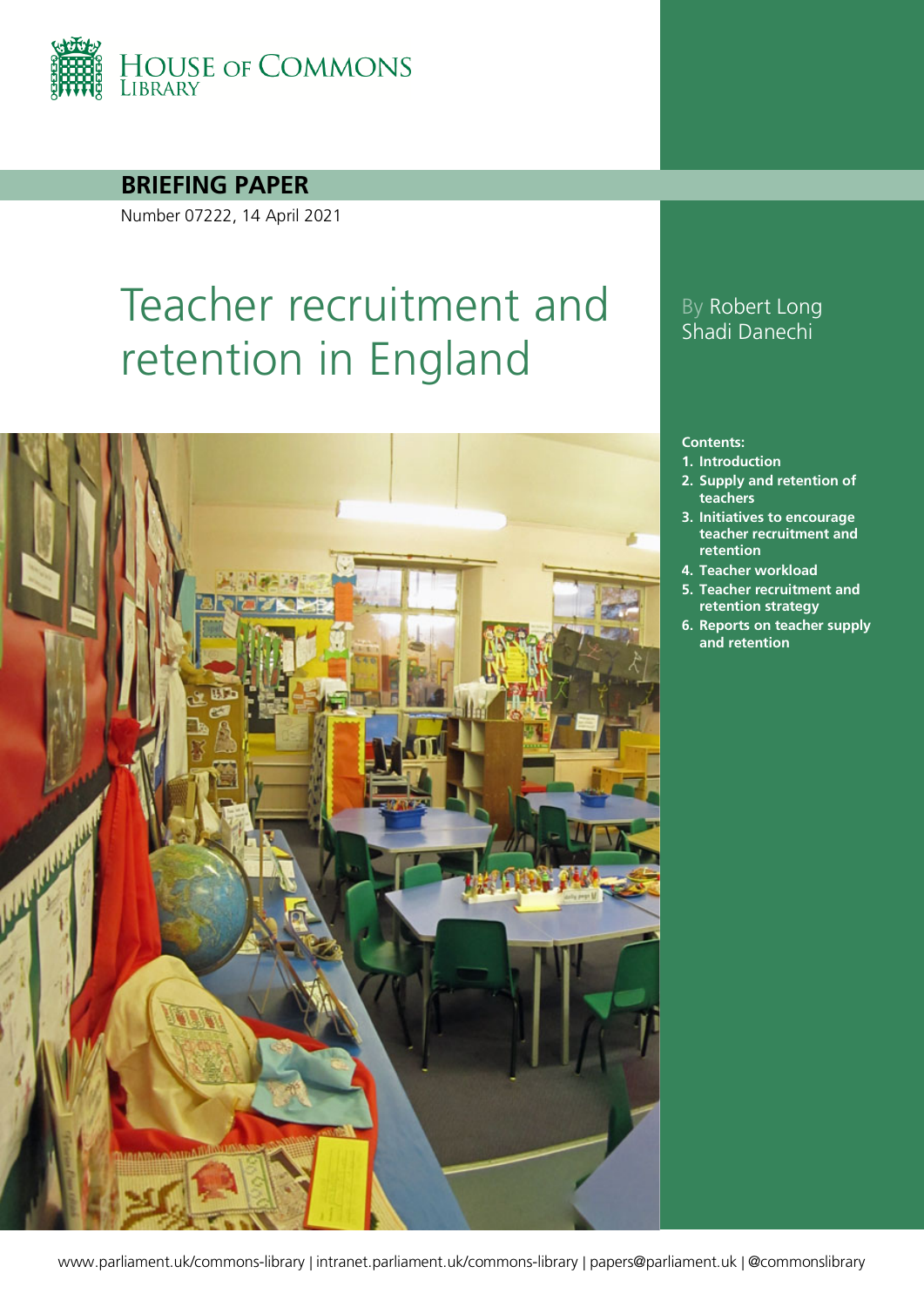## **Contents**

|                                              | <b>Summary</b>                                                                                                                                                                                                                                                                                                                                                    | 3                                                          |
|----------------------------------------------|-------------------------------------------------------------------------------------------------------------------------------------------------------------------------------------------------------------------------------------------------------------------------------------------------------------------------------------------------------------------|------------------------------------------------------------|
| 1.                                           | <b>Introduction</b>                                                                                                                                                                                                                                                                                                                                               | 5                                                          |
| 2.<br>2.1<br>2.2<br>2.3<br>2.4<br>2.5<br>2.6 | Supply and retention of teachers<br>The Teacher Supply Model<br>Changes to ITT allocations process<br>Initial teacher training census 2020-21<br>Retention of existing teachers<br>Teachers' pay<br>2019-20 award<br>2020-21 award<br>2021-22 award<br>Higher starting salaries for teachers<br>Department for Education analyses of teacher supply and retention | 8<br>8<br>8<br>8<br>10<br>11<br>11<br>12<br>12<br>12<br>13 |
| 3.<br>3.1<br>3.2<br>3.3<br>3.4<br>3.5<br>3.6 | Initiatives to encourage teacher recruitment and retention<br>Bursaries and scholarships<br>Early-career payments<br>Advertising teacher vacancies<br>Student loan reimbursement pilot scheme<br>Tailored support programme<br>Encouraging career changes<br>Conservative party manifesto 2019                                                                    | 17<br>17<br>18<br>19<br>19<br>20<br>20<br>21               |
| 4.<br>4.1<br>4.2<br>4.3<br>4.4               | <b>Teacher workload</b><br>The Workload Challenge and response<br>Workload advisory group<br><b>Workload Reduction Toolkit</b><br>Workload surveys<br>The Teaching & Learning International Survey (TALIS) 2018<br>Teacher Workload Survey 2019                                                                                                                   | 22<br>22<br>22<br>23<br>23<br>23<br>24                     |
| 5.<br>5.1<br>5.2<br>5.3<br>5.4               | Teacher recruitment and retention strategy<br>Announcement and publication<br>Proposals<br>Reaction<br>Commons debate on the strategy<br>Implementation<br>Early Career Framework<br>Accountability system<br>Professional qualifications for teachers<br>Teacher workload and wellbeing charter                                                                  | 25<br>25<br>25<br>28<br>29<br>30<br>30<br>31<br>31<br>32   |
| 6.                                           | Reports on teacher supply and retention                                                                                                                                                                                                                                                                                                                           | 34                                                         |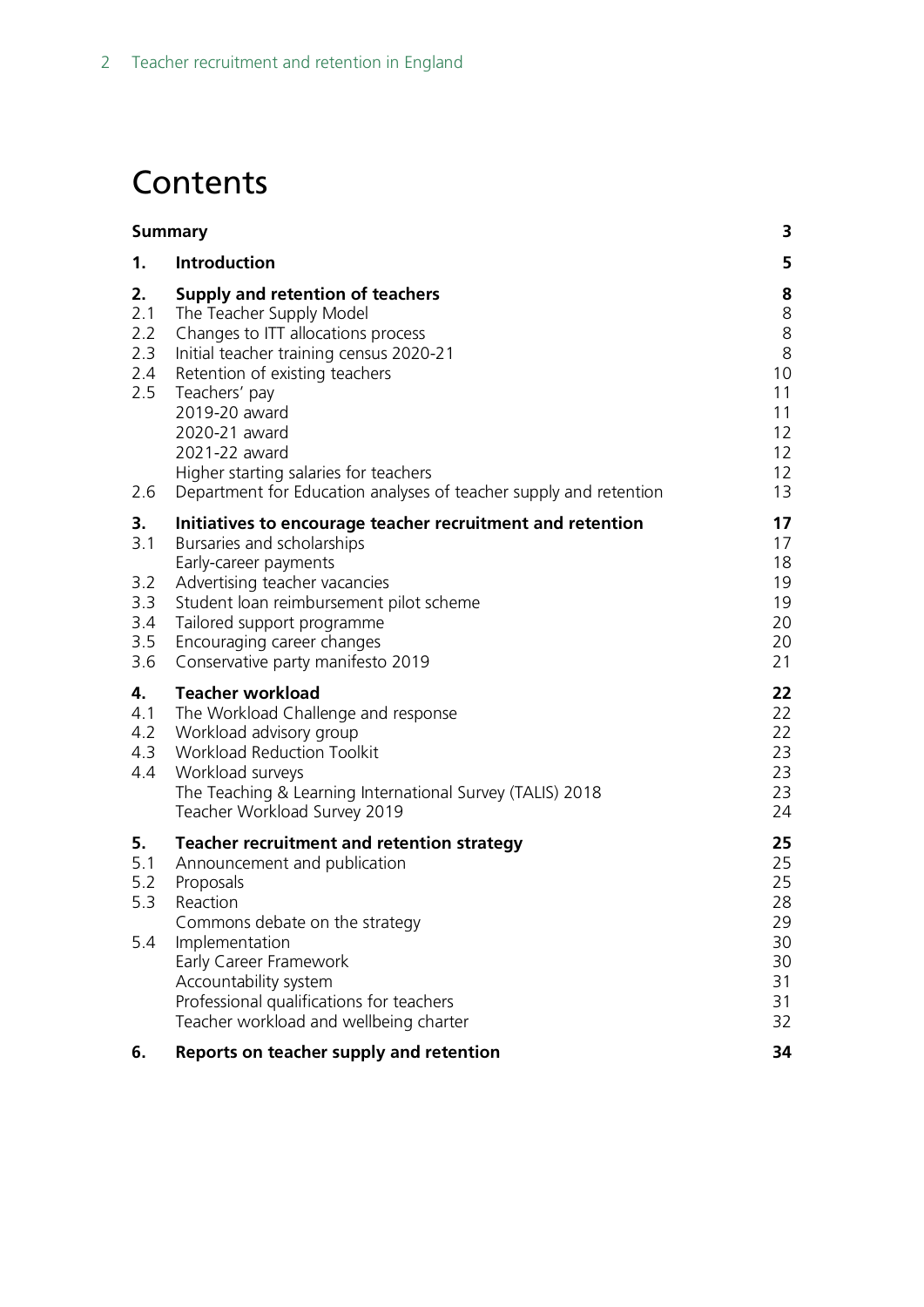## <span id="page-2-0"></span>Summary

### Teacher supply

Since 2011 the overall number of teachers has in general not kept pace with increasing pupil numbers. This means the ratio of qualified teachers to pupils has increased from 17.8 in 2011 to 19.1 in 2019. In addition, the number of full-time teacher vacancies and temporarily filled posts have both risen over this period.

More recently there has been an increase in initial teacher trainees, likely due to the wider economic impacts of Covid-19. In 2020-21 overall recruitment of initial teacher trainees was 15% above target (6% above target for secondaries and 30% above for primaries). This was the first time the overall target was achieved since 2011-12 and so is not likely to have reversed shortages which have built up over several years, particularly in certain secondary subjects such as maths and physics which remained below target.

Overall pupil numbers are expected to decrease slightly by 2026, driven by a 7% decrease in nursery and primary pupils which is only expected to be partially offset by a 7% increase in secondaries and increases in other school types. This should alleviate pressure on primary teacher recruitment, however pressures are likely to continue for secondaries and non-mainstream schools. In addition, other factors such as the ambition for more pupils to take the English Baccalaureate combination of GCSE subjects, and the impact of exiting the EU means that overall pressure on teacher recruitment could continue.

#### Initiatives to encourage recruitment and retention of teachers

There are a number of financial incentives aimed at encouraging recruitment to initial teacher training, including bursaries and scholarships. Since 2018-19 the Government has also been piloting the use of early-career payments for teachers in certain subjects as a means of boosting retention rates.

Other recent initiatives aimed at encouraging teacher recruitment and retention include introducing a teacher vacancy website, which was rolled out nationally in April 2019, and piloting a student loan reimbursement scheme for science and language teachers working in certain local authorities.

#### Teacher workload

TALIS is a five-yearly international, large-scale survey of teachers, school leaders and the learning environment in schools, administered by the OECD. The most recent survey was conducted in 2018, some of its findings included:

- Full-time lower secondary teachers in England reported working, on average, 49.3 hours a week. This was above the OECD average of 41 hours a week. The equivalent figure in England in TALIS 2013 was 48.2 hours a week.
- Full-time primary teachers in England reported working 52.1 hours a week. This was more than in any other participating country except Japan.

53% of primary teachers and 57% of lower-secondary school teachers felt that their workload was unmanageable.

#### Teacher recruitment and retention strategy

In January 2019, the DfE published a [Teacher Recruitment and Retention Strategy.](https://www.gov.uk/government/publications/teacher-recruitment-and-retention-strategy) The strategy's central reform is the introduction of [Early Career Framework,](https://www.gov.uk/government/publications/supporting-early-career-teachers) which will underpin an entitlement to "a fully-funded, 2 year package of structured support for all early career teachers" including 5% funded off-timetable time in the second year of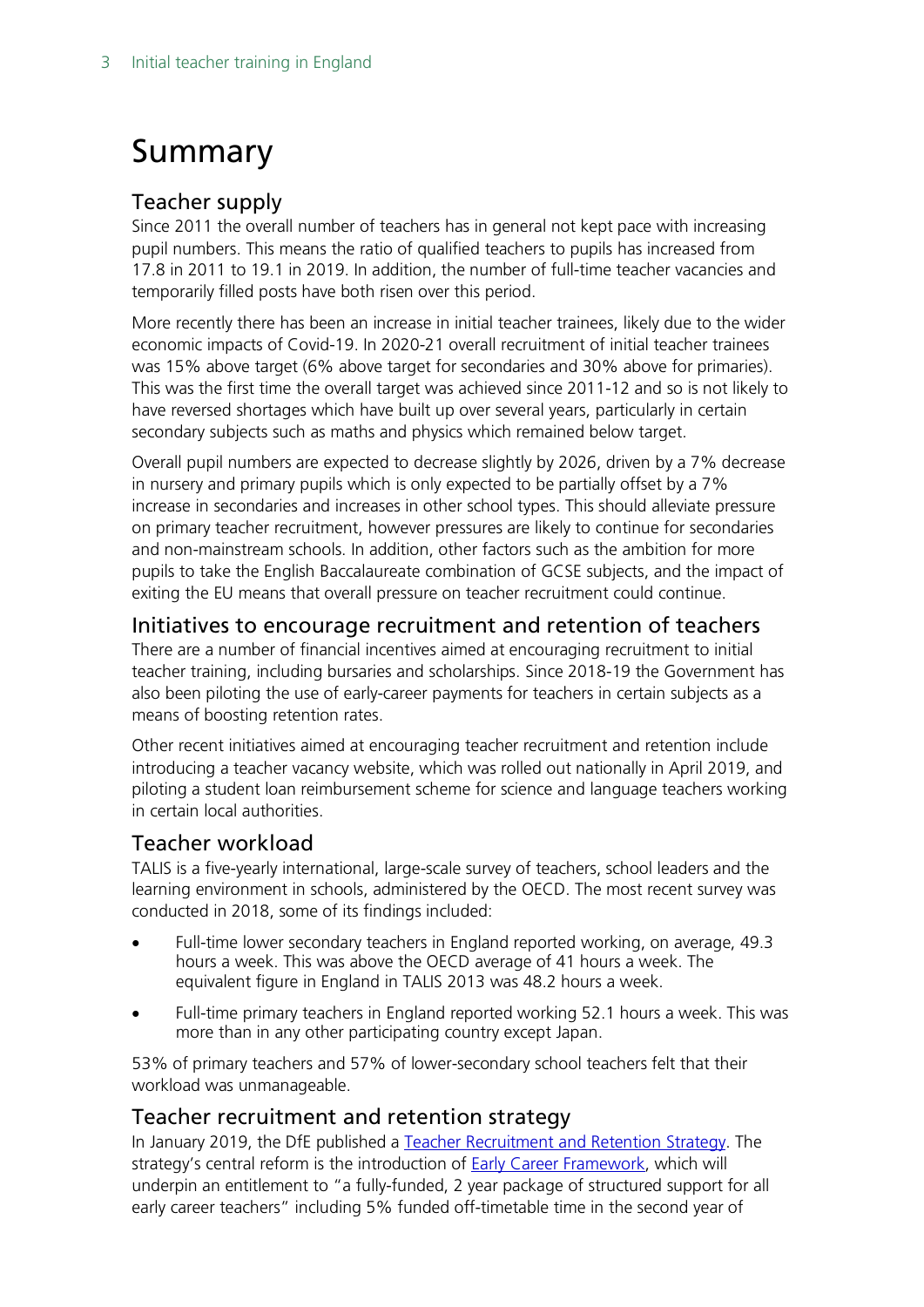### 4 Teacher recruitment and retention in England

teaching. The Government intends that the Framework will be rolled out nationally from September 2021.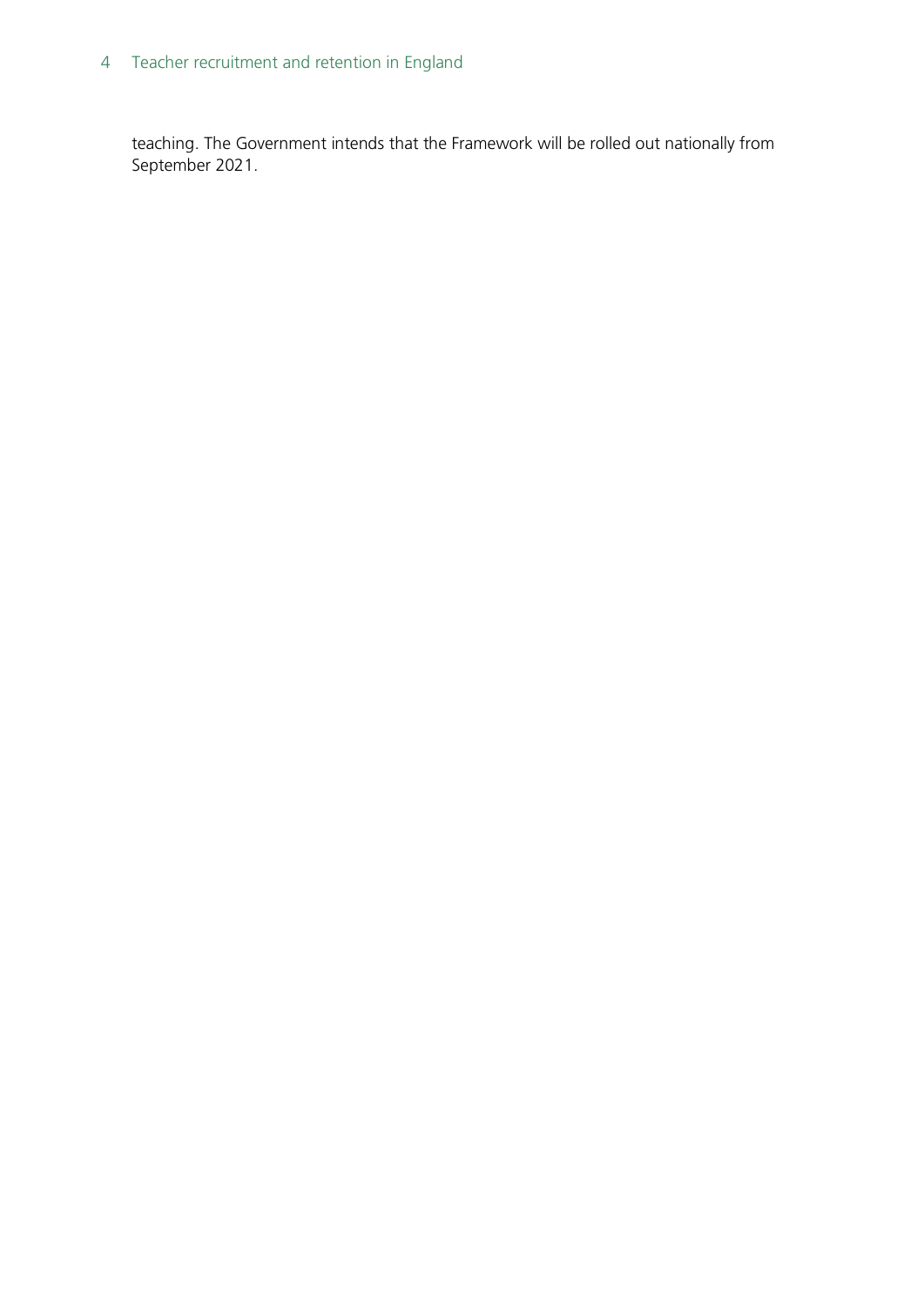## <span id="page-4-0"></span>1. Introduction

As of November 2019, the total full-time equivalent (FTE) number of teachers in state-funded schools in England was around 454,000. This is an increase of 3% (or around 12,000 FTE teachers) since the current series began in 2010, but a decrease of 1% (or around 3,000 FTE teachers) from the peak in 2016.

Data prior to 2010 is not directly comparable with the current series. Between 2000 and 2010 FTE teacher numbers increased 10% (or around 42,000 FTE teachers).



Source: DfE[, School workforce in England: various years](https://www.gov.uk/government/collections/statistics-school-workforce)

The increase in FTE teachers since 2010 has not kept pace with increasing pupil numbers. This means the ratio of pupils to qualified teachers has increased from 17.8 in 2011 to a peak of 19.1 in 2019. The table below shows trends going back to 2000 although, data prior to 2011 is not directly comparable with subsequent years.

#### **Pupil-qualified teacher ratio is currently at its peak**

Pupil-qualified teacher ratios in state-funded schools in England

|                          | 2000    |                      |           |                      |           | 2005 2009 2010 2011 2012 2013 2014 2015 2016 2017 2018 2019 |           |           |                  |                  |      |                  |                  |
|--------------------------|---------|----------------------|-----------|----------------------|-----------|-------------------------------------------------------------|-----------|-----------|------------------|------------------|------|------------------|------------------|
| <b>November</b>          |         |                      |           |                      |           |                                                             |           |           |                  |                  |      |                  |                  |
| All state-funded schools |         |                      | $\ddotsc$ |                      | 17.8      | 17.7                                                        |           | 17.8 17.9 | 18.1             | 18.4             | 18.7 | 18.9             | 19.1             |
| Maintained schools       | $\cdot$ | $\ddot{\phantom{a}}$ |           |                      | 17.3 17.6 | $\ddot{\phantom{a}}$                                        | $\bullet$ | $\bullet$ | $\bullet$        | $\bullet$        |      | $\bullet$        | $\bullet\bullet$ |
| January                  |         |                      |           |                      |           |                                                             |           |           |                  |                  |      |                  |                  |
| Maintained schools       | 18.6    | 1/4                  | 16.9      | $\ddot{\phantom{a}}$ |           | $\cdots$                                                    | $\cdots$  | $\bullet$ | $\bullet\bullet$ | $\bullet\bullet$ |      | $\bullet\bullet$ | $\bullet\bullet$ |

Source: DfE[, School workforce in England: various years](https://www.gov.uk/government/collections/statistics-school-workforce)

The number of reported full-time teacher vacancies in state-funded schools has also risen, from 389 (0.1% of the workforce) in 2010 to 968 (0.3%) in 2019. The number of temporarily filled positions also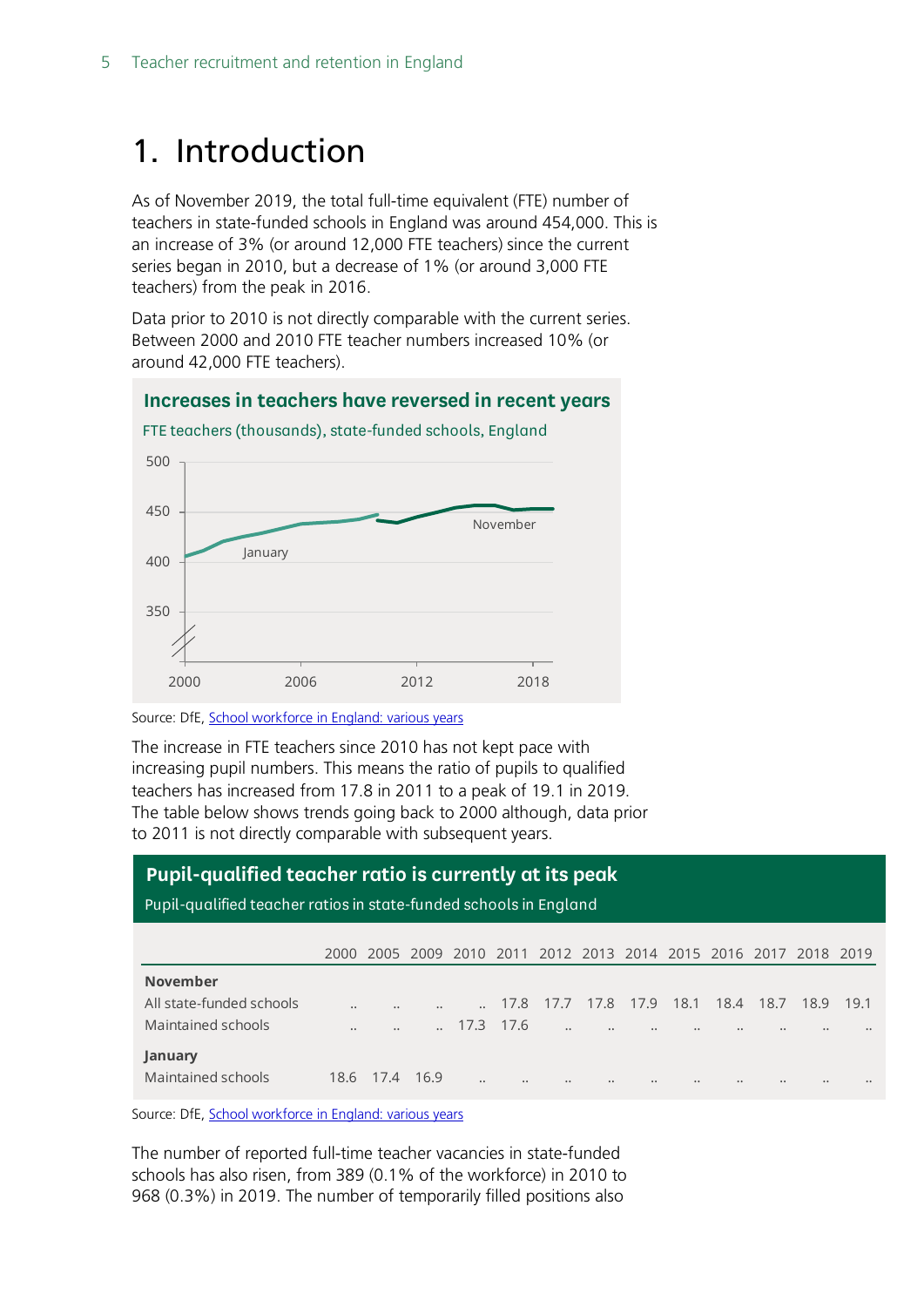increased from 1,791 (0.5% of the workforce) to a peak of 3,275 (0.9%) in 2016 before falling again to 2,335 (0.6%) in 2019.

In 2019, vacancy rates for secondary classroom teachers was highest in the following secondary subjects: information technology (1.7%); commercial/business studies (1.5%); all sciences (1.4%); maths (1.4%); design and technology (1.4%); English (1.3%); computing (1.3%); and social sciences (1.3%). The vacancy rate for secondary classroom teachers across all subjects has risen from 0.4% in 2010 to 1.1% in 2019. [1](#page-5-0)

It should be noted that vacancy statistics are unlikely to fully reflect recruitment difficulties, in part because they are collected in November when vacancy rates are comparatively low. $2$ 



Source: DfE[, School workforce in England: various years](https://www.gov.uk/government/collections/statistics-school-workforce)

<span id="page-5-0"></span>Department for Education, [School workforce in England: November 2019,](https://www.gov.uk/government/statistics/school-workforce-in-england-november-2019) last updated November 2020.

<span id="page-5-1"></span><sup>&</sup>lt;sup>2</sup> NAO, [Training new teachers,](https://www.nao.org.uk/wp-content/uploads/2016/02/Training-new-teachers.pdf) February 2016, p16. Also see, Education Committee, [Recruitment and retention of teachers,](https://www.publications.parliament.uk/pa/cm201617/cmselect/cmeduc/199/199.pdf) February 2017, paras 37-42.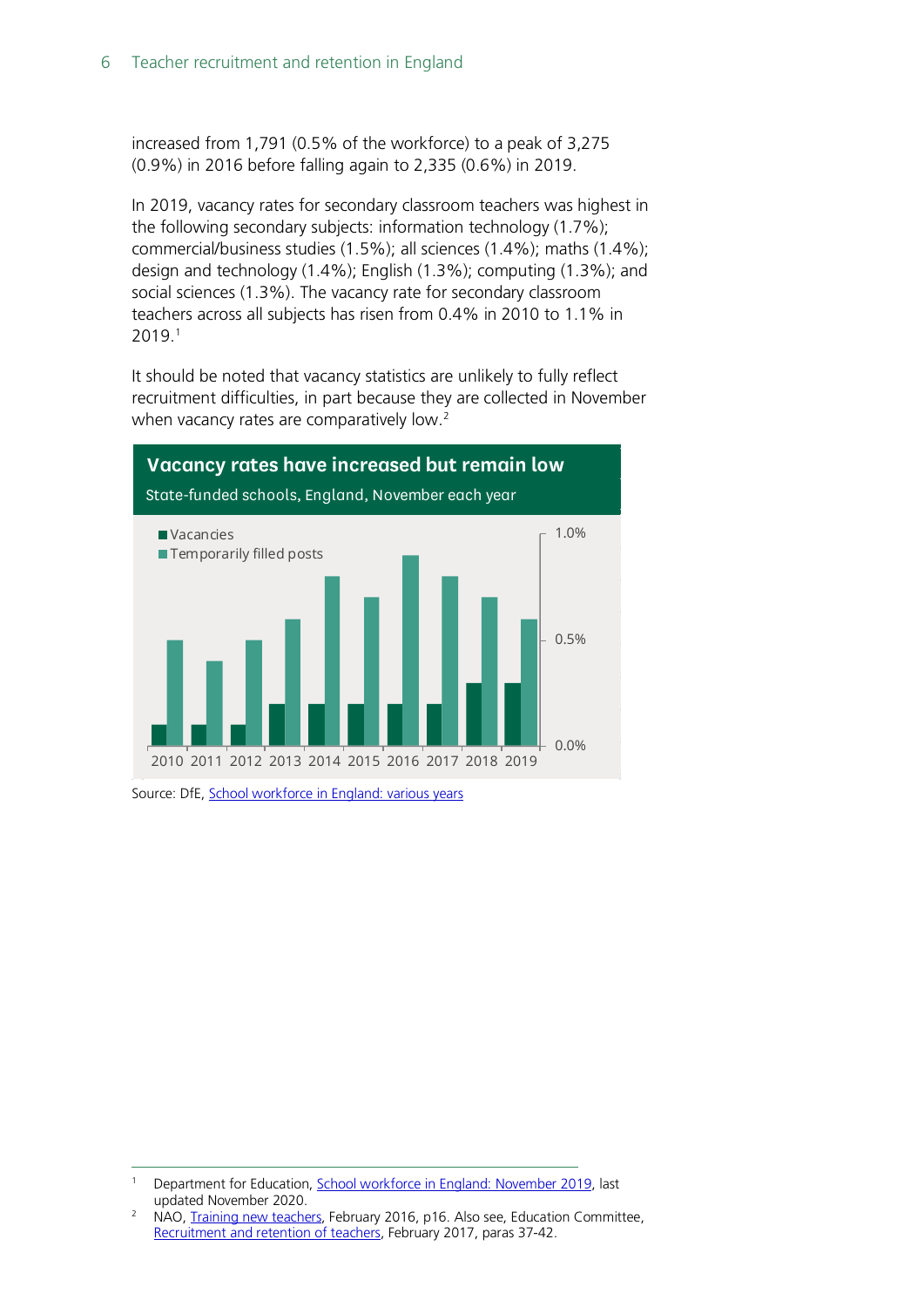#### **Box 1: Migration Advisory Committee report on teacher shortages**

The Migration Advisory Committee (MAC) advises the Government on migration issues. In May 2016, it was asked by the then Home Secretary, Theresa May, to undertake a review of the labour market for teachers to determine if there was a shortage that should be filled in part through non-EEA migration. The [report,](https://www.gov.uk/government/uploads/system/uploads/attachment_data/file/585998/2017_01_26_MAC_report_teachers_SOL.pdf) which was published in January 2017, concluded that the evidence did not show an occupation-wide shortage of teachers. Shortages of teachers were found, however, in computer science, Mandarin, general science and modern foreign languages and the MAC recommended that the first three of these subjects should be added to the shortage occupation list. It did not consider it sensible to seek to fill shortages in teachers of European languages from outside of Europe. Secondary school teachers in maths, physics and chemistry were already on the shortage occupation list. The MAC recommended that physics and maths should remain on the list, but that chemistry should be removed as there was not sufficient evidence of a shortage of chemistry teachers.<sup>3</sup> In May 2019, the MAC recommended against expanding the list of subjects on the shortage occupation list and stated that the profession's vacancy rate was "around average." It recommended that secondary maths, physics, general science, computer science and Mandarin teachers should remain on the list.<sup>[4](#page-6-4)</sup>

Despite a recent boost in initial teacher trainees (see section 2.3) there are a number of factors that could, it is suggested, increase pressure on teacher recruitment in the years ahead. These include:

- In 2020-21 overall recruitment of initial teacher trainees was 15% above target (6% above target for secondaries and 30% above for primaries). This was the first time the overall target was achieved since 2011-12 and so is not likely to have reversed shortages which have built up over several years, particularly in certain secondary subjects such as maths and physics which remained below target.
- State-funded secondary school pupil numbers are projected to rise (by 7% between 2020 and 2026), as well as in non-mainstream schools. However, overall state-funded pupil numbers are expected to decrease over the period by 1%, after peaking in 2022. This decline is driven by a projected 7% fall in nursery and primary school pupils over the period. [5](#page-6-0) This means pressures are likely to ease for primary schools but continue for secondaries and non-mainstream schools.
- The introduction of the English Baccalaureate (EBacc) performance measure increases demand for teachers in certain subjects, such as languages. In the Department for Education's (DfE) summer 2018 school snapshot survey, 92% of secondary school leaders stated that they have difficulty recruiting teachers in at least one of the five EBacc subject areas.<sup>[6](#page-6-1)</sup>
- The UK's exit from the EU could potentially make it harder to recruit teachers from the EEA to fill any shortages.[7](#page-6-2)

<span id="page-6-3"></span><sup>&</sup>lt;sup>3</sup> Migration Advisory Committee, *Partial review of the Shortage Occupation List:* [Review of teachers,](https://www.gov.uk/government/uploads/system/uploads/attachment_data/file/585998/2017_01_26_MAC_report_teachers_SOL.pdf) January 2017, pp145-6.

<span id="page-6-4"></span>Migration Advisory Committee, [Full Review of the Shortage Occupation List,](https://assets.publishing.service.gov.uk/government/uploads/system/uploads/attachment_data/file/806331/28_05_2019_Full_Review_SOL_Final_Report_1159.pdf) May 2019, p218.

Department for Education, [National Pupil Projections: July 2020,](https://www.gov.uk/government/statistics/national-pupil-projections-july-2020) 16 July 2020.

<span id="page-6-1"></span><span id="page-6-0"></span><sup>6</sup> Department for Education, [The School Snapshot Survey: Summer 2018,](https://assets.publishing.service.gov.uk/government/uploads/system/uploads/attachment_data/file/773842/Summer_2018_SSS_Final_Report.pdf) September 2018, pp28-30.

<span id="page-6-2"></span><sup>7</sup> [Teacher shortages fuelled by Brexit threat to EU nationals,](https://www.theguardian.com/education/2016/dec/31/brexit-threat-to-teachers-from-eu) Guardian, 31 December 2016; [Post-Brexit immigration policy could hit teacher recruitment, government](https://schoolsweek.co.uk/post-brexit-immigration-policy-could-hit-teacher-recruitment-government-admits/)  [admits,](https://schoolsweek.co.uk/post-brexit-immigration-policy-could-hit-teacher-recruitment-government-admits/) Schools Week, 19 December 2018.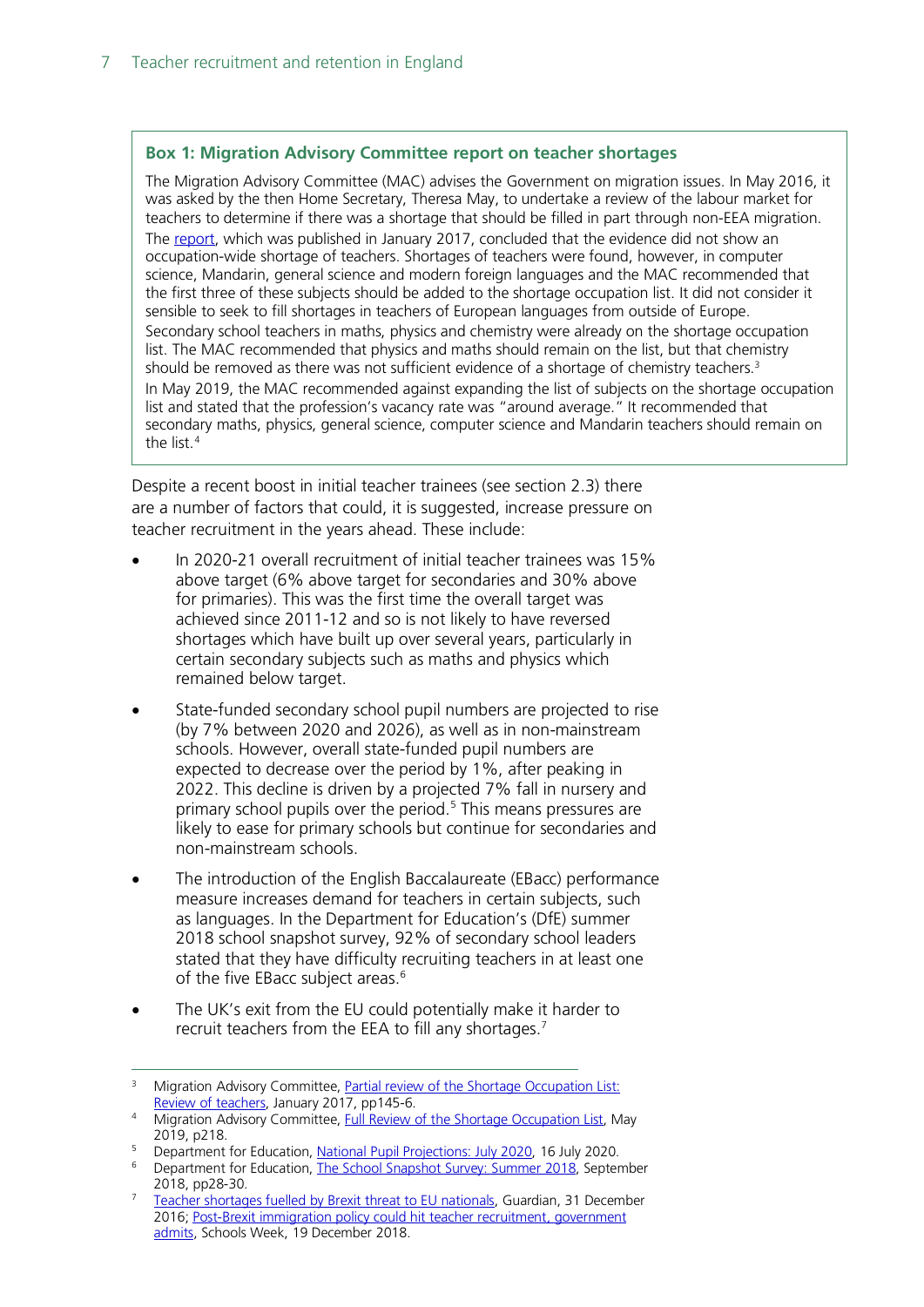## <span id="page-7-0"></span>2. Supply and retention of teachers

### <span id="page-7-1"></span>2.1 The Teacher Supply Model

The DfE uses a statistical model – the Teacher Supply Model – to estimate the number of postgraduate teacher trainees required in England in each subject and phase for one year in advance, taking into account factors such as pupil projections and estimates of teacher flows.

Estimates from the Teacher Supply Model are used to allocate teacher training places to Initial Teacher Training (ITT) providers and Schools Direct Lead Schools.<sup>[8](#page-7-4)</sup> Initial teacher training is largely focused on postgraduate courses, which make up the vast majority of training places.

### <span id="page-7-2"></span>2.2 Changes to ITT allocations process

Since the 2016-17 academic year, there have been changes to the process of allocating training places to ITT providers involving the progressive removal of controls on recruitment for certain providers and subjects.

In the 2019-20 and 2020-21 academic years, ITT providers have had fixed allocations for recruitment to undergraduate, Early Years and some physical education ITT courses. Recruitment controls have been lifted for all other postgraduate courses, meaning that providers can recruit as many trainees as they wish, with no cap.<sup>[9](#page-7-5)</sup>

### <span id="page-7-3"></span>2.3 Initial teacher training census 2020-21

The ITT census measures the number of trainee teachers recruited against that required under the Teacher Supply Model.

Teacher recruitment as measured by the ITT census has been below target in each year since 2015-16, apart from in 2020-21 when 115% of the target was reached.<sup>[10](#page-7-6)</sup>

In 2020-21 the number of entrants to primary ITT was 30% above target, and the number of trainees recruited at secondary level was 6% above target. The target was reached in most secondary subjects, but there continued to be wide variations between subjects.

<span id="page-7-4"></span><sup>&</sup>lt;sup>8</sup> Department for Education, Initial Teacher Training (ITT) allocations and the Teacher [Supply Model \(TSM\), England 2020 to 2021,](https://assets.publishing.service.gov.uk/government/uploads/system/uploads/attachment_data/file/839879/The_teacher_supply_model_and_initial_teacher_training_allocations_2020_to_2021.pdfhttps:/assets.publishing.service.gov.uk/government/uploads/system/uploads/attachment_data/file/839879/The_teacher_supply_model_and_initial_teacher_training_allocations_2020_to_2021.pdf) October 2019.

<span id="page-7-5"></span><sup>&</sup>lt;sup>9</sup> Department for Education, Initial teacher training allocations methodology: 2019 to [2020,](https://www.gov.uk/government/publications/initial-teacher-training-itt-requesting-places-2019-to-2020) September 2018; Department for Education, Initial teacher training allocations methodology for 2020 to 2021

<span id="page-7-6"></span><sup>&</sup>lt;sup>10</sup> Department for Education, Initial teacher training census for the academic year 2015 [to 2016,](https://www.gov.uk/government/uploads/system/uploads/attachment_data/file/478098/ITT_CENSUS_SFR_46_2015_to_2016.pdf) England, 19 November 2015, p3; Department for Education, Initial teacher [training census for the academic year 2020 to 2021,](https://explore-education-statistics.service.gov.uk/find-statistics/initial-teacher-training-census/2020-21#releaseHeadlines-tables) England, 10 December 2020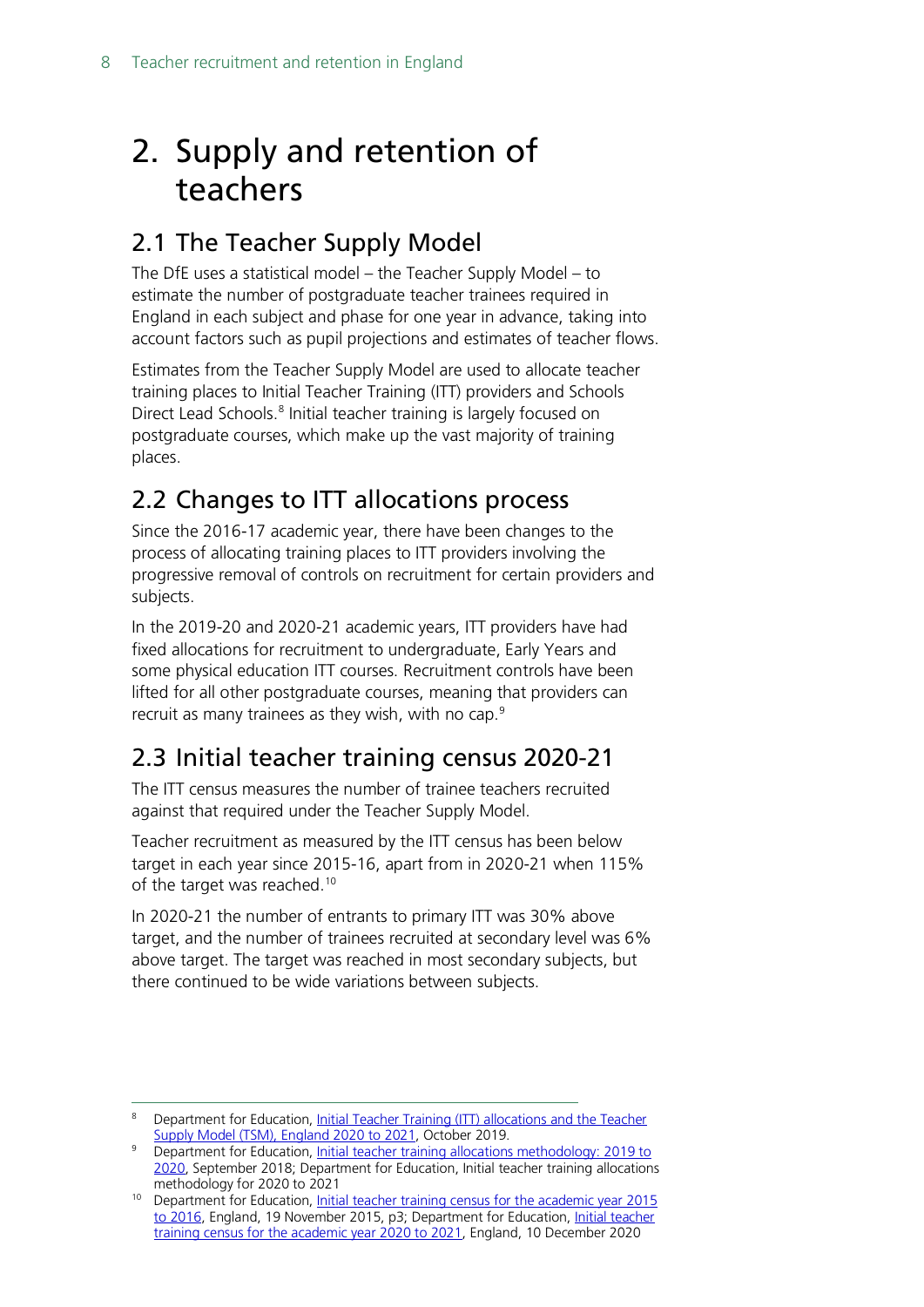

Source: DfE[, Initial Teacher Training Census](https://www.gov.uk/government/statistics/initial-teacher-training-trainee-number-census-2020-to-2021) 2020 to 2021, December 2020

The subjects which were most above target were classics (256% of the target was reached), biology (189%), and history (175%). The five subjects which were below target were physics (only 45% of the target was reached), modern foreign languages (72%), Design and Technology (75%), chemistry (80%) and maths (84%).

Around 47% of postgraduate ITT entrants in 2020-21 were recruited by higher education institutions; 34% were recruited into the two School Direct routes (salaried and fee-based); 14% entered school-centred ITT (SCITT); and 5% enrolled on Teach First.<sup>[11](#page-8-0)</sup>

23% of entrants to postgraduate ITT in 2020-21 had a first class degree; 52% had a  $2:1.^{12}$  $2:1.^{12}$  $2:1.^{12}$  The proportions of trainees with a 2:1 degree or better has remained largely unchanged since 2014-15 but there has been an increase over a longer period. In 2006-07, 8% of entrants to postgraduate ITT courses had a first class degree; 51% had a 2:1.

The National Foundation for Educational Research (NFER), has noted that the surge in applications that began in summer 2020 is likely a consequence of the Covid-19 pandemic and its economic fallout.<sup>[13](#page-8-2)</sup>

#### **Box 2: Qualified teachers from overseas**

Teachers who are fully qualified in the European Economic Area and, since 2012, Australia, Canada, New Zealand and the United States, can be awarded QTS in England with no requirement for further training.

In 2019-20 (financial year) 2,458 QTS awards were made to qualified teachers from the EEA – a decrease of 49% since a peak in 2015-16.

<span id="page-8-0"></span><sup>11</sup> Department for Education, [Initial teacher training census for the academic year 2020](https://explore-education-statistics.service.gov.uk/find-statistics/initial-teacher-training-census/2020-21#releaseHeadlines-tables)  [to 2021,](https://explore-education-statistics.service.gov.uk/find-statistics/initial-teacher-training-census/2020-21#releaseHeadlines-tables) England, 10 December 2020

<span id="page-8-1"></span> $12$  As above.

<span id="page-8-2"></span><sup>&</sup>lt;sup>13</sup> National Foundation for Educational Research, Teacher training applications up by [42%,](https://www.nfer.ac.uk/news-events/nfer-blogs/teacher-training-applications-up-by-42-percent/) 8 January 2021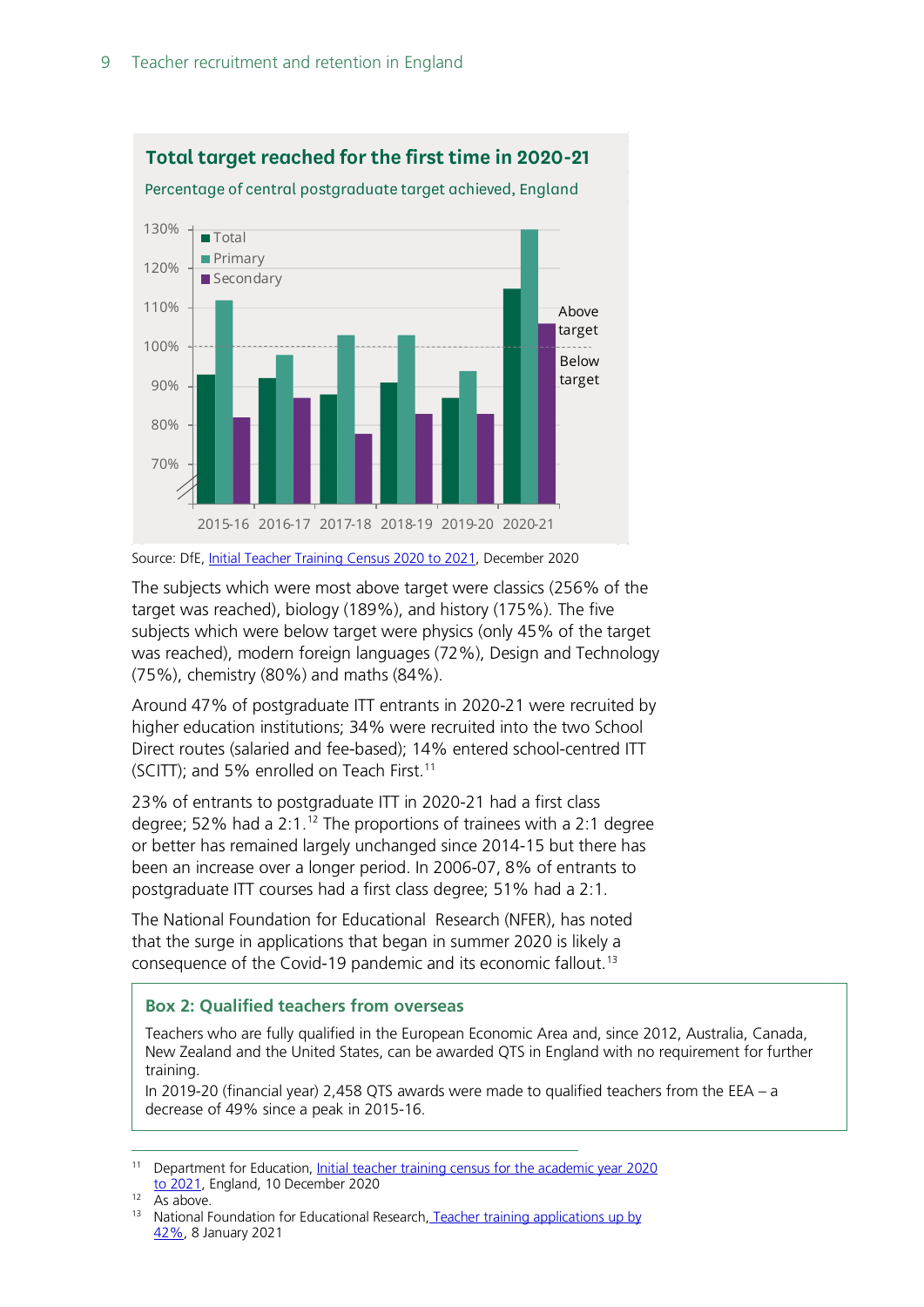1,410 QTS awards were made to teachers from Australia, Canada, New Zealand and the United States in 2019-20 – a 31% decrease from a peak in 2015-16.<sup>[14](#page-9-1)</sup>

The DfE's STEM international recruitment programme helps schools in England with the recruitment of maths and physics teachers from Australia, Canada, New Zealand and the USA[.15](#page-9-2)

### <span id="page-9-0"></span>2.4 Retention of existing teachers

Alongside the recruitment of new teachers, the retention of existing teachers is a key component in maintaining teacher numbers. It is also a major focus of the DfE's Teacher Recruitment and Retention Strategy (see section 5).

39,675 FTE qualified teachers left the state-funded sector in the 12 months to November 2019, a 'leavers rate' of 9.2% - the lowest rate since 2013. Since 2011, the leavers rate has ranged from 9.1% (2012) to 10.3% (2015). In the 12 months to November 2019, around 3,700 more FTE teachers entered the profession than left it.

The number of FTE qualified teachers recorded as leaving the state funded sector for reasons other than retirement or death was 33,565 in 2019. This is the lowest level since 2013-14. [16](#page-9-3)

However, 21.7% of newly qualified entrants to the sector in 2017 were not recorded as working in the state sector two years later. The five year out-of-service-rate for 2014 entrants was 32.6%, the highest rate during the current series, which dates back to 1997. The ten year outof-service rate for 2009 entrants was 38.8%; this is also the highest rate since 1997.<sup>[17](#page-9-4)</sup> These declines in teacher retention over time mean that more new teachers are required to replace them.

It is important to note that teachers classed as 'out of the profession' at any one date may return – these figures summarise flows into and out of the profession, not permanent states.

#### **Box 3: DfE commissioned research on factors affecting teacher retention**

Following a survey targeted at former teachers in January to March 2017, the DfE commissioned indepth qualitative research into why teachers leave the profession and what would encourage them to remain in teaching. The report of this research was published in March 2018: [Factors affecting teacher](https://assets.publishing.service.gov.uk/government/uploads/system/uploads/attachment_data/file/686947/Factors_affecting_teacher_retention_-_qualitative_investigation.pdf)  [retention: qualitative investigation.](https://assets.publishing.service.gov.uk/government/uploads/system/uploads/attachment_data/file/686947/Factors_affecting_teacher_retention_-_qualitative_investigation.pdf)

Amongst the findings of the research were:

- Workload was the most important factor influencing teachers' decisions to leave the profession and most suggested solutions to addressing retention were linked to workload in some way.
- Decisions to leave the profession were "generally driven by the accumulation of a number of factors, over a sustained period of time", but for some there had been a specific 'trigger' point.

Suggested solutions for retention offered by teachers included: improving in-school support for teachers, increasing focus on progression opportunities, reducing workload, improving working

<span id="page-9-1"></span><sup>&</sup>lt;sup>14</sup> Teaching Regulation Agency, Annual report and accounts for the year ended 31 [March 2020,](https://www.gov.uk/government/publications/teaching-regulation-agency-annual-report-and-accounts-2019-to-2020) 16 July 2020; Teaching Regulation Agency, Annual report and [accounts for the year ended 31 March 2019,](https://www.gov.uk/government/publications/teaching-regulation-agency-annual-report-and-accounts-2018-to-2019) 5 August 2019.

<span id="page-9-2"></span><sup>15</sup> [PQHL15651,](https://www.parliament.uk/written-questions-answers-statements/written-question/lords/2019-05-09/HL15651) 21 May 2019.

<span id="page-9-3"></span><sup>&</sup>lt;sup>16</sup> Department for Education, **School workforce in England: November 2019**, June 2019.

<span id="page-9-4"></span><sup>&</sup>lt;sup>17</sup> As above.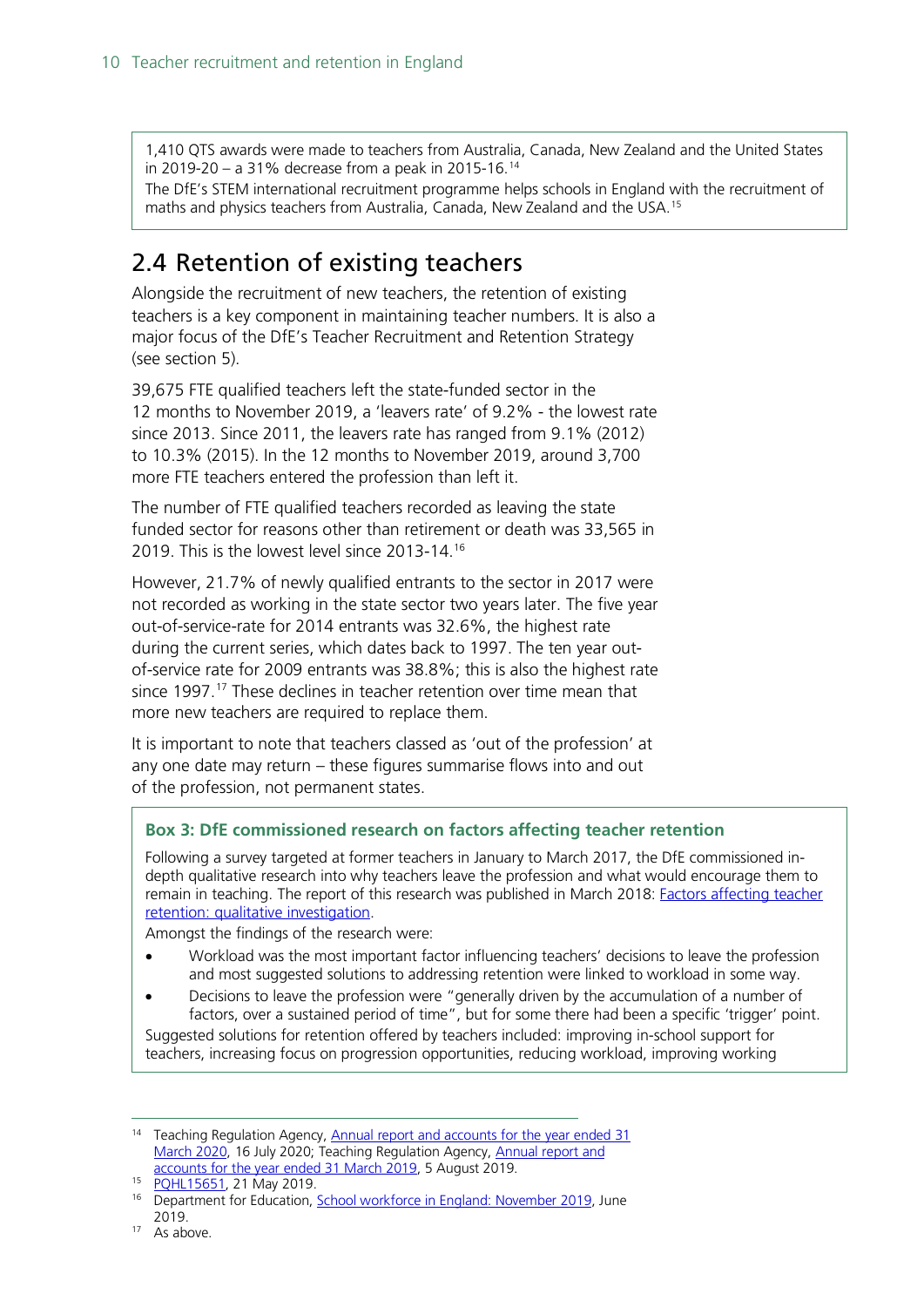conditions (flexible working was viewed positively; pay was not a driver for most but it was stated that pay levels were not reflective of the role), professional recognition and greater autonomy.<sup>[18](#page-10-2)</sup>

### <span id="page-10-0"></span>2.5 Teachers' pay

The School Teachers' Review Body (STRB) makes recommendations each year on the pay of teachers in England and Wales in line with a remit set by the Secretary of State. The STRB's most recent report sets out information on its role:

Under the current teacher pay system, the STRB is responsible for advising on the national pay and conditions framework for teachers in England, as set out within the School Teachers' Pay and Conditions Document (STPCD). The STPCD specifies the statutory pay and allowance ranges for teachers and school leaders by setting the minimum and maximum for each. There are four regional pay bands: Inner London; Outer London; the London fringe; and the rest of England. All teachers in local authority maintained schools must, by law, be paid between the minimum and maximum of their pay range. Academies are not required to follow the provisions of the STPCD, but research indicates that, in practice, most do base their pay policies on the pay framework set out in this document. [19](#page-10-3)

### <span id="page-10-1"></span>2019-20 award

In July 2019, the STRB reported on what adjustments should be made to teacher pay in 2019-20 to promote recruitment and retention. The report stated that "the teacher supply situation has continued to deteriorate, particularly for secondary schools" and that this "has affected teachers at all stages of their careers." This, the report added, is "all the more concerning as increasing pupil numbers mean that there will be a need for more teachers in coming years, particularly in the secondary phase and for English Baccalaureate subjects."

The report welcomed the DfE's Teacher Recruitment and Retention Strategy (see section 5) and stated that it "should help address these problems in teacher supply." However, it concluded that a "steady decline in the competitiveness of the teachers' pay framework is a significant contributor to teacher supply difficulties" and that "complementary action on pay is vital."

The STRB recommended that all pay and allowance ranges for teachers and school leaders should be uplifted by 2.75%.<sup>[20](#page-10-4)</sup>

The Government accepted the STRB's recommendation and announced that it would provide additional funding on top of the teacher pay grant "in recognition of the difference between [the 2.75% award for 2019- 20] and the 2% the Department had assessed schools could afford nationally".<sup>[21](#page-10-5)</sup>

19 School Teachers' Review Body, [Thirtieth Report –](https://www.gov.uk/government/publications/school-teachers-review-body-30th-report-2020) 2020, July 2020, p2

<span id="page-10-2"></span><sup>&</sup>lt;sup>18</sup> Department for Education, **Factors affecting teacher retention: qualitative** [investigation,](https://assets.publishing.service.gov.uk/government/uploads/system/uploads/attachment_data/file/686947/Factors_affecting_teacher_retention_-_qualitative_investigation.pdf) March 2018, pp5-8.

<span id="page-10-4"></span><span id="page-10-3"></span><sup>&</sup>lt;sup>20</sup> School Teachers' Review Body, [School Teachers' Review Body Twenty-Ninth Report –](https://assets.publishing.service.gov.uk/government/uploads/system/uploads/attachment_data/file/819428/School_Teachers__Review_Body_29th_report_2019.pdf) [2019,](https://assets.publishing.service.gov.uk/government/uploads/system/uploads/attachment_data/file/819428/School_Teachers__Review_Body_29th_report_2019.pdf) July 2019, pp ix-xi.

<span id="page-10-5"></span><sup>&</sup>lt;sup>21</sup> [PQ 282297,](https://www.parliament.uk/written-questions-answers-statements/written-question/commons/2019-07-25/282297) 3 September 2019.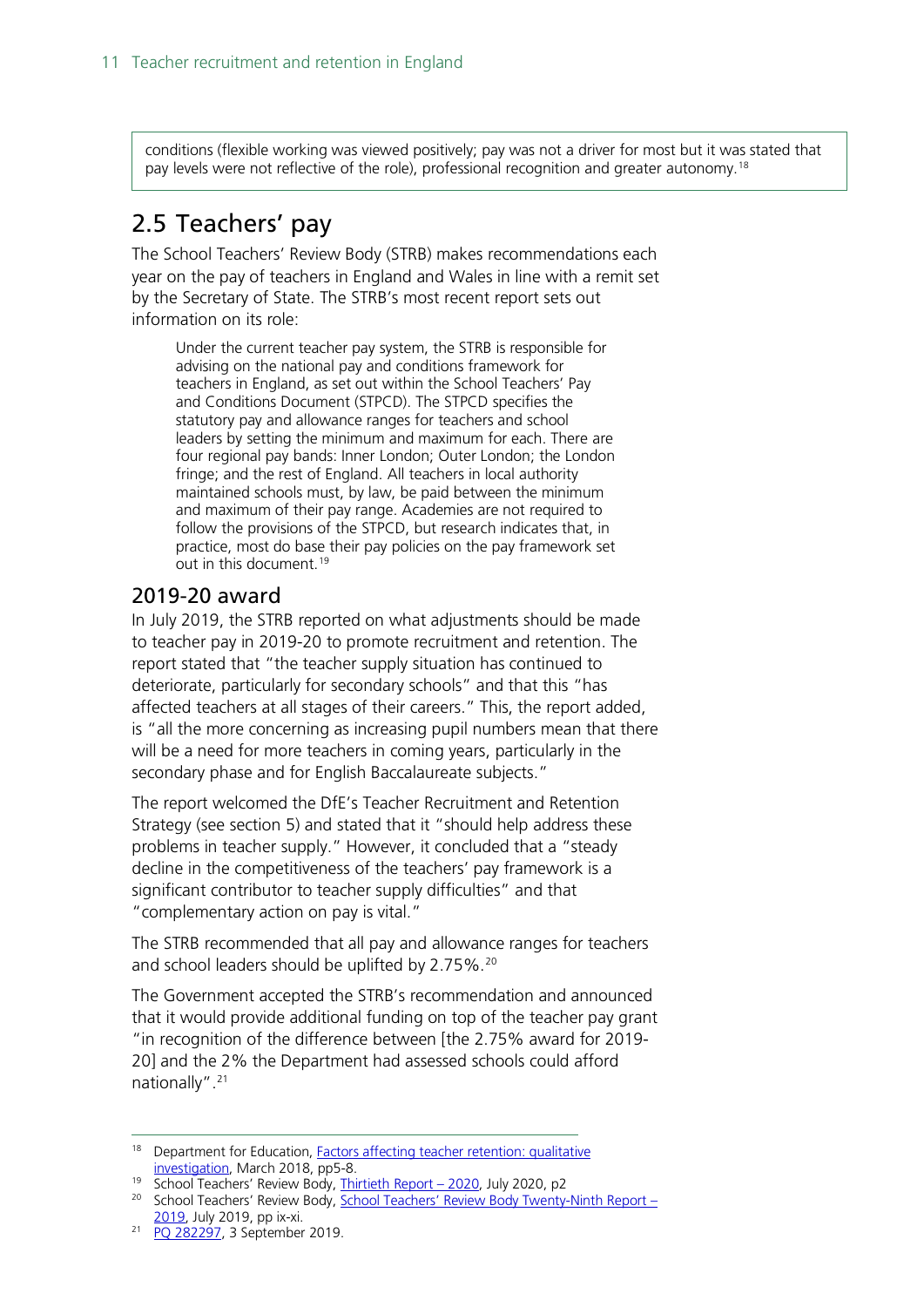### <span id="page-11-0"></span>2020-21 award

In July 2020, the STRB published its [report for the 2020-21 pay award.](https://www.gov.uk/government/publications/school-teachers-review-body-strb-remit-letter-for-2021) The Secretary of State had requested that the body had regard to his commitment to increase starting salaries significantly by 2022, and also that it gave recommendations on performance related pay, and pay progression.

The STRB recommended that from September 2020, the minimum of the Main Pay Range was increased by 5.5%, and that maximum of the MPR and the minima and maxima of all other pay and allowance ranges for teachers and school leaders are uplifted by 2.75%. [22](#page-11-3) It does not follow that all teachers would receive a pay rise, or one at this level, only that pay levels would be set within this adjusted range.Noting that the proposals were equivalent to a 3.1% increase in the overall pay bill, the Education Secretary [accepted the recommendations in full,](https://questions-statements.parliament.uk/written-statements/detail/2020-07-21/HCWS402) as well as the board's recommendations on pay ranges. $23$ 

### <span id="page-11-1"></span>2021-22 award

In December 2020, the Education Secretary wrote to Dr.Patricia Rice, head of the STRB, to ask for [recommendations on the 2021-22](https://www.gov.uk/government/publications/school-teachers-review-body-strb-remit-letter-for-2021) award. He stated that, in light of wider public sector pay restraint, the Government would not seek pay uplifts for most teachers. Increases would be limited to teachers earning less than £24,000, with raises "at a value of £250 or the National Living Wage increase, whichever is higher."<sup>[24](#page-11-5)</sup>

The STRB has not yet published its report.

### <span id="page-11-2"></span>Higher starting salaries for teachers

In September 2019, the Government announced plans to raise the starting salary for a newly-qualified teachers outside London to £30,000 by 2022-23.[25](#page-11-6) This was re-iterated in the Conservative Party's manifesto for the 2019 general election[.26](#page-11-7) As of September 2019, the current starting point on the classroom teacher main pay scale is £24,373.<sup>27</sup>

It is not yet clear what will happen to the salaries of those teachers not on the minimum of the main teacher pay scale. In his remit letter to the STRB for 2020-21, the Education Secretary said he would make a strong case "for schools to move towards a relatively flatter pay progression structure than is currently typical, alongside significantly higher starting and early career salaries."<sup>[28](#page-11-9)</sup>

<span id="page-11-3"></span><sup>&</sup>lt;sup>22</sup> School Teachers' Review Body, [School Teachers' Review Body Thirtieth Report –](https://assets.publishing.service.gov.uk/government/uploads/system/uploads/attachment_data/file/902393/STRB_30th_report_July_2020.pdf) [2020,](https://assets.publishing.service.gov.uk/government/uploads/system/uploads/attachment_data/file/902393/STRB_30th_report_July_2020.pdf) July 2020, p xii

<span id="page-11-4"></span><sup>&</sup>lt;sup>23</sup> [HCWS402, 21 July 2020](https://questions-statements.parliament.uk/written-statements/detail/2020-07-21/HCWS402)

<span id="page-11-5"></span><sup>&</sup>lt;sup>24</sup> Department for Education, [Letter from Gavin Williamson to Dr Patricia Rice,](https://www.gov.uk/government/publications/school-teachers-review-body-strb-remit-letter-for-2021) 15 December 2020

<span id="page-11-6"></span> $25$  [£30,000 starting salaries proposed for teachers,](https://www.gov.uk/government/news/30000-starting-salaries-proposed-for-teachers) Department for Education, 2 September 2019.

<span id="page-11-7"></span><sup>&</sup>lt;sup>26</sup> Get Brexit Done – Unleash Britain's Potential: The Conservative and Unionist Party [Manifesto 2019,](https://assets-global.website-files.com/5da42e2cae7ebd3f8bde353c/5dda924905da587992a064ba_Conservative%202019%20Manifesto.pdf) p13.

<span id="page-11-8"></span><sup>&</sup>lt;sup>27</sup> Department for Education, School teachers' pay and conditions document 2019 and [guidance on school teachers' pay and conditions,](https://assets.publishing.service.gov.uk/government/uploads/system/uploads/attachment_data/file/832634/School_teachers_pay_and_conditions_2019.pdf) September 2019, p20.

<span id="page-11-9"></span><sup>&</sup>lt;sup>28</sup> [Letter from Gavin Williamson to Dr Patricia Rice,](https://www.gov.uk/government/publications/school-teachers-review-body-strb-remit-letter-for-2020) Department for Education, 18 September 2019.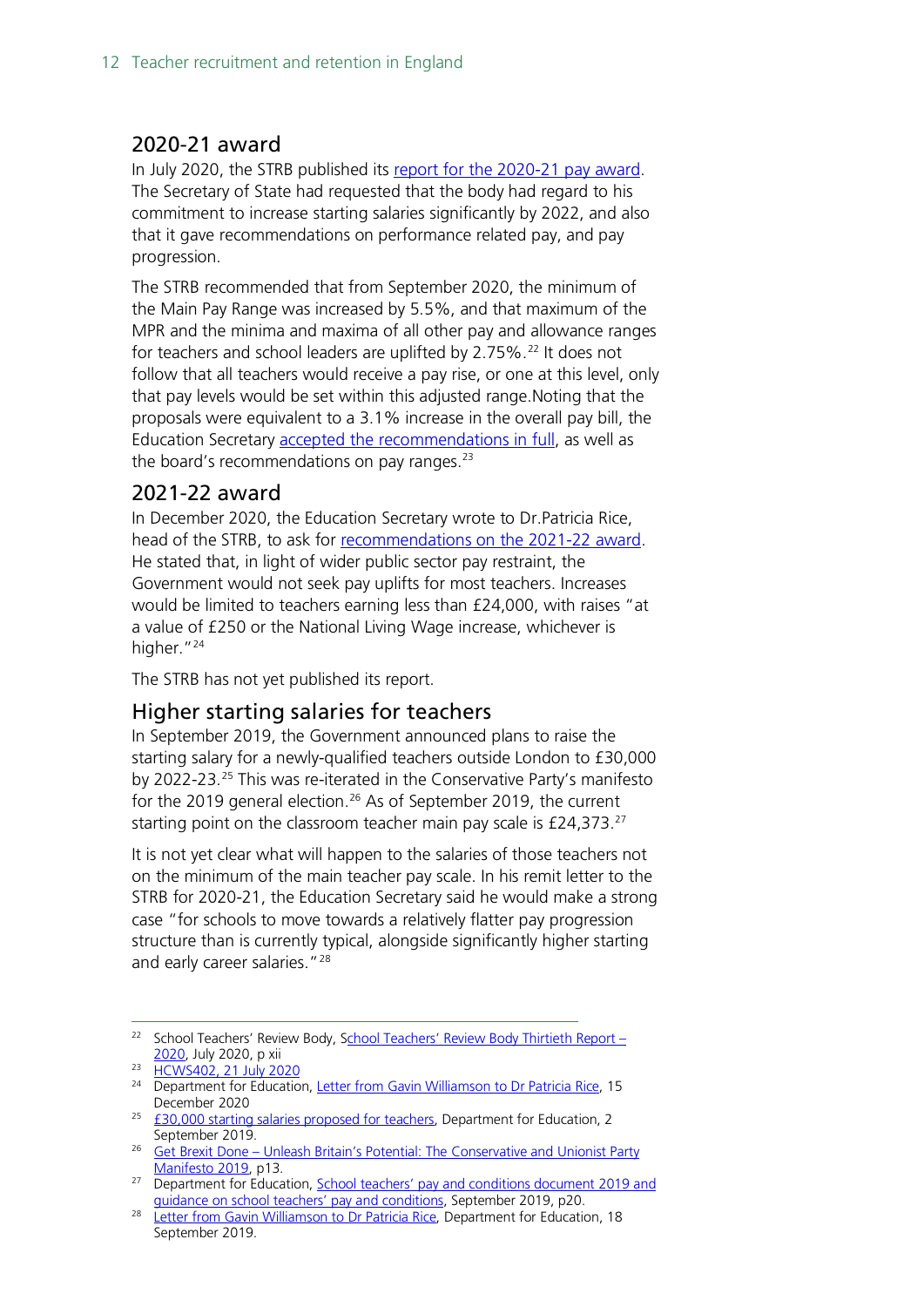The [Government's evidence to the STRB for](https://www.gov.uk/government/publications/evidence-to-the-strb-2021-pay-award-for-school-staff) the 2021 pay award stated that "pay restraint in 2021 means that progress towards achieving the £30,000 starting salary will be slower", but that the Government remained "committed to raising pay for new entrants to make teaching an attractive graduate option."<sup>[29](#page-12-1)</sup>

### <span id="page-12-0"></span>2.6 Department for Education analyses of teacher supply and retention

The 2015 Government began a programme of work to develop the use of existing data to improve understanding of the teacher supply market at a more local level. Brief summaries of these analyses are provided below.

#### **Local analysis of teacher workforce (September 2016)**

The first output of this work, a [local analysis of the teacher workforce](https://www.gov.uk/government/statistics/local-analysis-of-teacher-workforce-2010-to-2015)  [between 2010 and 2015,](https://www.gov.uk/government/statistics/local-analysis-of-teacher-workforce-2010-to-2015) was published in September 2016. Among other things, the analysis found that "school-to-school mobility is now the biggest source of new entrants to schools – and is therefore a key driver of increased recruitment in schools." It additionally found that schools in areas with higher levels of deprivation have slightly higher rates of school-to-school mobility and teacher wastage. The Government committed to conducting further work to understand the drivers behind the findings.<sup>[30](#page-12-2)</sup>

#### **Teacher analysis compendium: trends in teacher supply, retention and mobility (May 2017)**

The [first of an intended series of analyses](https://www.gov.uk/government/statistics/teachers-analysis-compendium-2017) exploring the drivers behind the findings of the Department's local analysis of the teacher workforce was published in May 2017.<sup>31</sup>

Among other things, it found:

- The entrant rate (teachers identified as an entrant as a proportion of the total number of teachers) increased between 2011 and 2015, driven by an increased need for teachers of English Baccalaureate (EBacc) subjects.
- The wastage rate increased in every subject between 2011 and 2015, but this was offset by rising entrant numbers. The rise in the wastage rate was despite a fall in the retirement rate and was driven by an increase in those leaving to 'go out of service'.
- PE had the lowest wastage rate of any subject in each year between 2011 and 2015; History had the second lowest in each year, while Physics had either the highest or second highest wastage rate in each year.
- The returner rate (the number of teachers in a subject identified as returning to the profession as a proportion of the total number of

<span id="page-12-1"></span><sup>&</sup>lt;sup>29</sup> Department for Education, [Government evidence to the STRB:](https://assets.publishing.service.gov.uk/government/uploads/system/uploads/attachment_data/file/967761/STRB_Written_Evidence_2021.pdf) The 2021 pay award, February 2021, p8

<span id="page-12-2"></span><sup>&</sup>lt;sup>30</sup> Department for Education, Local analysis of teacher workforce: 2010 to 2015, September 2016, pp2-3.

<span id="page-12-3"></span><sup>&</sup>lt;sup>31</sup> Department for Education, [Analysis of teacher supply, retention and mobility,](https://www.gov.uk/government/statistics/teachers-analysis-compendium-2017) May 2017.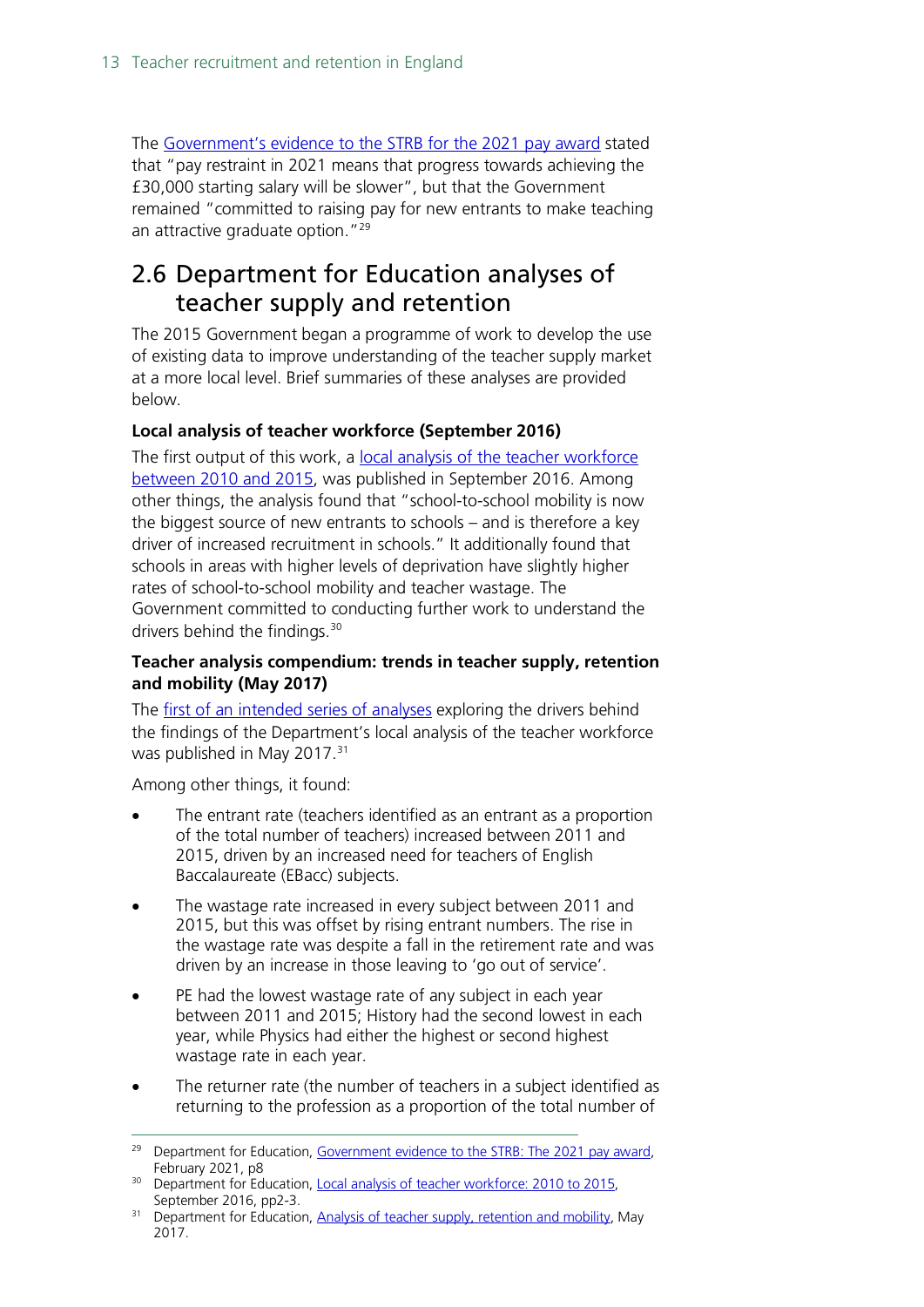teachers in a subject) rose in each subject between 2011 and 2015. The report stated that this was "likely to be closely related" to an increase in the pool of teachers who can be recruited as returners because of the increase in those leaving to go 'out of service'.<sup>[32](#page-13-0)</sup>

The third section of the report provided an analysis of the characteristics associated with teacher retention, both within a school and within the system as a whole. It built on the analysis published by the DfE in September 2016, which showed an increase in school-to-school teacher mobility and in teacher 'out of service' wastage.

The report found that "there is no single observable factor that can explain why teachers and leaders move to a different school, or why they leave the profession altogether, but that there are some factors that are better at predicting such moves than others". The report noted that:

- Teachers with permanent contracts have higher retention rates, both in school and in the system.
- Retention rates increase with age and experience, and are higher outside London and in schools rated 'Good' or 'Outstanding' by Ofsted.
- The deprivation of a school's area does not seem to be a major driver of in-system retention once other characteristics are controlled for, but it is likely to feed in through the relationship between deprivation and other predictive factors.
- Full-time teachers are less likely to leave the system than part-time teachers, but more likely to move schools.
- Holding a more senior post in a school is associated with higher in-system retention.<sup>[33](#page-13-1)</sup>

With regards to teacher mobility between schools and geographic areas, the report found that most teachers stay within commuting distance when moving schools and that secondary teachers were more likely to move a greater distance than primary teachers.<sup>[34](#page-13-2)</sup>

#### **Teacher analysis compendium 2: school and teacher level factors relating to teacher supply (September 2017)**

Following on from the two earlier analyses, in September 2017, the DfE published an [analysis of school and teacher level factors relating to](https://www.gov.uk/government/uploads/system/uploads/attachment_data/file/643974/SFR86_2017_Main_Text.pdf)  [teacher supply.](https://www.gov.uk/government/uploads/system/uploads/attachment_data/file/643974/SFR86_2017_Main_Text.pdf) The report used data from the School Workforce Census to develop a Supply Index – an experimental methodology which attributed a score to each school based on the severity of its teacher supply issues. The report found that when the Supply Index scores were mapped there was no strong geographic trends in teacher supply issues, suggesting that this is a school level issue.

<span id="page-13-0"></span><sup>&</sup>lt;sup>32</sup> Department for Education, [Analysis of teacher supply, retention and mobility,](https://www.gov.uk/government/statistics/teachers-analysis-compendium-2017) May 2017, pp2-20.

<span id="page-13-1"></span><sup>&</sup>lt;sup>33</sup> As above, p3 & pp21-40.

<span id="page-13-2"></span> $34$  As above, p3.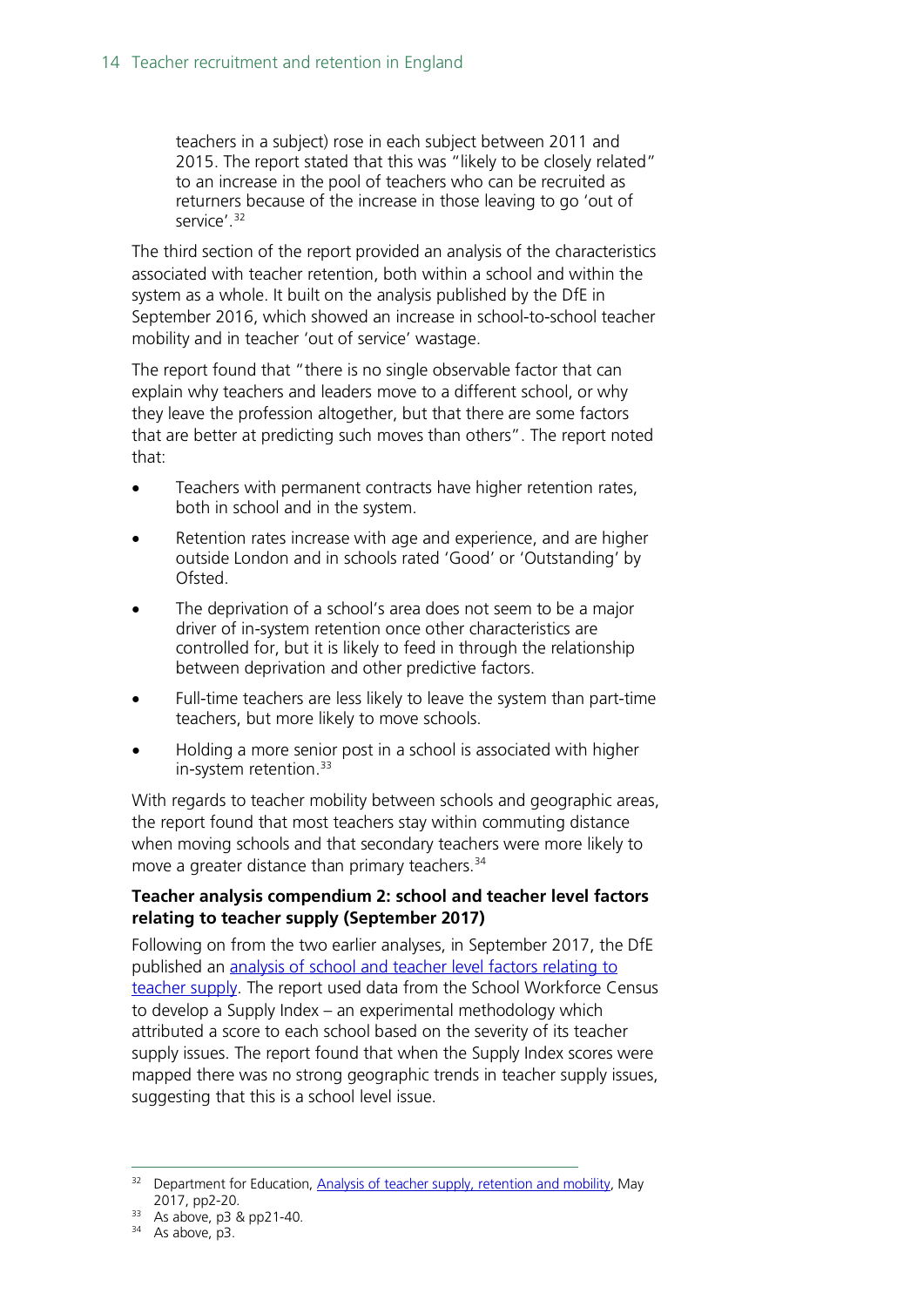The report additionally reviewed the evidence of the factors that cause teachers to leave the profession. It found that:

- There are a wide range of factors that influence teachers' and schools' decisions relating to teacher supply.
- The decision to leave teaching is a complex one influenced by numerous factors, but research suggests that workload and accountability pressure, wanting a change, the school situation, and salary considerations are the most prominent factors in leaving.
- Workload, government policy and lack of support from leadership were cited as the three main reasons for leaving in a survey of ex-teachers.<sup>[35](#page-14-0)</sup>

#### **Teacher analysis compendium 3: teacher supply, retention and mobility (February 2018)**

A [further teacher supply analysis,](https://assets.publishing.service.gov.uk/government/uploads/system/uploads/attachment_data/file/682892/SFR11_2018_Main_Text.pdf) intended to build on some of the areas covered previously, was published in February 2018.

The first two sections of the report looked at post-ITT employment rates and the mobility of NQTs. The analysis found that post-ITT employment rates rose in the six years up to 2014-15, at which point 85% of trainees achieving QTS secured a teaching role within a state-funded school. Employment rates amongst graduates of school-led training routes were typically 5 percentage points higher than those on HEIbased routes. There were also significant variations by secondary subject. Regarding the mobility of NQTs, the analysis found that NQTs do not tend to move far to take up their first post, with around half taking up a post within 25km of their ITT provider.

The findings from the remaining sections of the analysis included:

- Updating the analysis published in May 2017 (see above) on teacher movement between state-funded schools using more recent data produced no change in the headline figures; 70% of teachers were found to stay within commuting distance when changing schools.
- An experimental analysis of teacher supply in relation to the extent of regional ITT provision suggested that in some regions the scale of ITT provision seems lower than demand. Conversely, in some areas the analysis indicated that demand appears was higher than required to meet local needs.

#### **Teacher analysis compendium 4: supply, retention and mobility (September 2018)**

A [further analysis](https://assets.publishing.service.gov.uk/government/uploads/system/uploads/attachment_data/file/743743/Teachers_Analysis_Compendium_4.pdf) covering a number of areas, including those who return to teaching, qualified teachers who are not currently teaching in the state-funded sector, and the retention of NQTs, was published in September 2018.

The findings included:

<span id="page-14-0"></span><sup>&</sup>lt;sup>35</sup> Department for Education, Analysis of school and teacher level factors relating to [teacher supply,](https://www.gov.uk/government/uploads/system/uploads/attachment_data/file/643974/SFR86_2017_Main_Text.pdf) September 2017, pp2-4.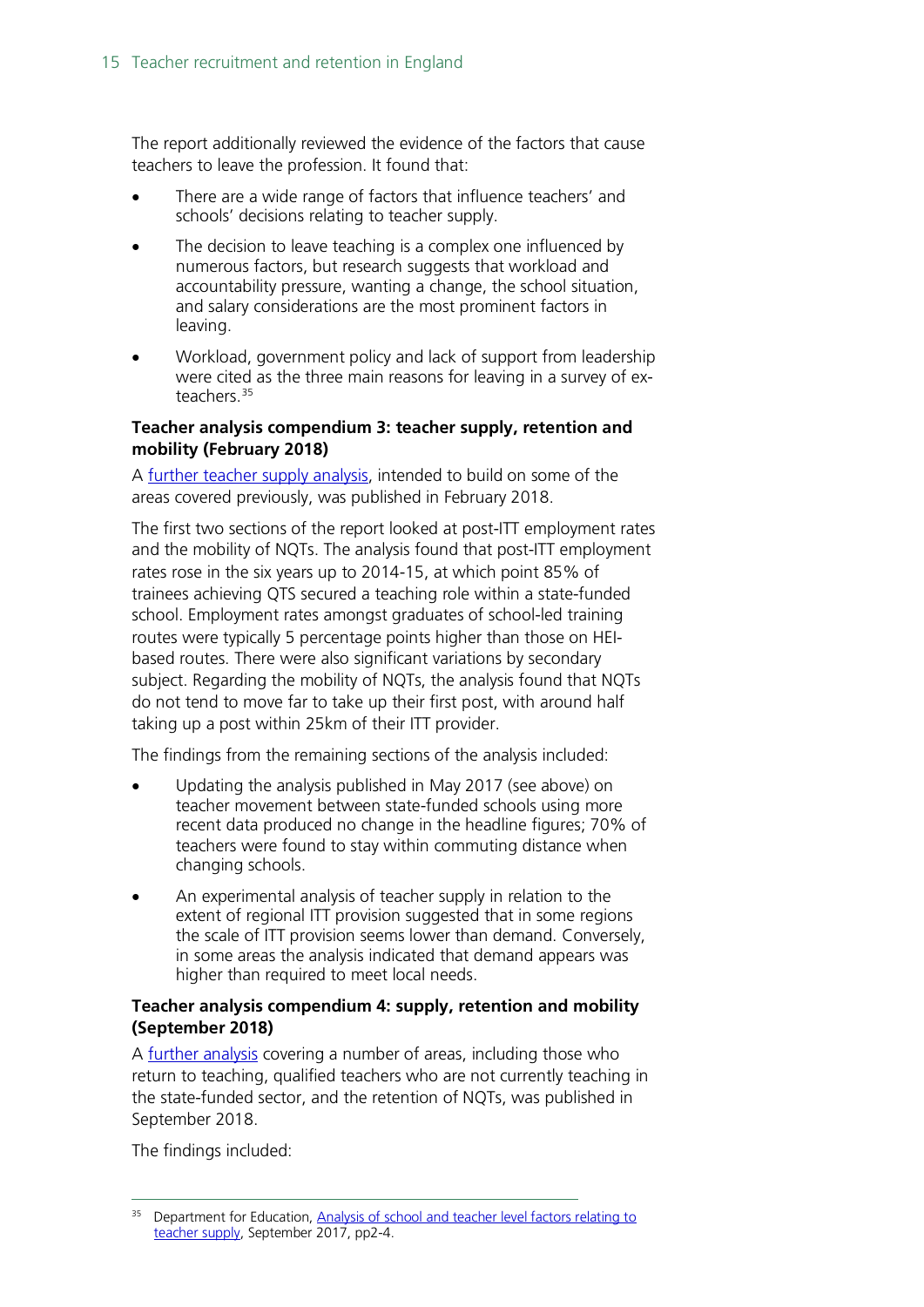- Approximately 20,000 teachers return to teaching each year, with around 60% having permanent contracts compared to around 95% of the remaining workforce. Returners are also less likely to work full-time.
- The pool of qualified teachers who are not current teaching in the state-funded sector has remained steady at around 350,000 teachers for each year. Most secondary teachers classed as inactive who return do so within the first few years of leaving (24% of males and 31% of females return within 5 years). the likelihood of returning reduces with each passing year.
- The five year retention rate of female NQTs was 5 percentage points higher than for male NQTs. It was also higher among those under 30.

The sixth section of the analysis provided an update to the first teacher analysis compendium, which was published in May 2017 and covered 2011 to 2015, and looked at data from 2015 to 2017. It found that the overall number of entrants had remained stable in most subjects over the last three years. The overall number of leavers had also remained stable, but most EBacc subjects had seen an increase in leavers, with the largest increases in maths and geography. More teachers left than joined in every subject in 2017, except for maths and physics.<sup>[36](#page-15-0)</sup>

<span id="page-15-0"></span>Department for Education, Analysis of teacher supply, retention and mobility, September 2018, pp2-4.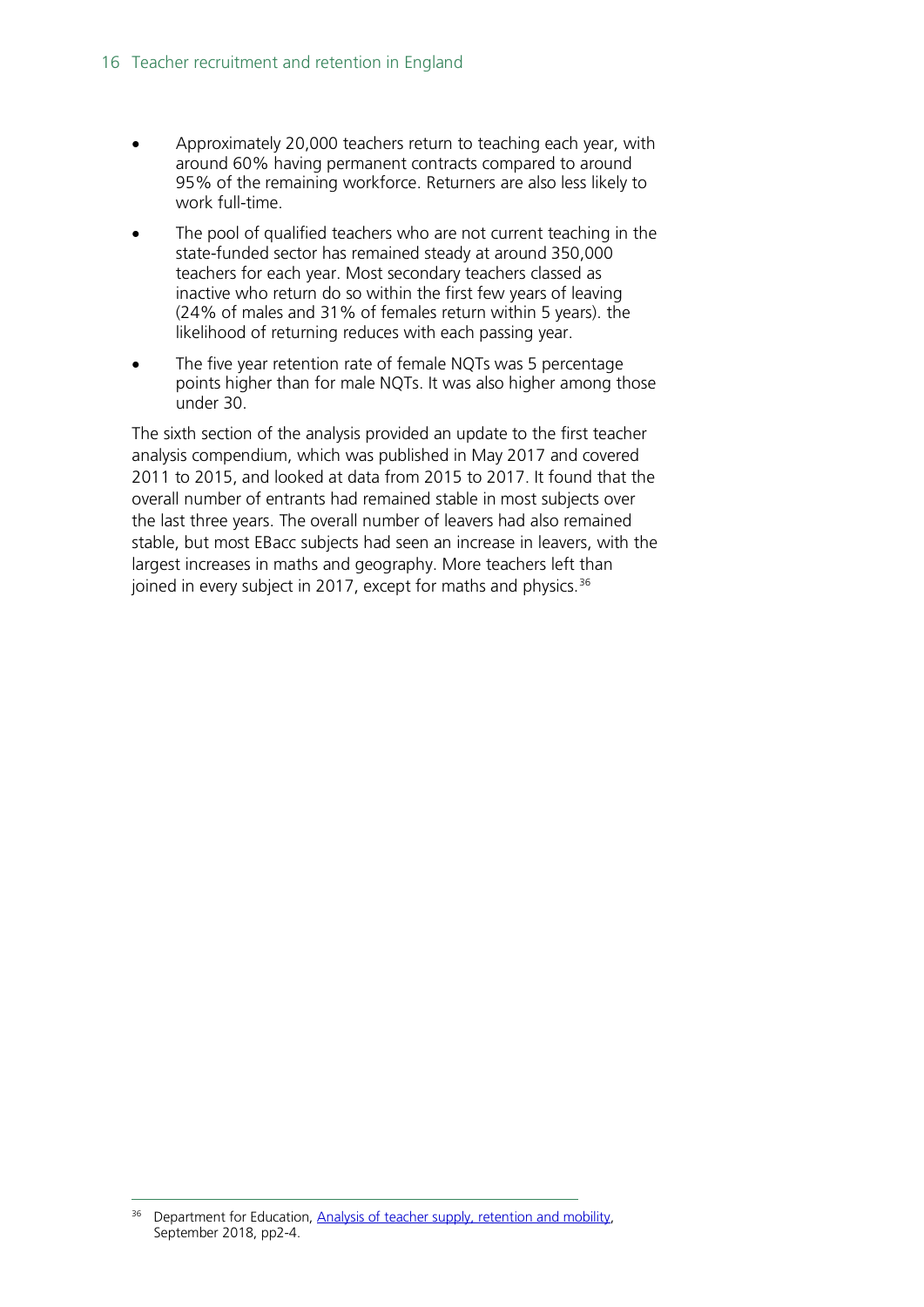## <span id="page-16-0"></span>3. Initiatives to encourage teacher recruitment and retention

This section provides a very brief overview of the bursaries and scholarships available to trainee teachers before providing information on other recent Government initiatives to encourage teacher recruitment and retention.

### <span id="page-16-1"></span>3.1 Bursaries and scholarships

There are a number of financial incentives aimed at encouraging recruitment to initial teacher training (ITT), including bursaries and scholarships for individuals training in certain subjects. The level of bursary varies with the subject and with the degree class of the trainee. Physics trainees with a 2:2 degree or above, for example, are eligible for a bursary of £24,000 in 2021-22; the bursary for a languages trainee with a 2:2 or above is £10,000. Some teacher training routes also offer a salary during training (for example, Teach First and School Direct (salaried)). Further information is available on the Get Into Teaching website at: [Bursaries and funding.](https://getintoteaching.education.gov.uk/funding-and-salary/overview)

The bursaries available in 2021-22 are lower than in recent years. For example, a language teaching bursary has been reduced from £26,000 to £10,000, while a bursary to teach English has been withdrawn entirely; it was previously £12,000.<sup>[37](#page-16-2)</sup>

The Schools Minister stated in response to a Parliamentary Question on these changes:

**Nick Gibb:** The Department reviews the bursaries that we offer for initial teacher training (ITT) before the start of the annual recruitment cycle. In doing this, we take account of a number of factors including forecast economic conditions, previous recruitment, and teacher supply need in each subject. Being able to change bursary amounts gives us the flexibility to respond to the need to attract new teachers and means the Department is spending money where it is needed most.<sup>[38](#page-16-3)</sup>

In 2019-20 the bursary funding allocation was around £211 million. This was a 5% decline from the previous year's allocation of around £223 million. [39](#page-16-4)

#### **Box 4: Effectiveness of bursaries**

There has been some debate about the effectiveness of bursaries in ensuring sufficient numbers of teachers.

For example, in its October 2018 report, [Teacher Workforce Dynamics in England](https://www.nfer.ac.uk/teacher-workforce-dynamics-in-england/), the National Foundation for Educational Research stated that bursaries do not appear to be incentivising recruitment or retention to the levels required, which may be because they are not tied to teachers staying in the profession. The report recommended that the Government should structure financial incentives so that

<span id="page-16-2"></span><sup>&</sup>lt;sup>37</sup> NFER, [ITT Applications in England and Wales,](https://www.nfer.ac.uk/news-events/nfer-blogs/itt-applications-in-england-and-wales/) 27 November 2020; BBC News,

[Teacher bursary cuts: 'My teaching dreams have been destroyed',](https://www.bbc.co.uk/news/newsbeat-54541367) 14 October 2020

<span id="page-16-3"></span><sup>38</sup> [PQ 122909, 3 December 2020](https://questions-statements.parliament.uk/written-questions/detail/2020-11-30/122909)

<span id="page-16-4"></span><sup>&</sup>lt;sup>39</sup> DfE, Annual report and account 2019 to 2020, November 2020, pp 181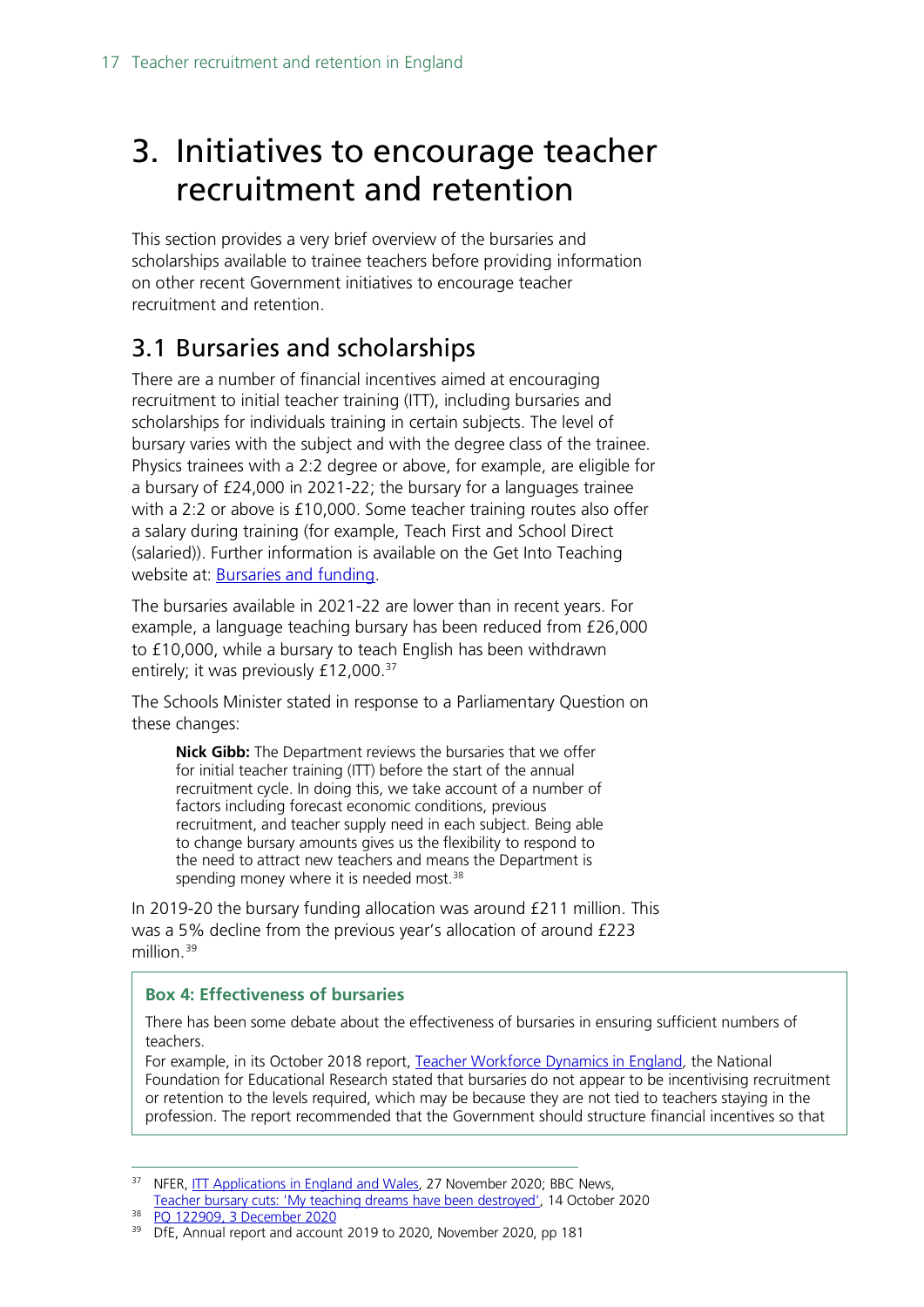they incentivise retention in the first few years after training.<sup>[40](#page-17-1)</sup> As explained in section 5 below, the DfE's Teacher Recruitment and Retention Strategy proposed reforming bursaries to a "phased, retention payment approach".[41](#page-17-2)

In October 2018, the DfE published an experimental analysis of the destinations of trainee teachers who are likely to have been awarded a bursary. Among other things, the analysis found:

- Between 2009-10 and 2015-16, 92% of trainees awarded a bursary successfully gained QTS. The rate for non-bursary holders was 91%.
- Between 2009-10 and 2015-16, 89% of postgraduate bursary holders awarded QTS were found in a teaching post in a state funded school in England at some point before November 2017. The proportion of bursary holders found in a teaching post in a state-funded school following the award of QTS was lower than the proportion of non-bursary holders in each year.<sup>42</sup>

In response to a parliamentary question in July 2018 on the effectiveness of bursaries, the then Minister highlighted DfE analysis that showed a statistical correlation between bursaries and the number of teacher training applications; increasing bursaries by £1,000 was found to lead to a 2.9% increase in applications.<sup>[43](#page-17-4)</sup>

### <span id="page-17-0"></span>Early-career payments

Since 2018-19, the Government has been piloting the use of earlycareer payments as a means of encouraging teacher retention. Payments are available to the following teachers starting their ITT in the 2018-19, 2019-20 or 2020-21 academic years:

- Maths teachers who started postgraduate ITT in 2018-19 or 2019- 20 will receive early career payments of £5,000 each in their third and fifth years of teaching. The payments are increased to £7,500 for teachers in specified local authorities.
- Maths, physics, chemistry and languages teachers starting postgraduate ITT in 2020-21 will receive early-career payments of £2,000 in each of their second, third and fourth years of teaching. The payments are increased to £3,000 for teachers in specified local authorities.<sup>[44](#page-17-5)</sup> This is partly supported by £10 million of funding announced at Budget 2016 to "test how to improve retention of early career maths and physics teachers."[45](#page-17-6)

The early career payments are in addition to any bursaries or scholarships received during ITT.

No continuation of the pilot has yet been announced for 2021-22. In response to a Parliamentary Question in December 2020, Baroness Berridge, Parliamentary Under-Secretary at the Department for Education, said that "full evaluations" were being carried out of this

<span id="page-17-1"></span><sup>40</sup> National Foundation for Educational Research, [Teacher Workforce Dynamics in](https://www.nfer.ac.uk/media/3111/teacher_workforce_dynamics_in_england_final_report.pdf)  [England: Nurturing, supporting and valuing teachers,](https://www.nfer.ac.uk/media/3111/teacher_workforce_dynamics_in_england_final_report.pdf) October 2018, p3. For earlier commentary on the use of bursaries, see: National Audit Office, Training New [Teachers,](https://www.nao.org.uk/report/training-new-teachers/) 10 February 2016, HC 798, p11; Public Accounts Committee, Training [new teachers,](https://www.publications.parliament.uk/pa/cm201617/cmselect/cmpubacc/73/73.pdf) 10 June 2016, HC 73, pp7-8; Institute for Fiscal Studies, [The longer](https://www.ifs.org.uk/publications/8368)[term costs and benefits of different initial teacher training routes,](https://www.ifs.org.uk/publications/8368) July 2016; Higher Education Policy Institute, [Whither Teacher Education and Training?,](http://www.hepi.ac.uk/wp-content/uploads/2017/04/Embargoed-until-00.01am-Thursday-27-April-2017-WHITHER-TEACHER-EDUCATION-AND-TRAINING-Report-95-19_04_17WEB.pdf) April 2017,

<span id="page-17-2"></span>p43.<br><sup>41</sup> As above, p22.

<span id="page-17-3"></span><sup>&</sup>lt;sup>42</sup> Department for Education, [Destinations of trainee teachers awarded a bursary,](https://assets.publishing.service.gov.uk/government/uploads/system/uploads/attachment_data/file/751197/Annex_-_Destinations_of_trainee_teachers_awarded_a_bursary__1_.pdf) October 2018, pp5-11.

<span id="page-17-4"></span><sup>43</sup> [PQ 161071,](https://www.parliament.uk/written-questions-answers-statements/written-question/commons/2018-07-05/161071) 10 July 2018.

<span id="page-17-5"></span><sup>44</sup> Department for Education, Early-career payments: guidance for teachers and [schools,](https://www.gov.uk/guidance/mathematics-early-career-payments-guidance-for-teachers-and-schools?utm_source=d048083f-39e4-4b85-8fe9-11a60ac56839&utm_medium=email&utm_campaign=govuk-notifications&utm_content=immediate) last updated October 2019.

<span id="page-17-6"></span><sup>&</sup>lt;sup>45</sup> HM Treasury, **Budget 2018**, HC 1629, October 2018, p76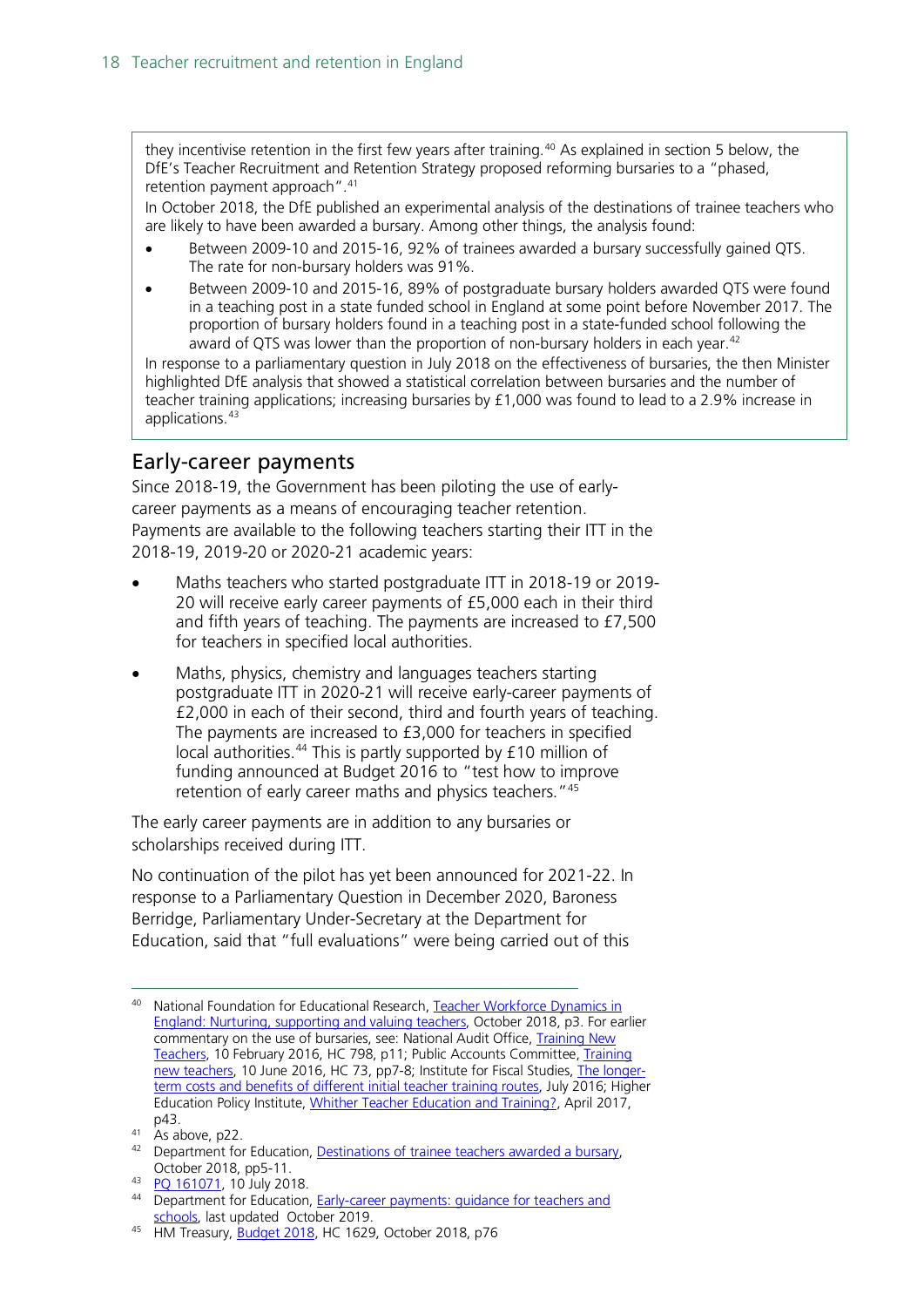and other retention schemes, and that the future Government retention offer would be developed in light of the findings.[46](#page-18-2)

More information on the various routes into teaching, including the financial incentives they offer, is provided in Commons Library Briefing Paper 6710, [Initial teacher training in England.](http://researchbriefings.files.parliament.uk/documents/SN06710/SN06710.pdf)

### <span id="page-18-0"></span>3.2 Advertising teacher vacancies

In addition to the bursaries outlined above, the Government advertises for new recruits to teacher training. The budget for such advertising has increased in recent years and in 2019-20 the DfE spent around £13 million, a 131% increase since 2015-16. [47](#page-18-3) Two reports on the effectiveness of its marketing campaigns were published by the DfE in January 2019[.48](#page-18-4)

Following on from earlier commitments, in March 2018 the then Education Secretary, Damian Hinds, stated that the DfE would launch a new vacancy website for teachers.<sup>[49](#page-18-5)</sup> A phased roll-out began in September 2019 and the website, [https://teaching](https://teaching-vacancies.service.gov.uk/)[vacancies.service.gov.uk/,](https://teaching-vacancies.service.gov.uk/) was launched nationally in April 2019[.50](#page-18-6)

### <span id="page-18-1"></span>3.3 Student loan reimbursement pilot scheme

On 1 October 2017, the Government announced that it would pilot a student loan reimbursement programme for science and languages teachers in the early years of their careers. The announcement said that a typical teacher in their fifth year of work would benefit by around £540 through reimbursement.[51](#page-18-7)

Eligible teachers completing their ITT between 2013-14 and 2020-21 may apply for reimbursements for the 10 academic years after their award of QTS. To be eligible, teachers must, among other things:

- Be employed in a maintained secondary school, a secondary academy or free school, or a maintained or non-maintained special school.
- Be employed at a school in one of 25 participating local authorities.
- Be teaching an eligible subject: languages, physics, chemistry, biology, and computing.

<span id="page-18-2"></span><sup>46</sup> [PQ HL11180, 21 December 2020](https://questions-statements.parliament.uk/written-questions/detail/2020-12-07/HL11180)

<span id="page-18-3"></span><sup>47</sup> [PQ 91895,](https://questions-statements.parliament.uk/written-questions/detail/2020-11-06/91895) 6 November 2020.

<span id="page-18-4"></span><sup>48</sup> Department for Education, [Teacher training marketing campaign: initial report,](https://www.gov.uk/government/publications/teacher-training-marketing-campaign-initial-report) 3 January 2019; Department for Education, [Teacher training marketing campaign:](https://www.gov.uk/government/publications/teacher-training-marketing-campaign-second-report)  [second report,](https://www.gov.uk/government/publications/teacher-training-marketing-campaign-second-report) 3 January 2019.

<span id="page-18-5"></span><sup>49</sup> Conservative Party, Forward, Together: The Conservative and Unionist Party [Manifesto 2017,](https://s3.eu-west-2.amazonaws.com/manifesto2017/Manifesto2017.pdf) May 2017, p51; Department for Education, Educational Excellence [Everywhere,](https://www.gov.uk/government/publications/educational-excellence-everywhere) March 2016, p27; [Damian Hinds: There are no great schools without](https://www.gov.uk/government/speeches/damian-hinds-there-are-no-great-schools-without-great-teachers)  [great teachers,](https://www.gov.uk/government/speeches/damian-hinds-there-are-no-great-schools-without-great-teachers) Department for Education, 10 March 2018.

<span id="page-18-6"></span><sup>50</sup> [PQ280317,](https://www.parliament.uk/written-questions-answers-statements/written-question/commons/2019-07-22/280317) 29 July 2019.

<span id="page-18-7"></span><sup>&</sup>lt;sup>51</sup> [New education and skills measures announced,](https://www.gov.uk/government/news/new-education-and-skills-measures-announced) Department for Education, 1 October 2017.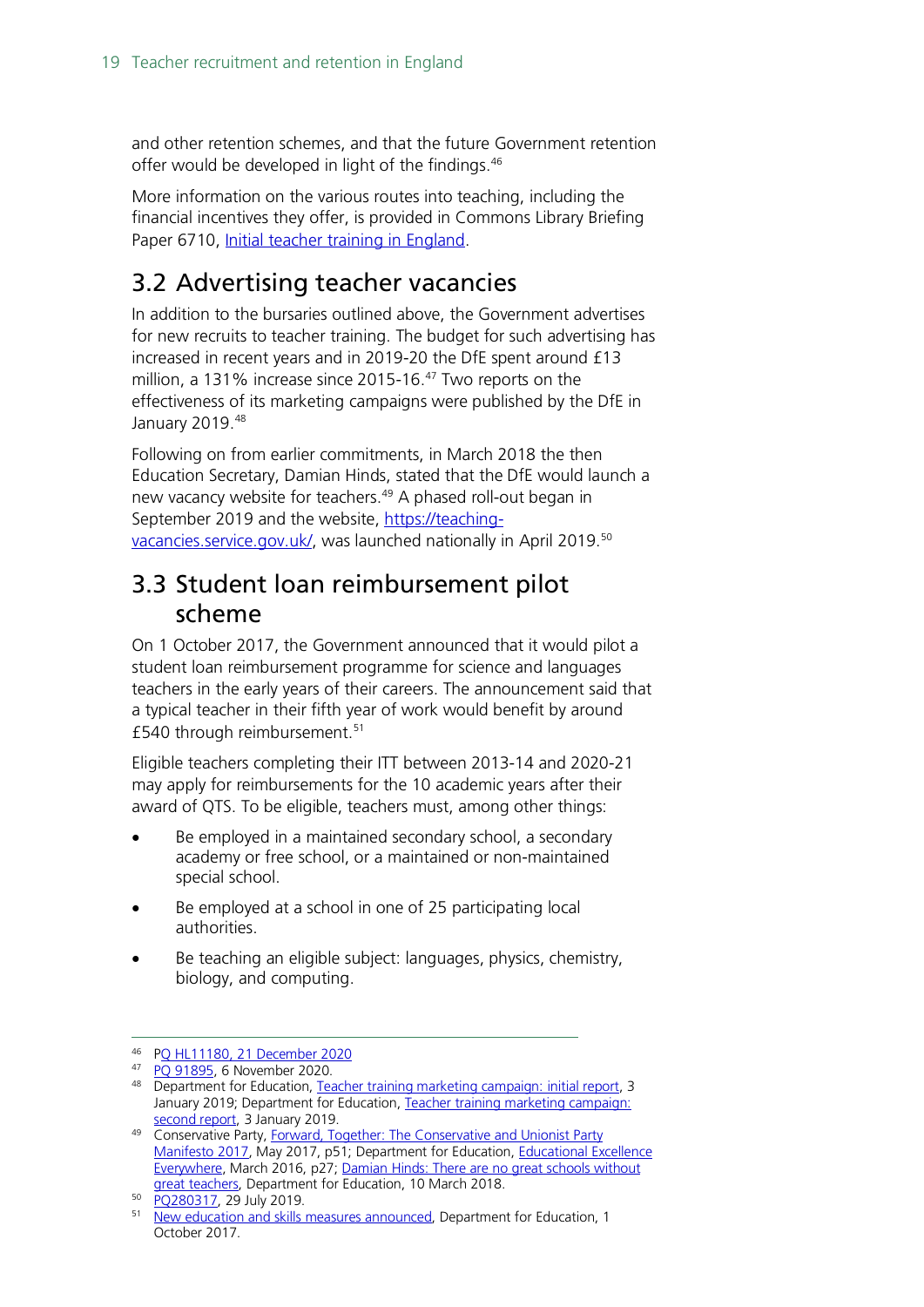Teachers will be able to claim for the financial year 2020 to 2021 from September 2021.[52](#page-19-2)

This was one of the schemes that, in December 2020, Baroness Berridge, Parliamentary Under-Secretary at the Department for Education, said were being given "full evaluations", and that the future Government retention offer would be developed in light of the findings. $53$ 

### <span id="page-19-0"></span>3.4 Tailored support programme

In her speech to the Conservative Party conference in October 2017, the then Education Secretary, Justine Greening, announced an investment of £30 million in tailored support for schools that struggle the most with recruitment and retention, including investment in professional development.[54](#page-19-4)

The Tailored Support Programme has been running since January 2018. Further information is available in [guidance](https://www.gov.uk/government/publications/tailored-support-programme-system-leaders-support?utm_source=7678eb46-9cc9-4561-bbcb-4f23ca8d4046&utm_medium=email&utm_campaign=govuk-notifications&utm_content=immediate) published by the DfE.

#### **Box 5: Subject specialism training courses**

Following a commitment by the Coalition Government in 2015 to "upskill 15,000 existing teacher who do not specialise in maths and physics" over the next five years, in 2015-16 subject specialism training [was launched.](https://www.gov.uk/guidance/teacher-subject-specialism-training-courses) This training aimed to build the capacity of non-specialists who are either currently teaching maths or physics, or who may be able to do so. It also aims to upskill those looking to return to the profession. Teacher subject specialism training is now additionally available for modern foreign languages (since 2016-17) and core maths (since 2017-18).<sup>[55](#page-19-8)</sup>

### <span id="page-19-1"></span>3.5 Encouraging career changes

The charity [Now Teach](https://nowteach.org.uk/) was set up in 2016 with the aim of encouraging people who have already had a successful career to retrain as maths, science and modern foreign languages teachers. In January 2018, the Government announced that it would invest £350,000 in Now Teach to help it expand into Hastings, one of the 12 Opportunity Areas.<sup>[56](#page-19-5)</sup>

In September 2018, the DfE invited organisations to tender for a contract to "aid the recruitment, transition, training and retention" of career changes. A spokesperson was reported as saying that the new programme "builds on the experience of Now Teach."[57](#page-19-6) In December 2018, the DfE announced that three organisations, Now Teach, Cognition Education, and the Brilliant Club, would receive £10.7 million to "recruit and support up to 600 teachers over the next two years."[58](#page-19-7)

<span id="page-19-2"></span><sup>52</sup> Department for Education, [Teachers: claim back your student loan repayments](https://www.gov.uk/government/publications/additional-payments-for-teaching-eligibility-and-payment-details/teachers-claim-back-your-student-loan-repayments-eligibility-and-payment-details)  [eligibility and payment details,](https://www.gov.uk/government/publications/additional-payments-for-teaching-eligibility-and-payment-details/teachers-claim-back-your-student-loan-repayments-eligibility-and-payment-details) 5 November 2019.

<span id="page-19-3"></span><sup>53</sup> [PQ HL11180, 21 December 2020](https://questions-statements.parliament.uk/written-questions/detail/2020-12-07/HL11180)

<span id="page-19-4"></span><sup>&</sup>lt;sup>54</sup> [New education and skills measures announced,](https://www.gov.uk/government/news/new-education-and-skills-measures-announced) Department for Education, 1 October 2017.

<span id="page-19-8"></span><sup>&</sup>lt;sup>55</sup> Department for Education, [Teacher subject specialism training \(TSST\) courses,](https://www.gov.uk/guidance/teacher-subject-specialism-training-courseshttps:/www.gov.uk/guidance/teacher-subject-specialism-training-courses) last updated 29 October 2019.

<span id="page-19-5"></span><sup>&</sup>lt;sup>56</sup> [Boost to get more top professionals into teaching,](https://www.gov.uk/government/news/boost-to-get-more-top-professionals-into-teaching) Department for Education, January 2018.

<span id="page-19-6"></span><sup>57 &</sup>lt;u>£13m cash pot to entice 'career changers' into the classroom</u>, Schools Week, 16 September 2018.

<span id="page-19-7"></span><sup>58</sup> [Drive to recruit professionals and PhD graduates into teaching,](https://www.gov.uk/government/news/drive-to-recruit-professionals-and-phd-graduates-into-teaching) Department for Education, 22 November 2018.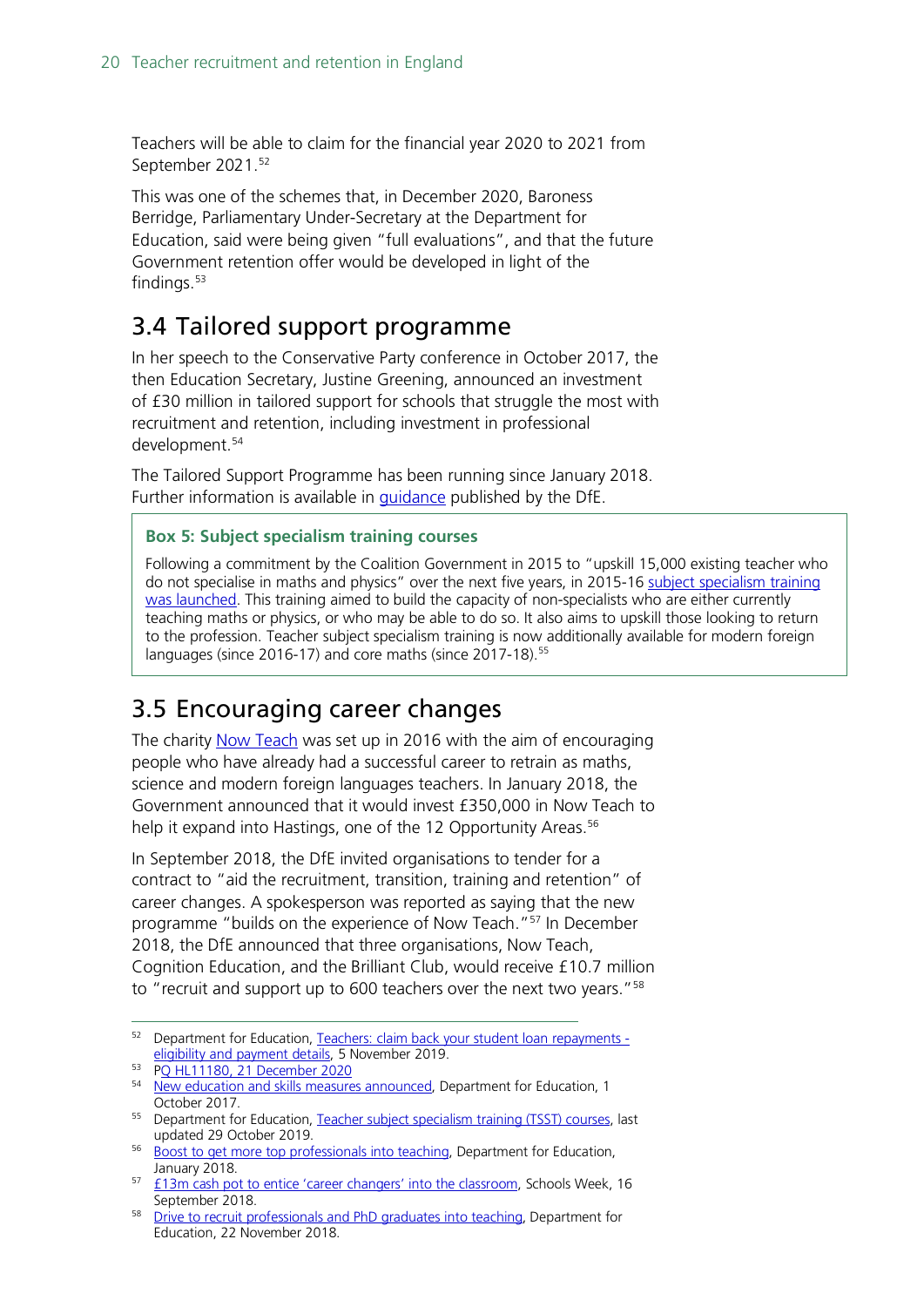### <span id="page-20-0"></span>3.6 Conservative party manifesto 2019

As noted above (section 2.5) the Conservative Party's manifesto for the 2019 general election included a commitment to raise teachers' starting salaries to £30,000 in order to "attract the best talent into teaching and recognise they great work they do."<sup>59</sup> The manifesto did not, however, include any further commitments explicitly related to teacher recruitment. The Teacher Recruitment and Retention Strategy (see section 5 below) was also not explicitly mentioned.

In an analysis of manifesto plans for teacher recruitment and retention, the Education Policy Institute noted that no manifesto explicitly mentioned "targeted pay incentives where retention and recruitment issues are most challenging". It did, however, acknowledge that such policies were included in the Teacher Recruitment and Retention Strategy (e.g. weighting retention payments in favour of teachers in certain areas) and it assumed, with no statement to the contrary, that this will be carried over as government policy. The report added, however, that "it is striking that, given the urgency of teacher recruitment and retention, no party has explicitly pledged to take these policies forward."[60](#page-20-2)

<span id="page-20-1"></span><sup>59</sup> Get Brexit Done – [Unleash Britain's Potential: The Conservative and Unionist Party](https://assets-global.website-files.com/5da42e2cae7ebd3f8bde353c/5dda924905da587992a064ba_Conservative%202019%20Manifesto.pdf)  [Manifesto 2019,](https://assets-global.website-files.com/5da42e2cae7ebd3f8bde353c/5dda924905da587992a064ba_Conservative%202019%20Manifesto.pdf) p13.

<span id="page-20-2"></span><sup>60</sup> Education Policy Institute, General election 2019 – [An analysis of manifesto plans for](https://epi.org.uk/wp-content/uploads/2019/12/Priority-4-teacher-recruitment-and-retention.pdf)  [education: Priority 4: Teacher recruitment and retention,](https://epi.org.uk/wp-content/uploads/2019/12/Priority-4-teacher-recruitment-and-retention.pdf) December 2019, pp5-6.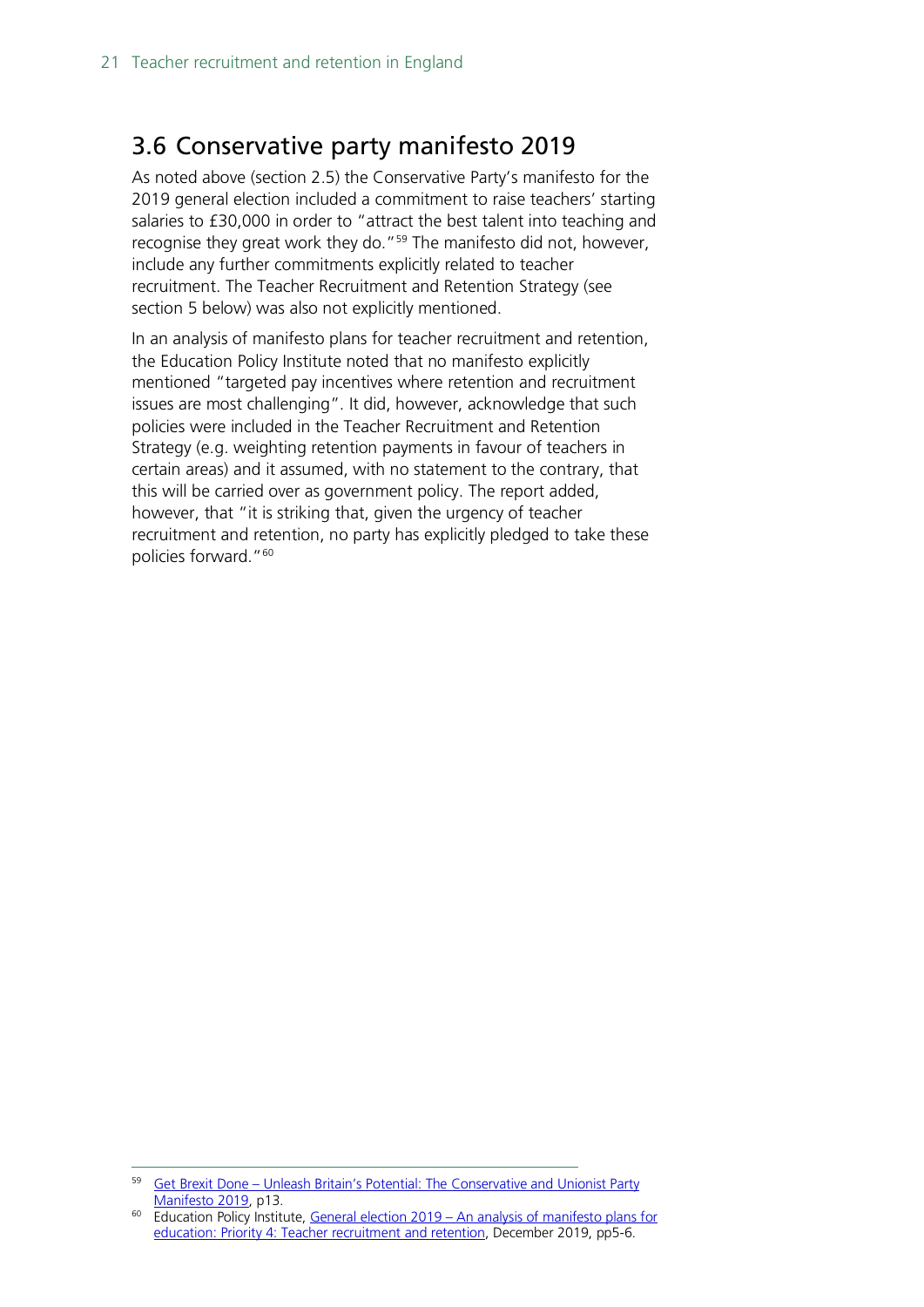## <span id="page-21-0"></span>4. Teacher workload

Recent governments have noted workload as "the most frequently cited reason for teachers wanting to leave the profession" and have stated that it "is too high and must be reduced."<sup>[61](#page-21-3)</sup>

This section provides a brief overview of recent actions taken with the aim of reducing teacher workload. Further information is available in a [collection of papers](https://www.gov.uk/government/collections/reducing-school-workload) published by the DfE. These include documents setting out Government policy, along with research reports, and guidance and information for schools on reducing teacher workload.

### <span id="page-21-1"></span>4.1 The Workload Challenge and response

In October 2014, the then Education Secretary, Nicky Morgan, launched the 'Workload Challenge' – a survey of teachers aimed at identifying the causes of excessive workload and what could be done to reduce it.<sup>[62](#page-21-4)</sup> A number of Government actions followed from this, including:

- In March 2015 the DfE published a [new departmental protocol,](https://www.gov.uk/government/publications/dfe-protocol-for-changes-to-accountability-curriculum-and-qualifications) in which it committed to introduce minimum lead-in times for significant changes to accountability, the curriculum or qualifications, and to do more to consider the impact on staff workload when introducing changes.<sup>63</sup>
- In October 2015, the DfE announced the creation of three new workload review groups to "look at the top issues that teachers said caused the most bureaucracy."<sup>[64](#page-21-6)</sup> The reports from the [Workload Review Groups](https://www.gov.uk/government/collections/reducing-school-workload#reports-from-independent-groups) were published in March 2016.

### <span id="page-21-2"></span>4.2 Workload advisory group

On 4 May 2018, the DfE announced the membership and terms of reference of a new Workload Advisory Group. The Group was created to build on the work carried out by the earlier workload review groups and to produce a set of recommendations for the Secretary of State on how to remove unnecessary workload associated with data and collection for assessment in schools.<sup>[65](#page-21-7)</sup>

The Group's report, [Making Data Work](https://assets.publishing.service.gov.uk/government/uploads/system/uploads/attachment_data/file/754349/Workload_Advisory_Group-report.pdf), was published in November 2018. It made a number of recommendations for the DfE, Ofsted and other sector bodies. The Government stated that it accepted all the

<span id="page-21-3"></span><sup>&</sup>lt;sup>61</sup> [PQ 5287,](http://www.parliament.uk/written-questions-answers-statements/written-question/commons/2017-07-17/5287) 24 July 2017; Department for Education, Teacher Recruitment and [Retention Strategy,](https://assets.publishing.service.gov.uk/government/uploads/system/uploads/attachment_data/file/773930/Teacher_Retention_Strategy_Report.PDF.pdf) January 2019, p8.

<span id="page-21-4"></span><sup>62</sup> [Nicky Morgan: 'I want to build a new deal for teacher workload –](https://www.tes.co.uk/news/school-news/breaking-views/nicky-morgan-%E2%80%98i-want-build-a-new-deal-teacher-workload-%E2%80%93-and-i-need) and I need your [help',](https://www.tes.co.uk/news/school-news/breaking-views/nicky-morgan-%E2%80%98i-want-build-a-new-deal-teacher-workload-%E2%80%93-and-i-need) TES, 21 October 2014.

<span id="page-21-5"></span><sup>&</sup>lt;sup>63</sup> Department for Education, DfE protocol for changes to accountability, curriculum [and qualifications,](https://www.gov.uk/government/publications/dfe-protocol-for-changes-to-accountability-curriculum-and-qualifications) 2 October 2015.

<span id="page-21-6"></span><sup>&</sup>lt;sup>64</sup> [Action to address the top 3 teacher workload issues,](https://www.gov.uk/government/news/action-to-address-the-top-3-teacher-workload-issues) Department for Education, 2 October 2015.

<span id="page-21-7"></span><sup>&</sup>lt;sup>65</sup> Department for Education, *[Workload advisory group: terms of reference](https://www.gov.uk/government/publications/workload-advisory-group-terms-of-reference?utm_source=6ea98f98-31a8-4eeb-8af7-162f50911369&utm_medium=email&utm_campaign=govuk-notifications&utm_content=immediate)*, 4 May 2018.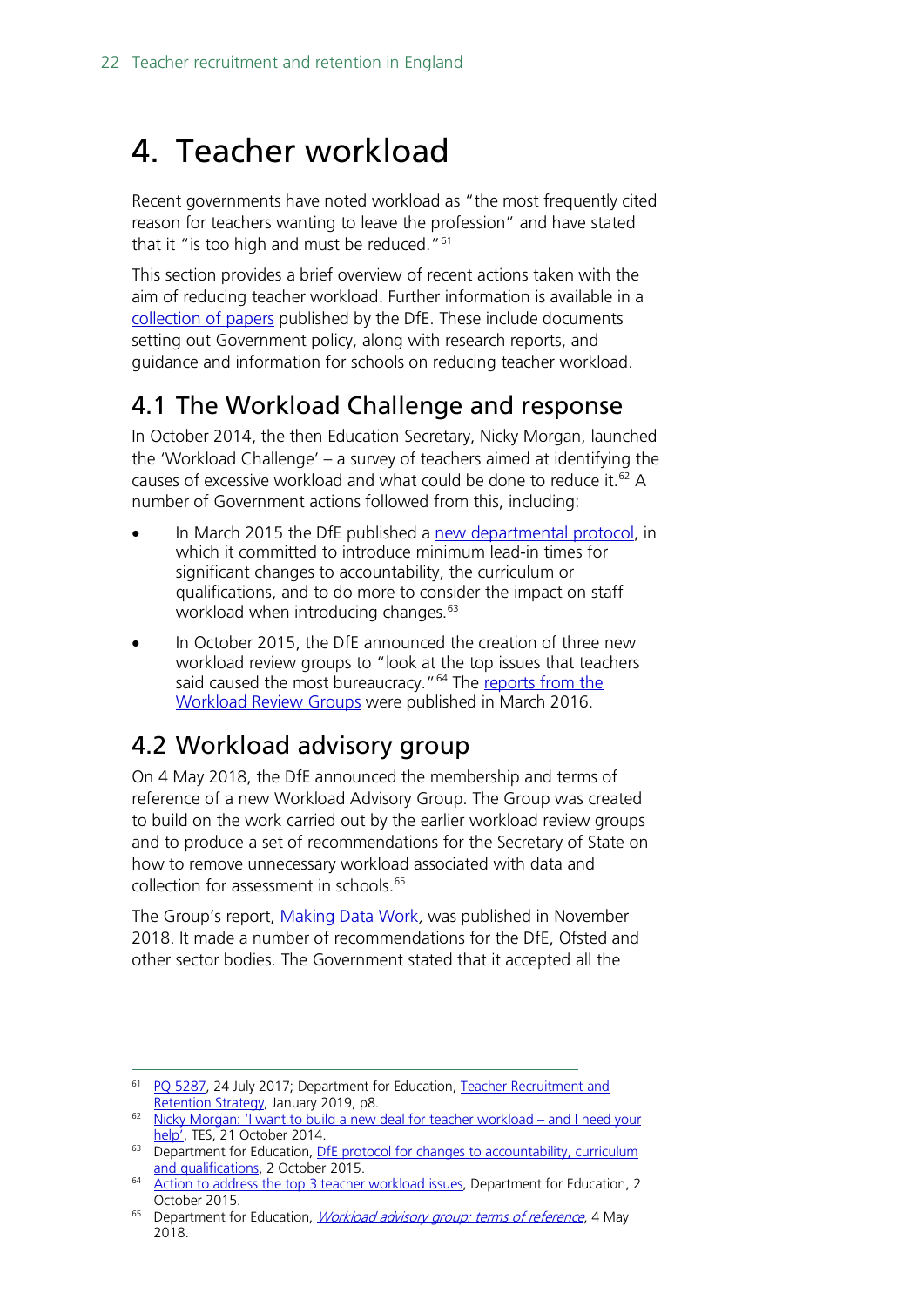recommendations and in a letter to sector organisations committed to "collectively…taking action in response to the report."[66](#page-22-3) I

In July 2019 the then Secretary of State, Damian Hinds, wrote to local [authorities and academy trusts](https://www.gov.uk/government/publications/data-burdens-on-schools) to highlight their role in tackling workload issues, as highlighted in the Workload Advisory Group's report, by reviewing and reducing data burdens on the schools they support.<sup>[67](#page-22-4)</sup>

### <span id="page-22-0"></span>4.3 Workload Reduction Toolkit

In July 2018, the Government published a [Workload Reduction Toolkit](https://www.gov.uk/government/collections/workload-reduction-toolkit?utm_source=83156181-a218-46a6-9c68-3f71940a799e&utm_medium=email&utm_campaign=govuk-notifications&utm_content=immediate) – a series of online resources, including advice, tools and case studies, for school leaders to help review and reduce workload in their schools. The toolkit was last updated in October 2019. Further information is available in [guidance](https://www.gov.uk/guidance/reducing-workload-in-your-school) on the toolkit published by the DfE.

### <span id="page-22-1"></span>4.4 Workload surveys

### <span id="page-22-2"></span>The Teaching & Learning International Survey (TALIS) 2018

TALIS is a five-yearly international, large-scale survey of teachers, school leaders and the learning environment in schools, administered by the OECD. The most recent survey was conducted in 2018, with the [results](http://www.oecd.org/education/talis-2018-results-volume-i-1d0bc92a-en.htm)  [published](http://www.oecd.org/education/talis-2018-results-volume-i-1d0bc92a-en.htm) in June 2019.<sup>[68](#page-22-5)</sup> A [report](https://assets.publishing.service.gov.uk/government/uploads/system/uploads/attachment_data/file/809738/TALIS_2018_research_brief.pdf) focusing on the results for England was published by the DfE at the same time.<sup>[69](#page-22-6)</sup>

TALIS 2018 focused on lower-secondary school teachers (key stage 3) and primary school teachers. It's key findings relating to teacher workload included:

- Full-time lower secondary teachers in England reported working, on average, 49.3 hours a week. This was above the OECD average of 41 hours a week. The equivalent figure in England in TALIS 2013 was 48.2 hours a week.
- Full-time primary teachers in England reported working 52.1 hours a week. This was more than in any other participating country except Japan.
- 53% of primary teachers and 57% of lower-secondary school teachers felt that their workload was unmanageable.<sup>[70](#page-22-7)</sup>

The Department for Education has confirmed it will not take part in the 2024 survey due to the "considerable workload burden".<sup>[71](#page-22-8)</sup>

<span id="page-22-3"></span><sup>&</sup>lt;sup>66</sup> Department for Education, Teacher workload advisory group report and government [response,](https://www.gov.uk/government/publications/teacher-workload-advisory-group-report-and-government-response) 5 November 2018; Department for Education, [Reducing workload in](https://www.gov.uk/government/publications/reducing-workload-in-schools-joint-letter-to-all-school-leaders)  [schools: joint letter to all school leaders,](https://www.gov.uk/government/publications/reducing-workload-in-schools-joint-letter-to-all-school-leaders) 5 November 2018.

<span id="page-22-4"></span><sup>&</sup>lt;sup>67</sup> Department for education, [Data burdens on schools,](https://www.gov.uk/government/publications/data-burdens-on-schools) 17 July 2019.

<span id="page-22-5"></span><sup>&</sup>lt;sup>68</sup> OECD, [TALIS 2018 Results \(Volume I\),](http://www.oecd.org/education/talis-2018-results-volume-i-1d0bc92a-en.htm) 19 June 2019.

<span id="page-22-6"></span><sup>&</sup>lt;sup>69</sup> Department for Education, The teaching and learning international survey (TALIS) [2018,](https://www.gov.uk/government/publications/teachers-in-primary-and-secondary-schools-talis-2018) 19 June 2019.

<span id="page-22-7"></span> $70$  As above, pp6-7.

<span id="page-22-8"></span><sup>&</sup>lt;sup>71</sup> Schools Week, DfE pulls out of major TALIS survey to reduce considerable workload [burden,](https://schoolsweek.co.uk/dfe-pulls-out-of-major-talis-survey-to-reduce-considerable-workload-burden/) September 2020.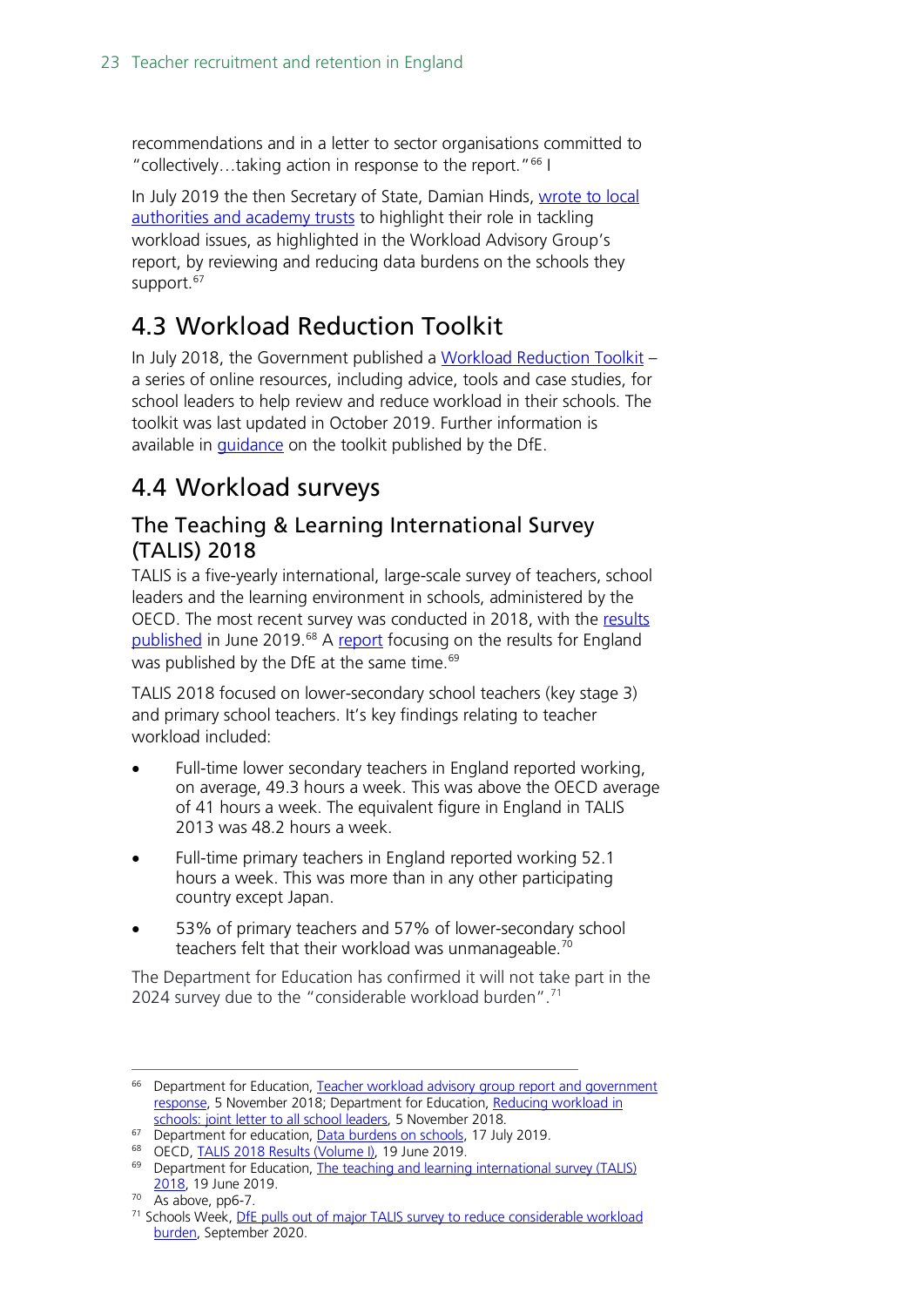### <span id="page-23-0"></span>Teacher Workload Survey 2019

Following the 2014 Workload Challenge, the DfE committed to undertake a survey of teacher workload in English schools in the spring term every two years. The first, baseline survey, was held in February 2016, with the [results](https://hopuk-my.sharepoint.com/personal/fosterda_parliament_uk/Documents/Briefing%20Papers/Teacher%20workload%20survey%202016) published in February 2017.<sup>[72](#page-23-1)</sup> The second, and most recent survey, was conducted in March 2019, with the [findings](https://assets.publishing.service.gov.uk/government/uploads/system/uploads/attachment_data/file/838433/Teacher_workload_survey_2019_brief.pdf) published in October 2019.[73](#page-23-2)

The key findings from the most recent survey included:

- Teachers and middle leaders reported working an average of 49.5 hours a week. This was 4.9 hours less than reported in the 2016 survey.
- Senior leaders reported working an average of 55.1 hours a week in 2019, compared to 60.5 in 2016.
- Teachers reported spending broadly similar amounts of time teaching in 2019 as in 2016 (21.3 and 21.6 hours a week respectively).
- Most teachers reported spending less time on lesson planning, marking and pupil supervision in 2019 than in 2016, but most still felt they spent too much time on these tasks.
- Most respondents reported that they could not complete their workload within their contracted hours, that they did not have an acceptable workload, and that they did not achieve a good worklife balance.

The report on the survey's findings stated that there were reasons to believe that there had been a "genuine fall" in the average working hours reported by teachers between 2016 and 2019. It added, however, that the results made clear "that there is more work to do to reduce unnecessary workload for teachers, middle leaders, and school leaders."[74](#page-23-3)

Analyses published by the National Foundation for Educational Research (NFER) and the Education Policy Institute (EPI) examined how the findings from the 2019 survey compared with the wider literature on teachers' working hours, including TALIS 2018:

- [The latest findings from the Teacher Workload Survey 2019.](https://www.nfer.ac.uk/news-events/nfer-blogs/the-latest-findings-from-the-teacher-workload-survey-2019/) NFER, 19 June 2019.
- [What is happening with teachers' workloads?,](https://epi.org.uk/publications-and-research/what-is-happening-with-teachers-workloads/) EPI, 22 October 2019.

<sup>&</sup>lt;sup>72</sup> Department for Education, [Teacher workload survey 2016,](https://www.gov.uk/government/publications/teacher-workload-survey-2016) February 2017.

<span id="page-23-2"></span><span id="page-23-1"></span><sup>&</sup>lt;sup>73</sup> Department for Education, [Teacher workload survey 2019,](https://www.gov.uk/government/publications/teacher-workload-survey-2019) October 2019.

<span id="page-23-3"></span><sup>&</sup>lt;sup>74</sup> Department for Education, [Teacher workload survey 2019:](https://assets.publishing.service.gov.uk/government/uploads/system/uploads/attachment_data/file/838433/Teacher_workload_survey_2019_brief.pdf) Research brief, October 2019, pp3-7.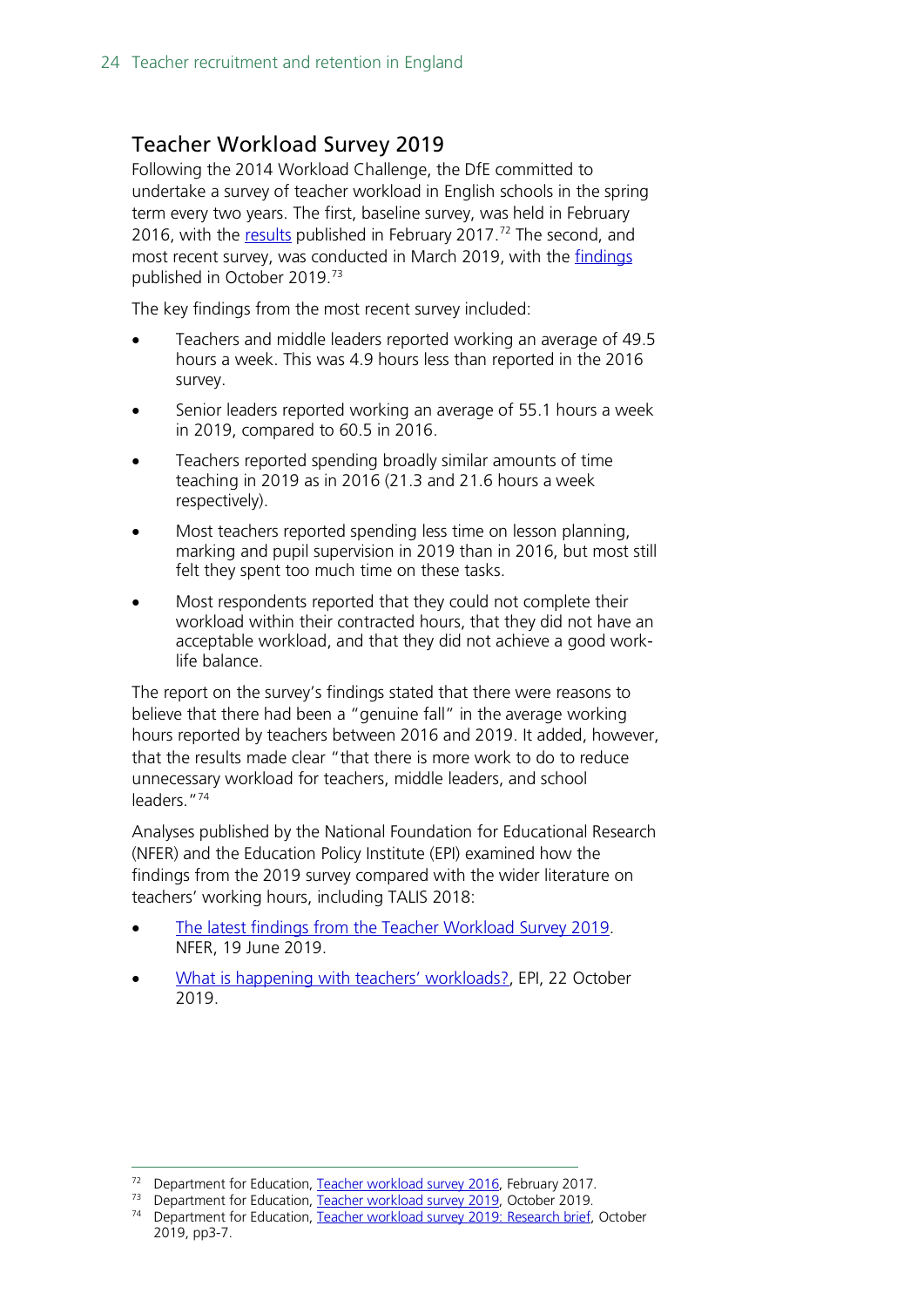## <span id="page-24-0"></span>5. Teacher recruitment and retention strategy

### <span id="page-24-1"></span>5.1 Announcement and publication

In a speech to the Association of School and College Leader's annual conference in March 2018, the then Education Secretary, Damian Hinds, announced that the DfE would work with the profession to develop a strategy to drive recruitment and boost the retention of teachers. The strategy would, he said, identify the steps to be taken and would cover areas such as workload, professional development, career progression, flexible working and entry routes into teaching.<sup>[75](#page-24-3)</sup>

The [Teacher Recruitment and Retention Strategy](https://www.gov.uk/government/publications/teacher-recruitment-and-retention-strategy) was published on 28 January 2019 and the Secretary of State made a [written ministerial](https://www.parliament.uk/business/publications/written-questions-answers-statements/written-statement/Commons/2019-01-28/HCWS1278)  [statement](https://www.parliament.uk/business/publications/written-questions-answers-statements/written-statement/Commons/2019-01-28/HCWS1278) outlining the key elements of the strategy on the same day.<sup>[76](#page-24-4)</sup>

The strategy's introduction stated that it marked "the start of a conversation with the profession" and was "an articulation of [the Government's] priorities ahead of the comprehensive spending review" (which was at that point expected later in 2019). It also, the introduction stated, represented an "adjustment of focus" by recognising that greater attention must be given to ensuring that teachers stay in the profession (i.e. teacher retention).<sup>[77](#page-24-5)</sup>

### <span id="page-24-2"></span>5.2 Proposals

The strategy identified four barriers to improving teacher recruitment and retention and outlined the steps it would take to begin to overcome each of them. These are summarised below.

#### **The wider context in which schools operate can create pressure that leads to excessive workload.**

The strategy stated that the DfE will "help to create the right climate for school leaders to establish supportive school cultures". It added that reforming the accountability system will "be at the heart of this." Specific steps included:

- Reforming the accountability system, including consulting on making "requires improvement" the sole trigger for an offer of support – replacing floor and coasting standards – from September 2019.
- Having a period of greater stability with no additional statutory tests or assessments for primary schools, and no further changes

<span id="page-24-3"></span><sup>&</sup>lt;sup>75</sup> [Damian Hinds: There are no great schools without great teachers,](https://www.gov.uk/government/speeches/damian-hinds-there-are-no-great-schools-without-great-teachers) Department for Education, 10 March 2018; [Damian Hinds sets out plans to help tackle teacher](https://www.gov.uk/government/news/damian-hinds-sets-out-plans-to-help-tackle-teacher-workload)  [workload,](https://www.gov.uk/government/news/damian-hinds-sets-out-plans-to-help-tackle-teacher-workload) Department for Education, 10 March 2018.

<span id="page-24-4"></span><sup>76</sup> [HCWS1278,](https://www.parliament.uk/business/publications/written-questions-answers-statements/written-statement/Commons/2019-01-28/HCWS1278) 28 January 2019.

<span id="page-24-5"></span><sup>&</sup>lt;sup>77</sup> Department for Education, [Teacher Recruitment and Retention Strategy,](https://assets.publishing.service.gov.uk/government/uploads/system/uploads/attachment_data/file/773930/Teacher_Retention_Strategy_Report.PDF.pdf) January 2019, p6.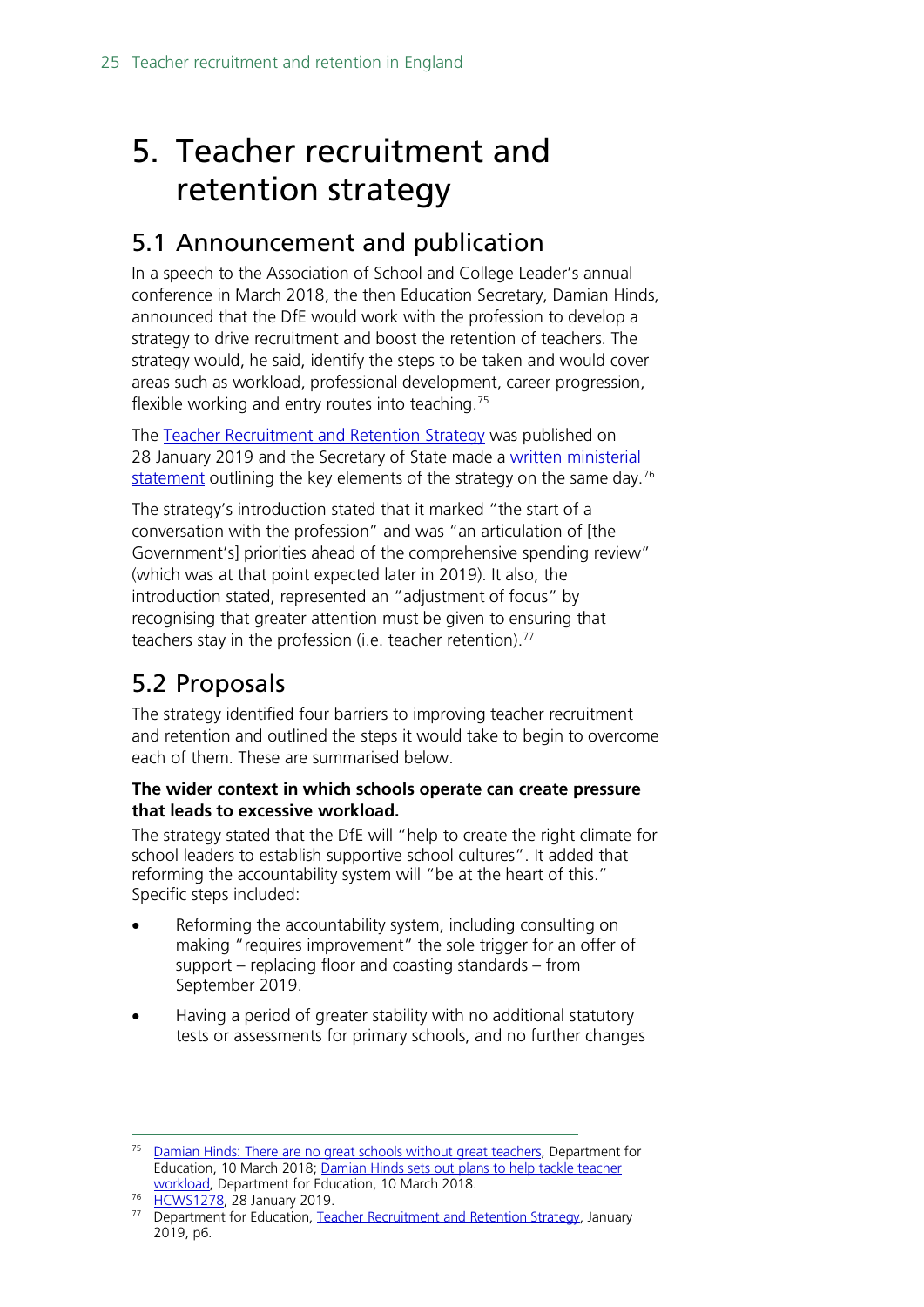to the national curriculum GCSEs and A-Levels, beyond those already announced.[78](#page-25-0)

- Aim to make the additional benefits received by some teachers (e.g. help with transport and childcare) more widespread by developing, in partnership with multi-academy trusts, schools and local authorities, "local offer" packages to increase teacher recruitment and retention locally. The DfE will also explore whether there is a demand from teachers for new homes on surplus land.<sup>[79](#page-25-1)</sup>
- Ofsted's new inspection framework would, the strategy stated, have "an active focus on the need to tackle teacher workload" and, among other things, will not look at any internal assessment data. The strategy added that Ofsted will introduce a new hotline for headteachers to report breaches of such commitments.<sup>[80](#page-25-2)</sup> The [new framework](https://assets.publishing.service.gov.uk/government/uploads/system/uploads/attachment_data/file/801429/Education_inspection_framework.pdf) was published in May 2019 and has been used since September 2019.<sup>[81](#page-25-3)</sup>

#### **Box 6: Ofsted's clarification for schools**

On 17 October 2014, Ofsted published [Ofsted inspections: clarifications for schools,](https://www.gov.uk/government/uploads/system/uploads/attachment_data/file/463242/Ofsted_inspections_clarification_for_schools.pdf) in order to "confirm facts about the requirements of Ofsted and to dispel myths that can result in unnecessary workloads in schools". An amended version, [Ofsted inspections: myths,](https://www.gov.uk/government/publications/school-inspection-handbook-from-september-2015/ofsted-inspections-mythbusting) was last updated in July 2018.

#### **Not enough early career teachers receive the support they need to build a successful career.**

The strategy's central reform, which it described as "the most significant reform to teaching in a generation", is the introduction of an Early [Career Framework.](https://www.gov.uk/government/publications/supporting-early-career-teachers)<sup>[82](#page-25-4)</sup> The framework will underpin an entitlement to "a fully-funded, 2 year package of structured support for all early career teachers" including 5% funded off timetable time in the second year of teaching.

The strategy committed to fully funding the national roll out of the Early Career Framework and anticipated this will equate to at least £130 million of additional funding a year by the time the system is fully in place.<sup>[83](#page-25-5)</sup> Under the proposals, the Framework will be rolled out nationally from September 2021, with early rollout from September 2020 in the North East and other selected areas.<sup>[84](#page-25-6)</sup> The early roll-out will be supported by a £42 million Teacher Development Premium announced at Autumn Budget 2017.<sup>[85](#page-25-7)</sup>

A [document](https://assets.publishing.service.gov.uk/government/uploads/system/uploads/attachment_data/file/773705/Early-Career_Framework.pdf) published by the DfE alongside the strategy provides further information on the Early Career Framework.<sup>86</sup>

<span id="page-25-0"></span><sup>&</sup>lt;sup>78</sup> Department for Education, [Teacher Recruitment and Retention Strategy,](https://assets.publishing.service.gov.uk/government/uploads/system/uploads/attachment_data/file/773930/Teacher_Retention_Strategy_Report.PDF.pdf) January 2019, p15.

<span id="page-25-1"></span><sup>79</sup> As above, pp16-17.

<span id="page-25-2"></span> $80$  As above, p14-15.

<span id="page-25-3"></span><sup>81</sup> Ofsted, [The education inspection framework,](https://www.gov.uk/government/publications/education-inspection-framework) May 2019.

<span id="page-25-4"></span><sup>82</sup> Department for Education, [Teacher Recruitment and Retention Strategy,](https://assets.publishing.service.gov.uk/government/uploads/system/uploads/attachment_data/file/773930/Teacher_Retention_Strategy_Report.PDF.pdf) January 2019, p6.

<span id="page-25-5"></span><sup>83</sup> In response to an urgent question on the strategy, the Minister, Nick Gibb, confirmed that the £130 million represented "new funding", [HC Deb 28 January](https://hansard.parliament.uk/Commons/2019-01-28/debates/BE7F2C23-E760-4E2F-BCE5-45828C6DA3DE/TeacherRecruitmentAndRetentionStrategy#contribution-FCE79C55-862F-4FF6-894B-D4EADFB462F6)  [2019, c495.](https://hansard.parliament.uk/Commons/2019-01-28/debates/BE7F2C23-E760-4E2F-BCE5-45828C6DA3DE/TeacherRecruitmentAndRetentionStrategy#contribution-FCE79C55-862F-4FF6-894B-D4EADFB462F6)

<span id="page-25-6"></span> $84$  As above, p21.

<span id="page-25-7"></span><sup>85</sup> HM Treasury, *Autumn Budget 2017*, HC 587, November 2017, p29

<span id="page-25-8"></span><sup>86</sup> Department for Education, [Early Career Framework,](https://assets.publishing.service.gov.uk/government/uploads/system/uploads/attachment_data/file/773705/Early-Career_Framework.pdf) January 2019.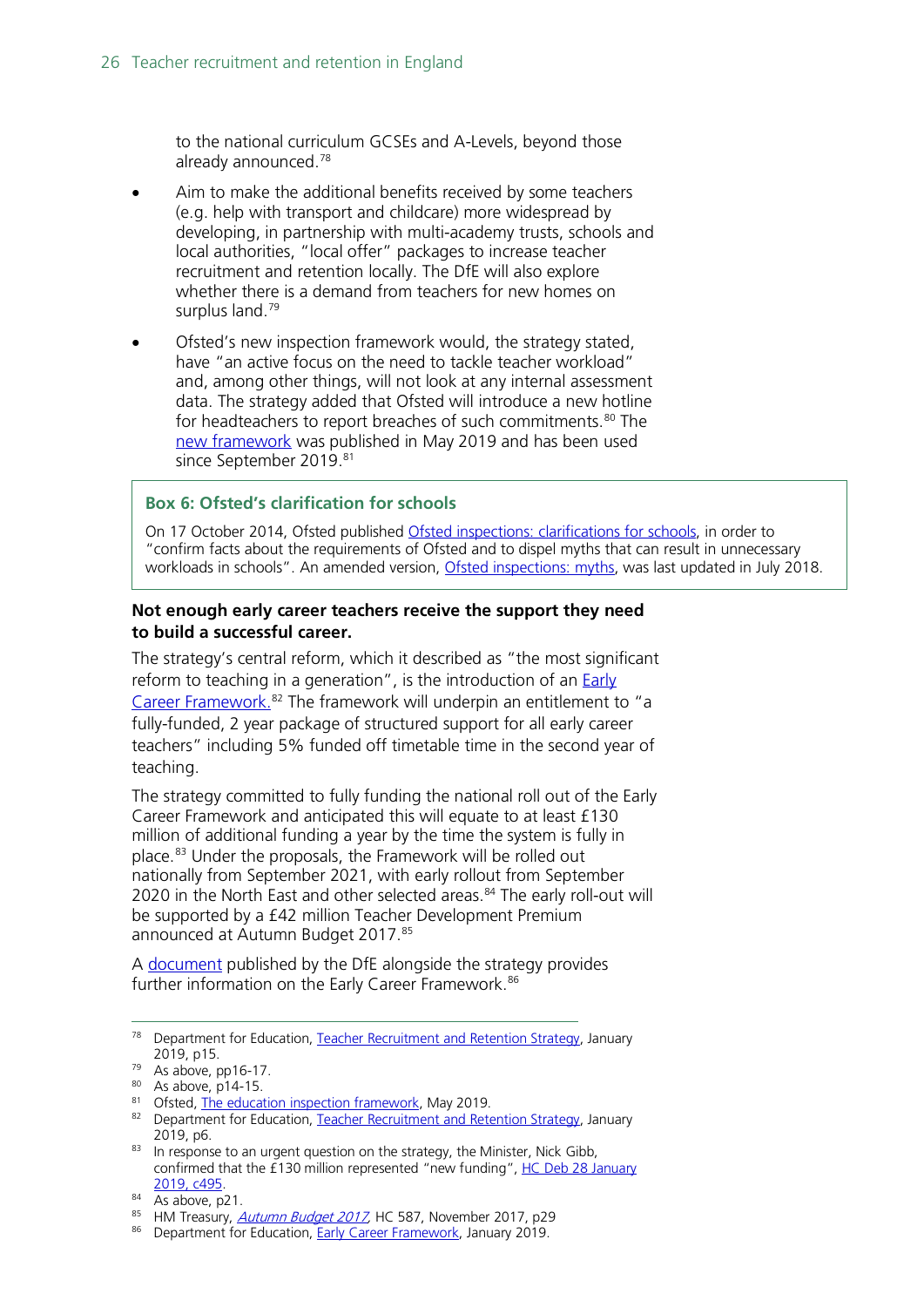Following on from the pilot of early career payments for maths teachers in 2018-19, the strategy also stated that the DfE would reform bursaries more widely to a "phased, retention payment approach." The DfE expects around 40% of bursary spend in phased subjects to be on retention following the reforms (se section 3.1 for further information).[87](#page-26-0)

#### **A teaching career does not always adapt to the expertise and lives of teachers.**

The strategy stated that the DfE will "build on the foundation of the Early Career Framework to support teachers…to pursue the right opportunities for them." Specific steps outlined in the strategy included:

- The development of new national professional qualifications (NPQs) in specific areas, such as curriculum development, for teachers who may not wish to follow a traditional leadership pathway. The first NPQ will be in teacher development and will be explicitly tied to the content of the Early Career Framework.<sup>[88](#page-26-1)</sup>
- A "comprehensive review" of the pay framework for teachers "to support more flexible and rewarding career pathways." The DfE will ask the School Teachers' Review Body for recommendations, with a view to implementing any reforms in 2020.<sup>[89](#page-26-2)</sup> (For more information on teacher pay see section 2.5 above).
- Supporting headteachers "to adapt to changing demands by helping to transform approaches to flexible working in schools." This will include the creation of a "find your jobshare" website for teachers who are looking for jobshare partners.<sup>[90](#page-26-3)</sup> A literature [review](https://www.gov.uk/government/publications/flexible-working-practices-in-schools-literature-review) of flexible working practice in schools was published on the same day as the strategy. $91$

#### **The process to become a teacher is too complicated and burdensome.**

The strategy stated that the DfE will "radically simplify the process for becoming a teacher, introducing new digital systems designed to make application much easier and user friendly." Specific steps included:

- To avoid individuals being put off from applying for ITT by "cumbersome systems" the DfE will introduce a "one-stop application service for ITT". The DfE will also review the ITT market "to support it to work more efficiently and effectively."<sup>[92](#page-26-5)</sup>
- The DfE will work with universities and school to explore how more teaching assistants can become teachers. The strategy states that the DfE wants to provide a pathway for teaching assistants to

<span id="page-26-1"></span><span id="page-26-0"></span><sup>87</sup> Department for Education, *Teacher Recruitment and Retention Strategy*, January 2019, p22.<br><sup>88</sup> As above, p26.

<span id="page-26-3"></span><span id="page-26-2"></span> $\frac{89}{90}$  As above.<br><sup>90</sup> As above, pp25 &29.

<span id="page-26-4"></span><sup>91</sup> Department for Education, *[Flexible working practices in schools: literature review](https://www.gov.uk/government/publications/flexible-working-practices-in-schools-literature-review)*, 28 January 2019.

<span id="page-26-6"></span><span id="page-26-5"></span><sup>92</sup> Department for Education, *Teacher Recruitment and Retention Strategy*, January 2019, p31.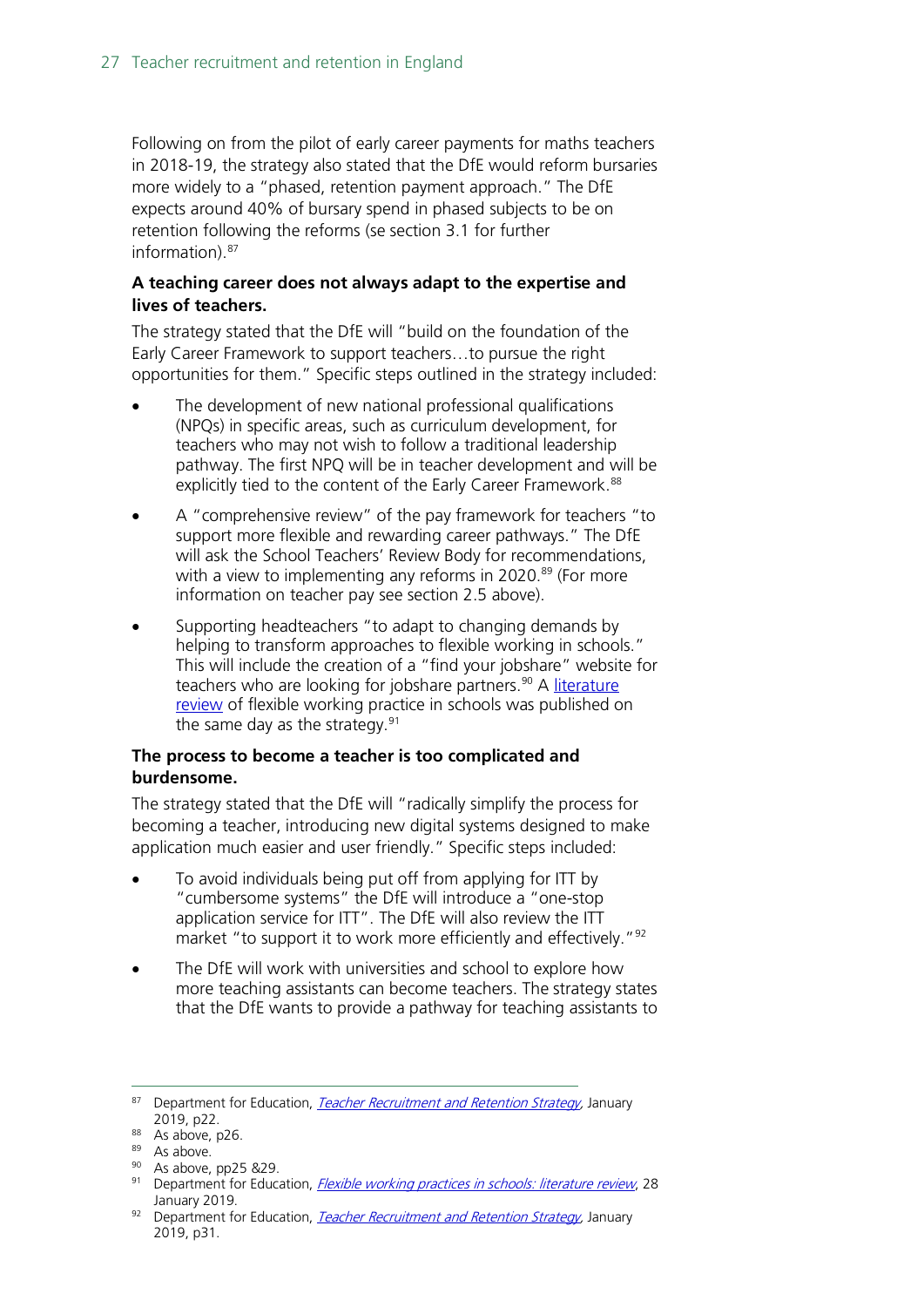study part-time for a degree with QTS whilst continuing to work.<sup>[93](#page-26-6)</sup>

The launching of a new Discover Teaching initiative with the aim of giving more people the opportunity to experience teaching. This will include a new virtual reality classroom and an expansion of the Teaching Internship Programme and school taster days.<sup>[94](#page-27-1)</sup>

Regarding next steps, the strategy stated that the Government would hold roadshows over the coming months to seek further views on the plans.[95](#page-27-2)

### <span id="page-27-0"></span>5.3 Reaction

The reaction to the recruitment and retention strategy was broadly positive, especially with regards to the Early Career Framework. Indeed, the Education Policy Institute described the development and launch of the strategy as "a triumph of consultative policy development" and stated with regards to the Early Career Framework that "it is hard to recall a government policy that has attracted such an array of support and praise from across the education sector."[96](#page-27-3)

A number of sector bodies, including the Association of School and College Leaders (ASCL), the National Education Union (NEU), the National Association of Head Teachers (NAHT), and the National Governance Association (NGA), also signed a foreword endorsing the teacher recruitment strategy. It has, the forward stated, become increasingly difficult for schools to recruit staff of the required calibre, and the strategy "presents an important step on tackling this issue." The forward welcomed the Early Career Framework in particular, arguing that it "has the potential to transform the support provided to recently qualified teachers in the first years of teaching." The forward added that the organisations "share the ambition of the strategy and are fully committed to playing [their] part in delivering on it."[97](#page-27-4)

Responses to the strategy also highlighted the importance of effective implementation. Jack Worth, lead author of the National Foundation for Educational Research's report on teacher workforce dynamics, for example, argued that in the view of the NFER the strategy "covers the right areas" and is right to shift the focus from teacher recruitment to retention. The strategy must though, he said, "develop effective policy detail and be implemented fast enough to deliver what is needed."<sup>[98](#page-27-5)</sup> The Education Policy Institute similarly stated that phased bursaries have

<span id="page-27-1"></span><sup>93</sup> As above, p33.<br>94 Department for Education, [Teacher Recruitment and Retention Strategy,](https://assets.publishing.service.gov.uk/government/uploads/system/uploads/attachment_data/file/773930/Teacher_Retention_Strategy_Report.PDF.pdf) January 2019, p32.<br><sup>95</sup> As above, p35.

<span id="page-27-3"></span><span id="page-27-2"></span><sup>&</sup>lt;sup>96</sup> [Could phased bursaries solve the teacher retention crisis?,](https://epi.org.uk/publications-and-research/phased-bursaries-teacher-retention/) Education Policy Institute, 4 February 2019.

<span id="page-27-4"></span><sup>97</sup> Department for Education, [Teacher Recruitment and Retention Strategy,](https://assets.publishing.service.gov.uk/government/uploads/system/uploads/attachment_data/file/773930/Teacher_Retention_Strategy_Report.PDF.pdf) January 2019, p4.

<span id="page-27-5"></span><sup>98</sup> [Hinds is right to shift focus from recruitment to retention,](https://schoolsweek.co.uk/hinds-is-right-to-shift-focus-from-recruitment-to-retention/) Schools Week, 28 January 2019.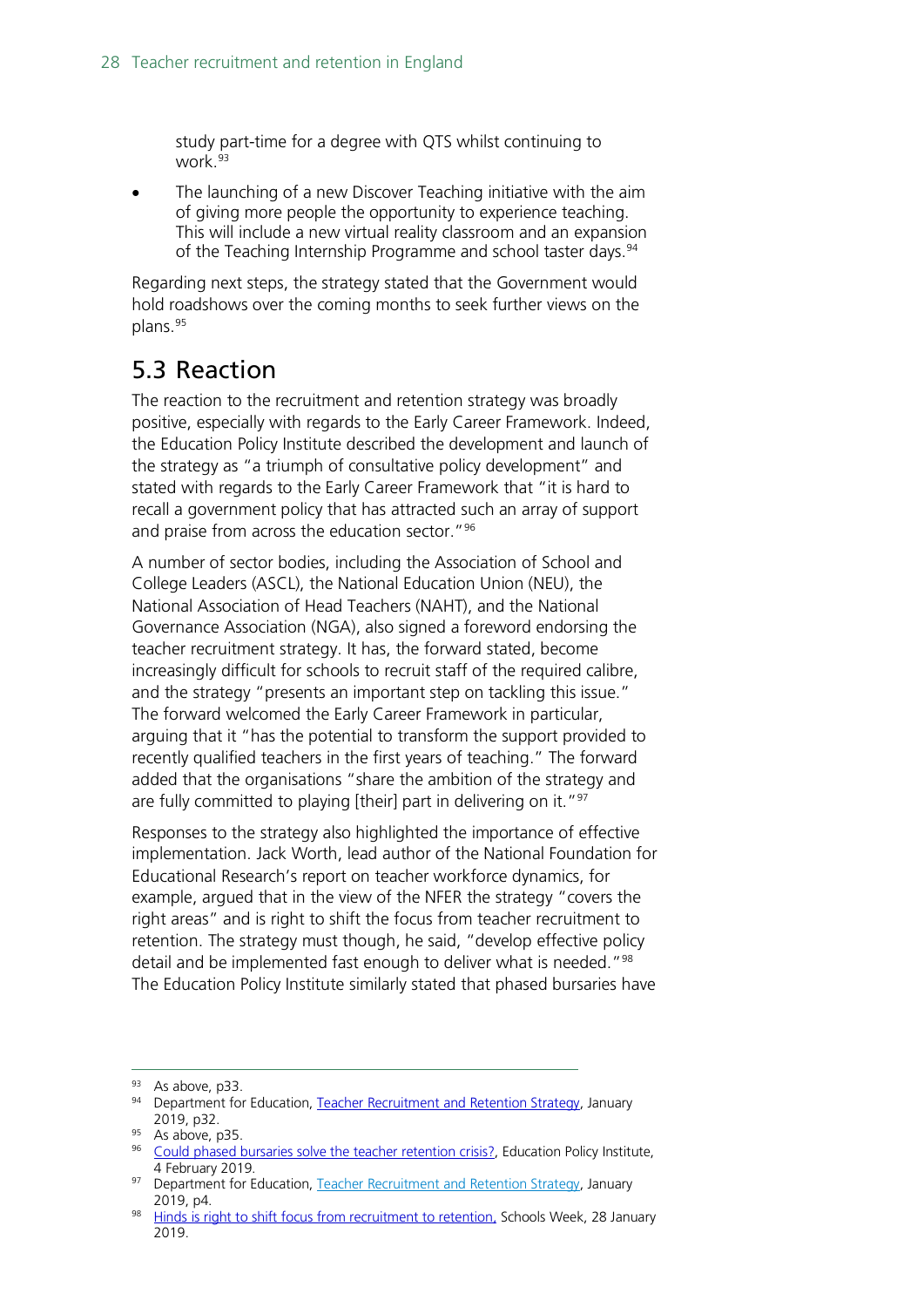the potential to overcome current retention problems but that a lot depends on their design and implementation.<sup>99</sup>

Some responses to the strategy were less positive about its likely effectiveness. In comments posted on the union's website, Dr Mary Bousted, Joint General Secretary of the NEU, for example, stated that the strategy was "a serious structured attempt to address a teacher recruitment and retention crisis" but argued that it is "itself not sufficient." "Despite lots of interesting initiatives", she said, "the strategy will not be a game-changer for the major problems of excessive and unnecessary workload, diminishing pay levels, and a punitive and unreliable accountability system."<sup>[100](#page-28-2)</sup>

### <span id="page-28-0"></span>Commons debate on the strategy

A short debate on the strategy was held in the Commons in January 2019 following an urgent question from the then Shadow Education Secretary, Angela Rayner. Ms Rayner welcomed "any serious attempt to tackle the workforce crisis, however overdue", but stated that "today's words must be matched by actions." She also raised a number of questions about the proposals in the strategy, including whether the Minister would guarantee that all teachers, including those in academies, be able to benefit from the Early Career Framework, and whether the £130 million committed in the strategy represented new money from the Treasury.<sup>101</sup> The Minister, Nick Gibb, responded that it is a "very effective recruitment and retention strategy, which has the support of the sector." Among other things, he also confirmed that the £130 million pledged by the strategy represented "new funding".<sup>[102](#page-28-4)</sup>

A further PQ response set out the position concerning academies and the Early Career Framework:

All schools, including academies, that provide statutory induction must comply with relevant regulations and statutory guidance. From 2021, subject to regulatory changes, this will include an enhanced support offer for early career teachers, underpinned by the Early Career Framework.

Although not legally required, the majority of non-maintained schools, including academies, do provide statutory induction. Most recent available data shows that 29,765 Newly Qualified Teachers from across all sectors passed induction in 2017/18.

 $\left[\ldots\right]$ 

It is important to note that the funding for the Early Career Framework will be available to all schools, including academies, supporting an early career teacher who is undergoing statutory induction. It is anticipated that academies will continue to offer induction and there has been strong support from the school sector, including academies, for these reforms.<sup>[103](#page-28-5)</sup>

<span id="page-28-1"></span><sup>&</sup>lt;sup>99</sup> [Could phased bursaries solve the teacher retention crisis?,](https://epi.org.uk/publications-and-research/phased-bursaries-teacher-retention/) Education Policy Institute, 4 February 2019.

<span id="page-28-2"></span><sup>&</sup>lt;sup>100</sup> Dr Mary Bousted, Joint General Secretary of the NEU has commented on the release [of the Department for Education's recruitment and retention strategy,](https://neu.org.uk/latest/teacher-recruitment-and-retention) National Education Union, 28 January 2019.

<span id="page-28-3"></span><sup>101</sup> HC Deb 28 January 2019, [c494-5.](https://hansard.parliament.uk/Commons/2019-01-28/debates/BE7F2C23-E760-4E2F-BCE5-45828C6DA3DE/TeacherRecruitmentAndRetentionStrategy#contribution-132E4D08-45A6-42B0-9770-A89493540E0A)

<span id="page-28-4"></span><sup>102</sup> As above, [c495.](https://hansard.parliament.uk/Commons/2019-01-28/debates/BE7F2C23-E760-4E2F-BCE5-45828C6DA3DE/TeacherRecruitmentAndRetentionStrategy#contribution-FCE79C55-862F-4FF6-894B-D4EADFB462F6)

<span id="page-28-5"></span><sup>103</sup> PO 216345, 7 February 2019.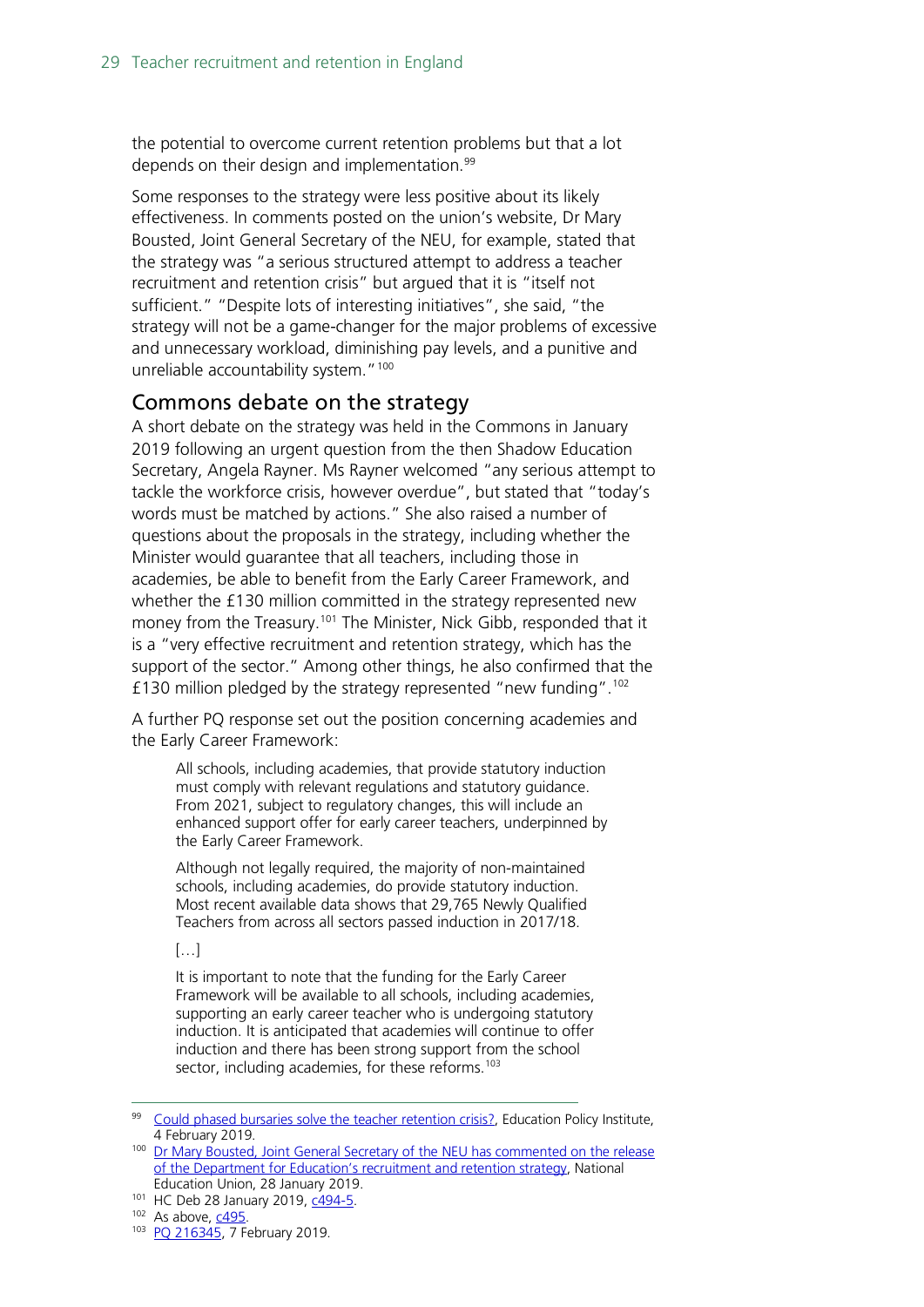### <span id="page-29-0"></span>5.4 Implementation

### <span id="page-29-1"></span>Early Career Framework

In October 2019, the DfE published further information on the Early Career Framework support package, which includes:

- funded 5% off-timetable-time in the second year of teaching, in addition to the existing 10% in the first year
- a range of high-quality, freely available curricula and training materials underpinned by the Early Career Framework
- funded training for mentors of early career teachers
- funded time for mentors to support early career teachers

The support package was rolled out to early rollout areas in September 2020 and will become national from September 2021. Schools in early rollout areas did not have to participate from September 2020 if they did not wish to.

The guidance explains that during the first year of early rollout there would be no changes to statutory induction, which would continue to take one year (although the support package will last for two years). Following national rollout, early career teachers will do a 2-year statutory induction, following which they will be assessed against the Teachers' standards. QTS will continue to be awarded, as now, at the end of ITT and before the start of statutory induction.<sup>104</sup>

A DfE [policy paper](https://www.gov.uk/government/publications/early-career-framework-reforms-overview/early-career-framework-reforms-overview) published in March 2021 confirmed the Government's intention to proceed with the changes:

> Subject to parliamentary approval, from September 2021 we will make changes to the statutory induction arrangements to support the ECF reforms. This will replace current induction requirements. Key changes will include:

- the extension of the induction period to 2 school years
- appropriate bodies will have a role in checking that early career teachers are receiving a programme of support and training based on the early career framework. This will be alongside their current role ensuring that new teachers receive their statutory entitlements and are fairly and consistently assessed

See [Changes to statutory induction during national roll-out](https://www.gov.uk/government/publications/changes-to-statutory-induction-during-national-roll-out) for more details.

We plan to provide further information and guidance to help schools prepare for national roll-out in spring 2021.<sup>[105](#page-29-3)</sup>

The policy paper also provided information on preparing for the national rollout, and also on funding to cover:

• 5% off timetable in the second year of induction for all early career teachers to undertake induction activities including training and mentoring

<span id="page-29-2"></span><sup>104</sup> Department for Education, [Rollout of Early Career Framework support package,](https://www.gov.uk/government/publications/supporting-early-career-teachers/rollout-of-early-career-framework-support-package) 11 October 2019.

<span id="page-29-3"></span><sup>105</sup> Department for Education, [Early career framework reforms: overview,](https://www.gov.uk/government/publications/early-career-framework-reforms-overview/early-career-framework-reforms-overview) 1 March 2021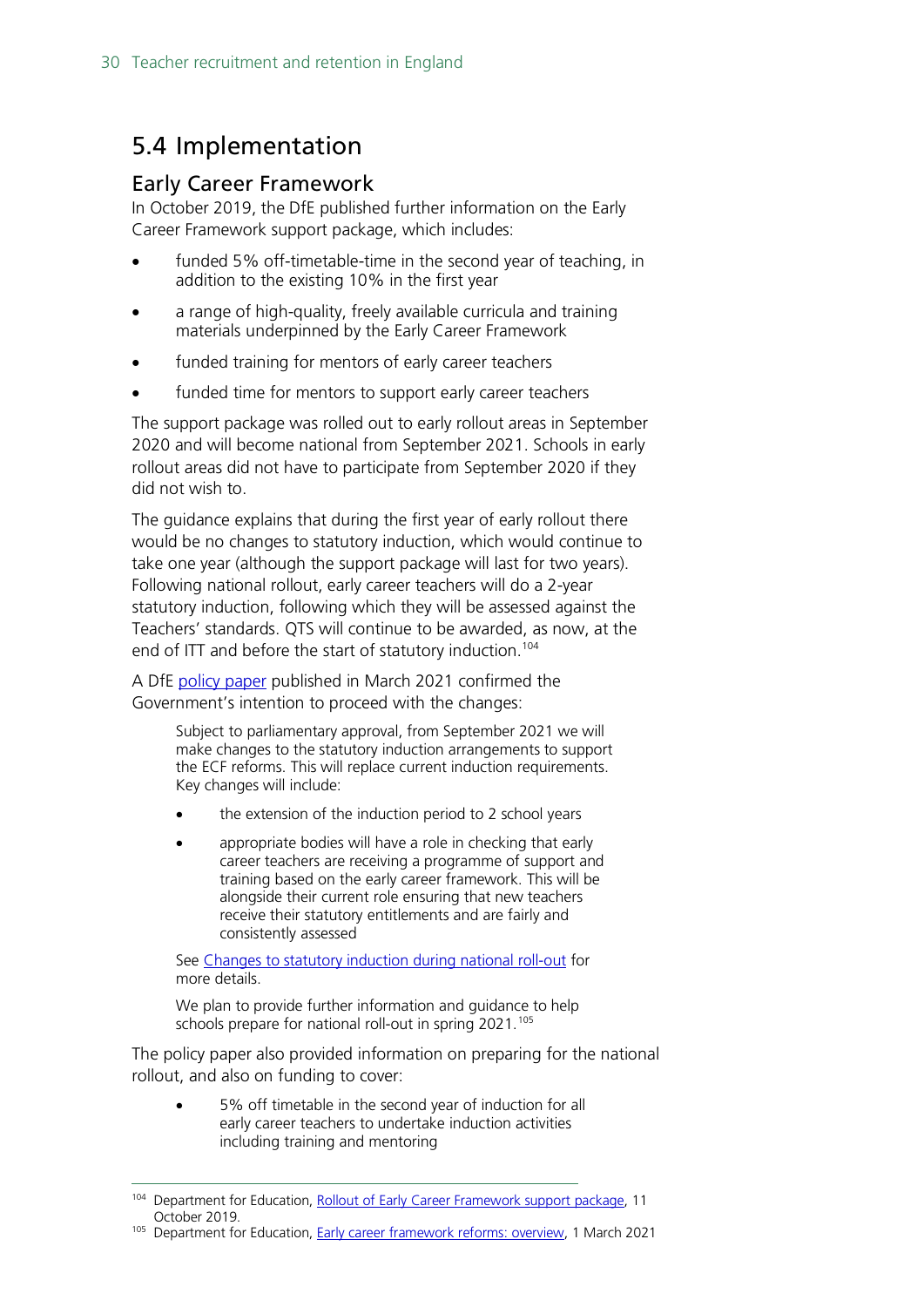funding for mentors to spend with early career teachers in the second year of induction - this is based on 20 hours of mentoring across the academic year<sup>106</sup>

### <span id="page-30-0"></span>Accountability system

In January 2019, the DfE launched a [consultation](https://www.gov.uk/government/consultations/identifying-schools-for-support) on proposals to remove floor and coasting standards and to make all schools judged Requires Improvement by Ofsted eligible for support.<sup>[107](#page-30-3)</sup> In its response to the consultation, published in May 2019, the Government confirmed that it would implement its proposals in full from the 2019-20 academic year.<sup>[108](#page-30-4)</sup> Full Ofsted inspections,<sup>[109](#page-30-5)</sup> as well as statutory key stage 1 and 2 assessments, tests and the usual assessments for GCSEs, AS levels, A levels, and other qualifications, have been suspended during the coronavirus pandemic.<sup>[110](#page-30-6)</sup>

The Library briefing [Coronavirus: GCSEs, A Levels and equivalents in](https://commonslibrary.parliament.uk/research-briefings/cbp-9045/)  [2021,](https://commonslibrary.parliament.uk/research-briefings/cbp-9045/) CBP 9045, provides more information on exams.

### <span id="page-30-1"></span>Professional qualifications for teachers

In July 2019, the DfE announced the membership of an advisory group which will support the development of "new, specialist qualifications for experienced teachers that build on the core areas of the Early Career Framework."[111](#page-30-7)

In October 2020, guidance documents on [reformed](https://www.gov.uk/government/publications/national-professional-qualifications-frameworks-from-september-2021) national [professional qualifications available to school teachers](https://www.gov.uk/government/publications/national-professional-qualifications-frameworks-from-september-2021) were published, with the qualifications available to teachers from September 2021.<sup>[112](#page-30-8)</sup> On 31 March 2021, the lead training providers to deliver the reformed qualifications from September 2021 were announced:

- Ambition Institute
- Best Practice Network (home of Outstanding Leaders Partnership)
- Church of England
- Education Development Trust
- Harris Federation
- Leadership Learning South East
- Teacher Development Trust
- Teach First

- <span id="page-30-3"></span><sup>107</sup> Department for Education, Identifying schools for support: Government [consultation,](https://consult.education.gov.uk/inspection-and-accountability-division/identifying-schools-for-improvement-support/supporting_documents/Identifying_Schools_for_Support_Jan_2018_v2.pdf) January 2019.
- <span id="page-30-4"></span>108 Department for Education, Identifying schools for support: Government consultation [response,](https://assets.publishing.service.gov.uk/government/uploads/system/uploads/attachment_data/file/799482/Identifying_Schools_for_Support_government_response.pdf) May 2019, p13.

<span id="page-30-2"></span><sup>106</sup> As above

<span id="page-30-5"></span><sup>109</sup> Ofsted, [Ofsted: coronavirus \(COVID-19\) rolling update,](https://www.gov.uk/guidance/ofsted-coronavirus-covid-19-rolling-update) 29 March 2021. Full Ofsted inspections are planned to resume in autumn 2021.

<span id="page-30-6"></span><sup>110</sup> Department for Education, Coronavirus (COVID-19): school and college [accountability 2020 to 2021,](https://www.gov.uk/government/publications/coronavirus-covid-19-school-and-college-performance-measures/coronavirus-covid-19-school-and-college-accountability-2020-to-2021) 25 February 2021

<span id="page-30-7"></span><sup>111</sup> [New qualifications to help teachers progress their careers,](https://www.gov.uk/government/news/new-qualifications-to-help-teachers-progress-their-careers) Department for Education, 17 July 2019.

<span id="page-30-8"></span><sup>112</sup> Department for Education, [National professional qualifications frameworks: from](https://www.gov.uk/government/publications/national-professional-qualifications-frameworks-from-september-2021)  [September 2021,](https://www.gov.uk/government/publications/national-professional-qualifications-frameworks-from-september-2021) 13 October 2020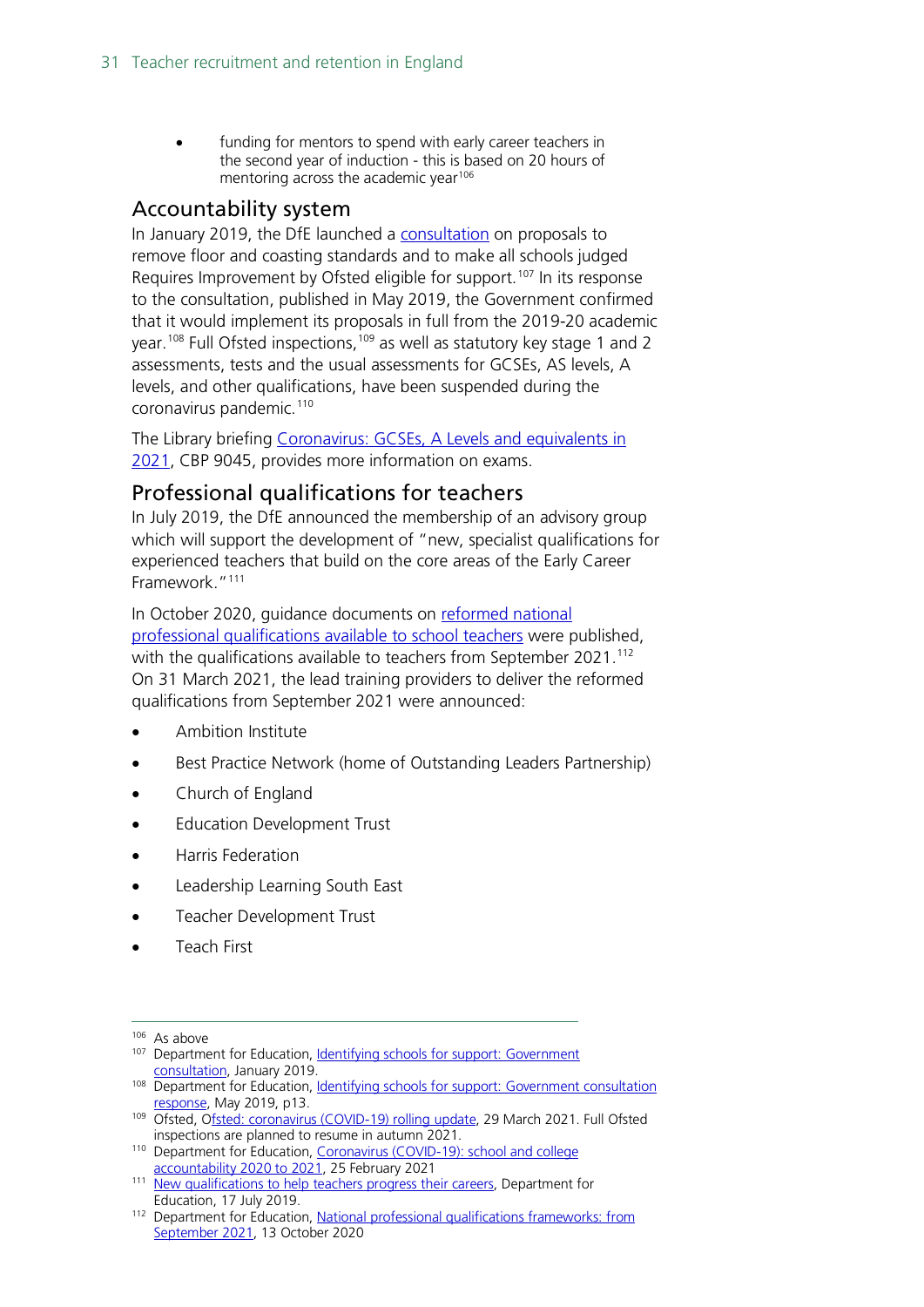$UCI$  Institute of Education<sup>[113](#page-31-1)</sup>

### <span id="page-31-0"></span>Teacher workload and wellbeing charter

In March 2019, the DfE announced that a new advisory group had been set up to "look at how teachers and school leaders can be better supported to deal with the pressures of the job." Noting the teacher recruitment and retention strategy's ambition to "create a positive, supportive culture in schools", the announcement stated that the group will "look at how to promote better wellbeing for teachers."<sup>[114](#page-31-2)</sup> The group met for the first time in July 2019.[115](#page-31-3)

The group submitted recommendations to Ministers in March 2020. In June 2020, the Schools Minister, Nick Gibb, [responded.](https://assets.publishing.service.gov.uk/government/uploads/system/uploads/attachment_data/file/890547/Nick_Gibb_letter_to_EAG.pdf)

The group recommended:

1. Set the Direction: Work with the sector to develop a wellbeing charter for all education staff. This should capture the main conclusions of the Group's work, as well setting out expectations, roles and responsibilities. The charter should have full ministerial backing.

2. Improve Access: Launch a project to improve online access to resources relevant to teacher wellbeing and mental health.

3. Evaluate Staff Wellbeing: Measure the wellbeing of staff at regular intervals, and publish findings. DfE should commit to reviewing the impact of its approach at regular intervals

4. Design-In (i): Integrate wellbeing into its schools workload policy test and encourage schools and colleges to build staff wellbeing strategies into their structures.

5. Design-In (ii): Embed staff wellbeing into any relevant training, standards and guidance for which it has responsibility.

6. Send the Message: Build staff wellbeing and mental health into its wider communications strategy around tackling stigma and recruitment and retention, linking to existing campaigns in the third sector.

7. Clarify and Confirm Requirements: Work with the Health and Safety Executive and Ofsted to clarify and confirm employers' regulatory responsibilities around wellbeing (this should be articulated in the new charter).

The Minister welcomed the recommendations "along with the principles underpinning them". The wellbeing charter would be taken forward as "a public pledge from employers and government", to be signed up to voluntarily. The Minister further stated that the charter would include commitments from the Department to:

Integrate wellbeing into its schools workload policy test, and embed staff wellbeing into any relevant training, standards and guidance for which it has responsibility;

<span id="page-31-1"></span><sup>&</sup>lt;sup>113</sup> Department for Education, [National professional qualifications \(NPQs\) reforms](https://www.gov.uk/government/publications/national-professional-qualifications-npqs-reforms/national-professional-qualifications-npqs-reforms#npq-providers) policy [paper,](https://www.gov.uk/government/publications/national-professional-qualifications-npqs-reforms/national-professional-qualifications-npqs-reforms#npq-providers) Updated 31 March 2021

<span id="page-31-2"></span><sup>&</sup>lt;sup>114</sup> [Support on wellbeing for teachers in schools and colleges,](https://www.gov.uk/government/news/support-on-wellbeing-for-teachers-in-schools-and-colleges?utm_source=68403e8a-9bc2-4ce4-bd2c-a4531595049e&utm_medium=email&utm_campaign=govuk-notifications&utm_content=immediate) Department for Education, 15 March 2019.

<span id="page-31-3"></span><sup>&</sup>lt;sup>115</sup> [Experts to drive "real change" in support of teachers' wellbeing,](https://www.gov.uk/government/news/experts-to-drive-real-change-in-support-of-teachers-wellbeing) Department for Education, 5 July 2019.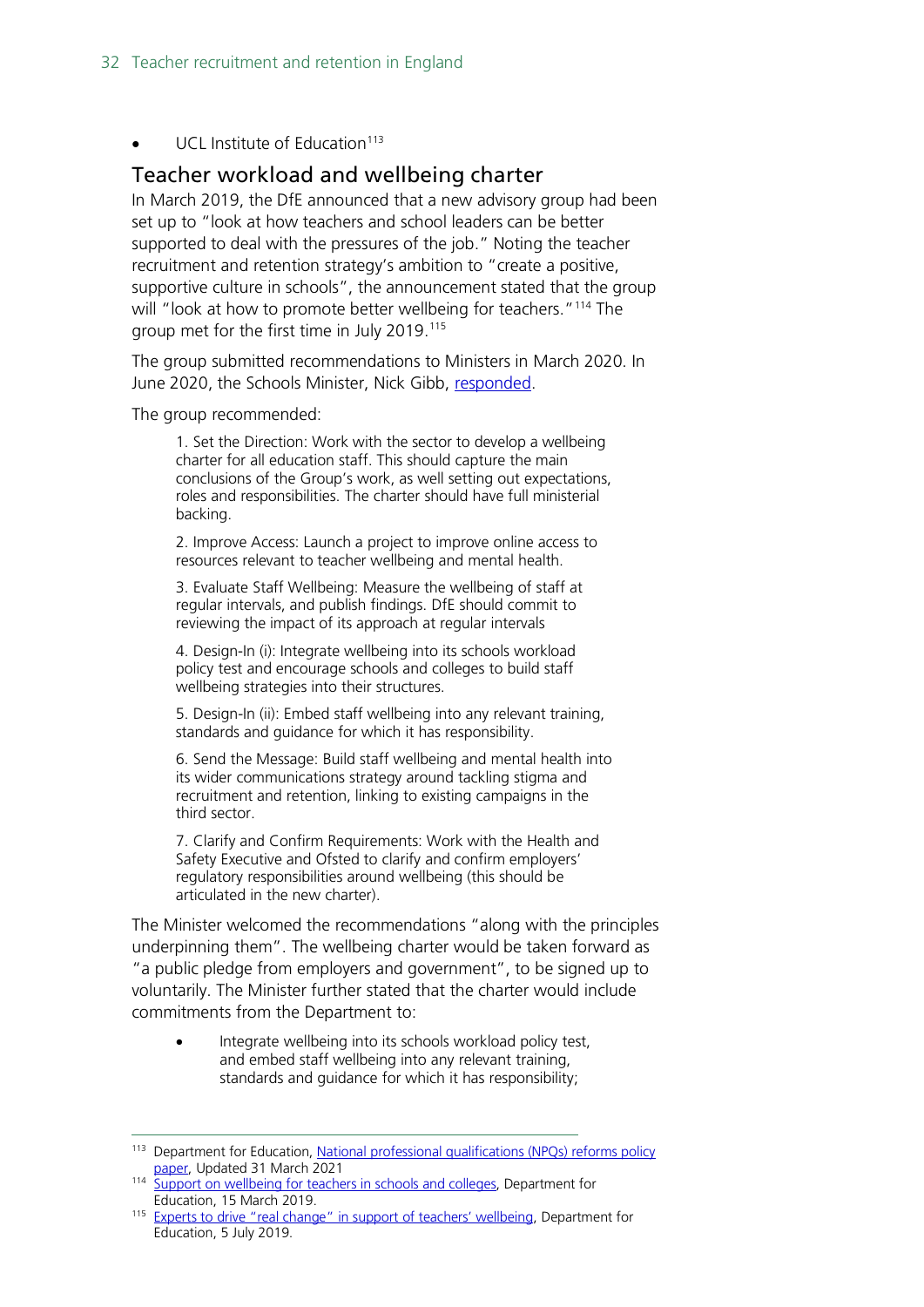- Build staff wellbeing and mental health into our wider communications strategy around tackling stigma and recruitment and retention, linking to existing campaigns in the third sector; and
- Measure the wellbeing of staff at regular intervals, and publish findings.[116](#page-32-0)

<span id="page-32-0"></span><sup>116</sup> Department for Education, Improving the wellbeing of staff in schools and colleges, 7 June 2020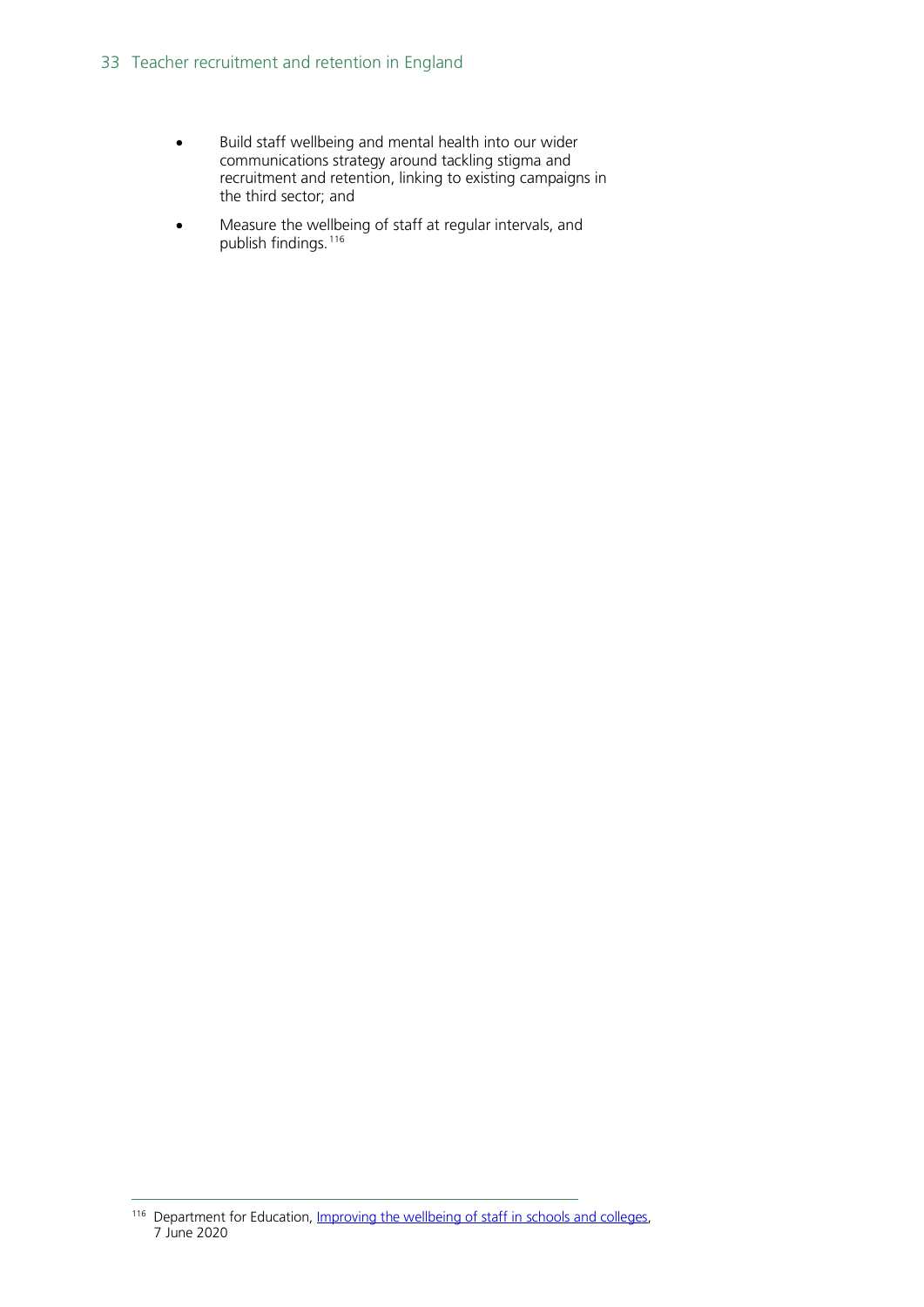## <span id="page-33-0"></span>6. Reports on teacher supply and retention

Below are links to selected reports concerning teacher recruitment and retention that have been published since the start of 2017.

- RAND Europe, [Understanding Teacher Retention,](https://www.rand.org/pubs/research_reports/RRA181-1.html) February 2021
- National Foundation for Educational Research, [Teacher Labour](https://www.nfer.ac.uk/teacher-labour-market-in-england-annual-report-2020/)  [Market in England -](https://www.nfer.ac.uk/teacher-labour-market-in-england-annual-report-2020/) Annual Report 2020, June 2020.
- National Foundation for Educational Research, [Retaining Science,](https://www.nfer.ac.uk/retaining-science-mathematics-and-computing-teachers/)  [Mathematics and Computing teachers,](https://www.nfer.ac.uk/retaining-science-mathematics-and-computing-teachers/) November 2019.
- National Foundation for Educational Research, [Part-time Teaching](https://www.nfer.ac.uk/part-time-teaching-and-flexible-working-in-secondary-schools/)  [and Flexible Working in Secondary Schools,](https://www.nfer.ac.uk/part-time-teaching-and-flexible-working-in-secondary-schools/) June 2019.
- Education Policy Institute, [Teacher recruitment, progression and](https://epi.org.uk/publications-and-research/teacher-recruitment-progression-and-retention-in-multi-academy-trusts/)  [retention in multi-academy trusts,](https://epi.org.uk/publications-and-research/teacher-recruitment-progression-and-retention-in-multi-academy-trusts/) June 2019.
- National Foundation for Educational Research, [Teacher Workforce](https://www.nfer.ac.uk/media/3111/teacher_workforce_dynamics_in_england_final_report.pdf)  [Dynamics in England: Nurturing, supporting](https://www.nfer.ac.uk/media/3111/teacher_workforce_dynamics_in_england_final_report.pdf) and valuing teachers, October 2018.
- Education Policy Institute, The teacher labour market in England: Shortages, subject [expertise and incentives,](https://epi.org.uk/wp-content/uploads/2018/08/EPI-Teacher-Labour-Market_2018.pdf) August 2018.
- Institute for Fiscal Studies, The characteristics of and earnings and outcomes [for physics teachers,](https://www.gatsby.org.uk/uploads/education/ifs-the-characteristics-of-and-earnings-and-outcomes-for-physics-teachers.pdf) March 2018.
- Education Datalab (commissioned by the Gatsby Foundation), What happens when you pay shortage-subject teachers more [money? Simulating the effect of early-career salary supplements](https://www.gatsby.org.uk/uploads/education/datalab-simulating-the-effect-of-early-career-salary-supplements-on-teacher-supply-in-england.pdf)  [on teacher supply in England,](https://www.gatsby.org.uk/uploads/education/datalab-simulating-the-effect-of-early-career-salary-supplements-on-teacher-supply-in-england.pdf) November 2017.
- National Audit Office, Retaining and developing the teaching [workforce,](https://www.nao.org.uk/press-release/retaining-and-developing-the-teaching-workforce/) September 2017.
- Education Committee, [Recruitment and Retention of Teachers,](https://www.publications.parliament.uk/pa/cm201617/cmselect/cmeduc/199/199.pdf) February 2017.

The following webpages also provide links to further analysis of the teacher labour market:

- Education datalab: [Teacher careers](https://ffteducationdatalab.org.uk/category/teachers/)
- Education Policy Institute: [Teaching and Leadership:](https://epi.org.uk/research-area/teaching-and-leadership-supply-and-quality/) Supply and [Quality.](https://epi.org.uk/research-area/teaching-and-leadership-supply-and-quality/)
- National Foundation for Educational Research, [School workforce.](https://www.nfer.ac.uk/key-topics-expertise/school-workforce/)